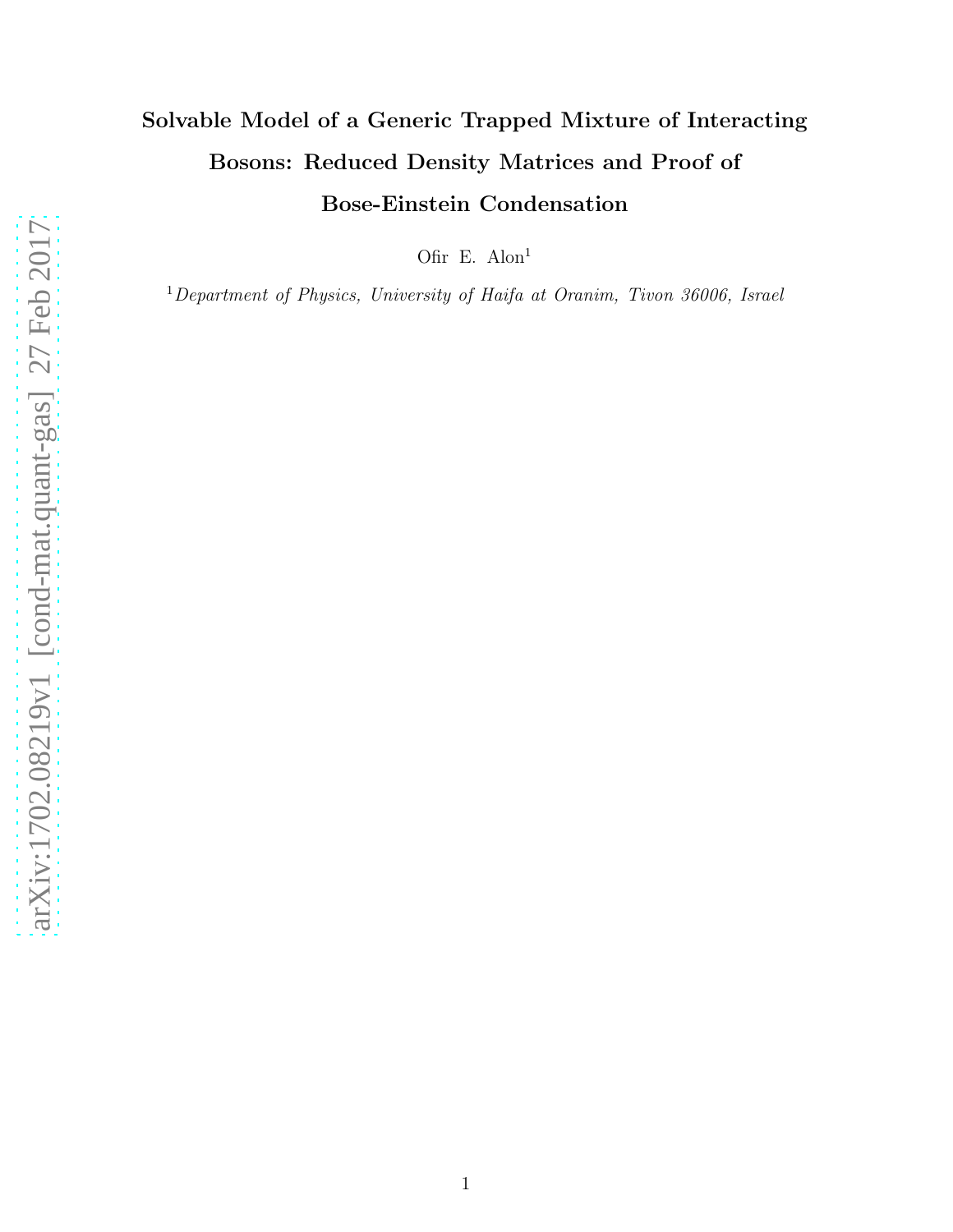# Abstract

A mixture of two kinds of identical bosons, species 1 with  $N_1$  bosons of mass  $m_1$  and species 2 with  $N_2$  bosons of mass  $m_2$ , held in a harmonic potential of frequency  $\omega$  and interacting by harmonic intra-species and inter-species particle-particle interactions of strengths  $\lambda_1$ ,  $\lambda_2$ , and  $\lambda_{12}$ is discussed. This is an exactly-solvable model of a generic mixture of trapped interacting bosons which allows one to investigate and determine analytically properties of interest. For a start, closed form expressions for the frequencies, ground-state energy, and wave-function of the mixture are obtained and briefly analyzed as a function of the masses, numbers of particles, and strengths of interactions. To prove Bose-Einstein condensation of the mixture three steps are needed. First, we integrate the all-particle density matrix, employing a four-parameter matrix-recurrence relations, down to the lowest-order intra-species and inter-species reduced density matrices of the mixture. Second, the coupled Gross-Pitaevskii (mean-field) equations of the mixture are solved analytically. Third, we analyze the mixture's reduced density matrices in the limit of an infinite number of particles of both species 1 and 2 (when the interaction parameters, i.e., the products of the number of particles times the intra-species and inter-species interaction strengths, are held fixed) and prove that: (i) Both species 1 and 2 are 100% condensed; (ii) The inter-species reduced density matrix per particle is separable and given by the product of the intra-species reduced density matrices per particle; and (iii) The mixture's energy per particle, and reduced density matrices and densities per particle all coincide with the Gross-Pitaevskii quantities. Finally, when the infinite-particle limit is taken with respect to, say, species 1 only (with interaction parameters held fixed) we prove that: (iv) Only species 1 is 100% condensed and its reduced density matrix and density per particle, as well as the mixture's energy per particle, coincide with the Gross-Pitaevskii quantities of species 1 alone; and (v) The inter-species reduced density matrix per particle is nonetheless separable and given by the product of the intra-species reduced density matrices per particle. Implications are briefly discussed.

PACS numbers: 03.75.Mn, 03.75.Hh, 03.65.-w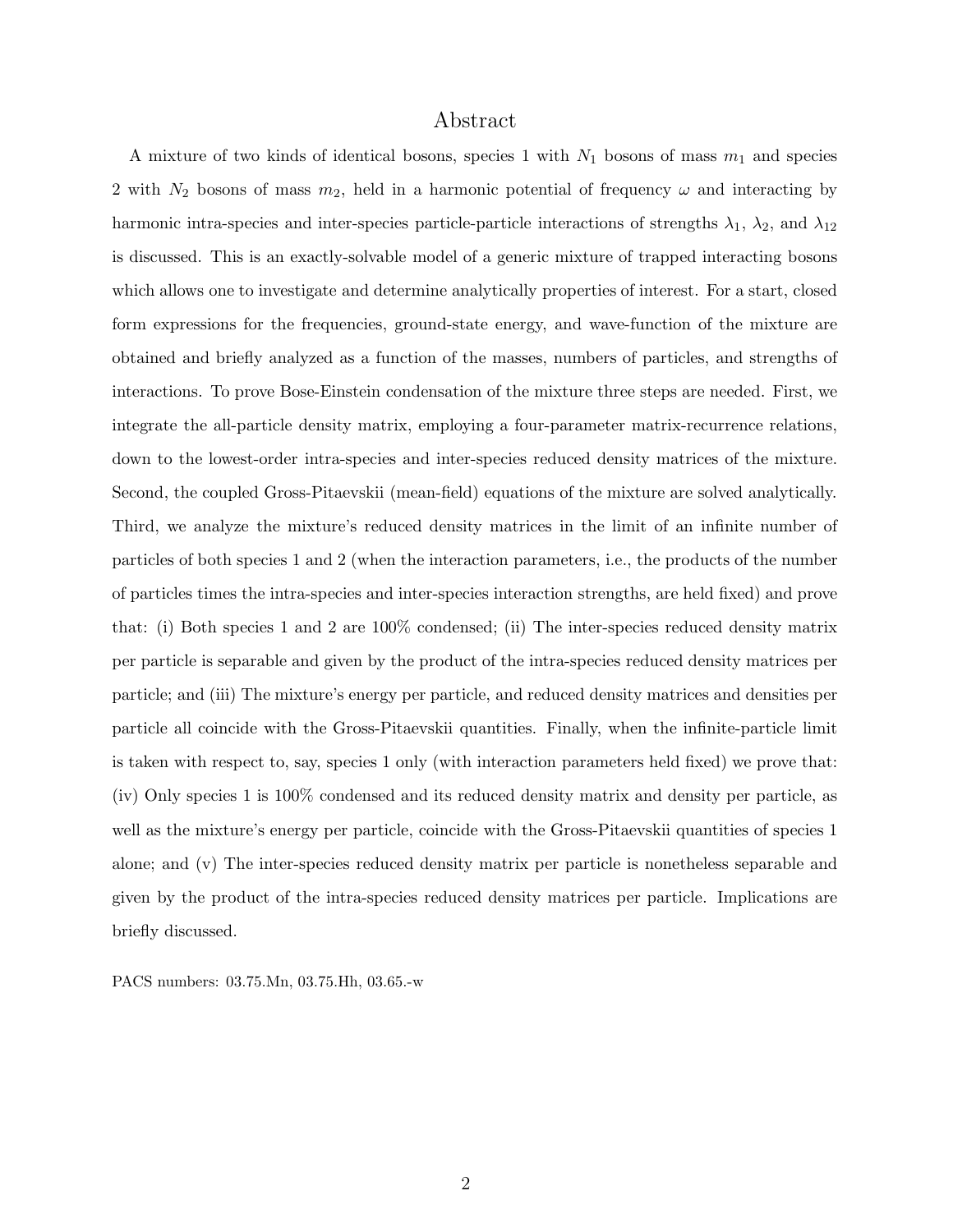### I. INTRODUCTION

Mixtures of Bose-Einstein condensates made of ultra-cold quantum gases and their physical properties have attracted much attention in the past twenty years, see for example [\[1](#page-26-0)[–26\]](#page-28-0). The ground state of trapped mixtures has been studied both at the mean-field level (within Gross-Pitaevskii theory) and by different many-body theoretical and numerical tools. Unlike their older sibling – Bose-Einstein condensates made of a single species – for which there have been rigorous results connecting in the infinite-particle limit the many-body and mean-field expressions for the energy per particle, density per particle, and providing proof of 100% Bose-Einstein condensation in the ground state [\[27,](#page-28-1) [28](#page-28-2)], there are to the best of our knowledge no such results for trapped mixtures.

To address this topic, we present an exactly-solvable model of a generic mixture of trapped interacting bosons which allows one, for a start, to compute analytically the energy and wave-function of the mixture for any number of particles. From there, and with some effort as we shall see below, intra-species and inter-species reduced density matrices are computed and analyzed. This allows us to get concrete results in the infinite-particle limit (when the products of the number of particles times the intra-species and inter-species interaction strengths are held fixed) on the energy per particle, intra-species and inter-species reduced density matrices per particle, and to prove Bose-Einstein condensate of each of the species. By solving analytically for the ground state at mean-field level (within Gross-Pitaevskii theory), we are also able to compare in the infinite-particle limit the many-body and meanfield results. For a mixture there is a nice twist on the infinite-particle limit, which may be taken with respect to both species or with respect to one of them. The conclusions from both infinite-particle-limit procedures are compared and contrasted.

The model we present for the mixture is that of two species of indistinguishable bosons, species 1 with  $N_1$  bosons of mass  $m_1$  and species 2 with  $N_2$  bosons of mass  $m_2$ , held in a harmonic potential of frequency  $\omega$  and interacting by harmonic intra-species and interspecies particle-particle interactions of strengths  $\lambda_1$ ,  $\lambda_2$ , and  $\lambda_{12}$ , respectively. This is the harmonic-interaction model for trapped bosonic mixtures. The harmonic-interaction model for identical particles has been widely used for single-species bosons [\[29](#page-28-3)[–35\]](#page-29-0), fermions [\[33](#page-28-4)[–37\]](#page-29-1), and un-trapped (i.e., translationally-invariant) bosonic mixtures [\[38](#page-29-2)[–40\]](#page-29-3). Most recently, we were able to solve a specific case of the harmonic-interaction model for trapped mixtures, a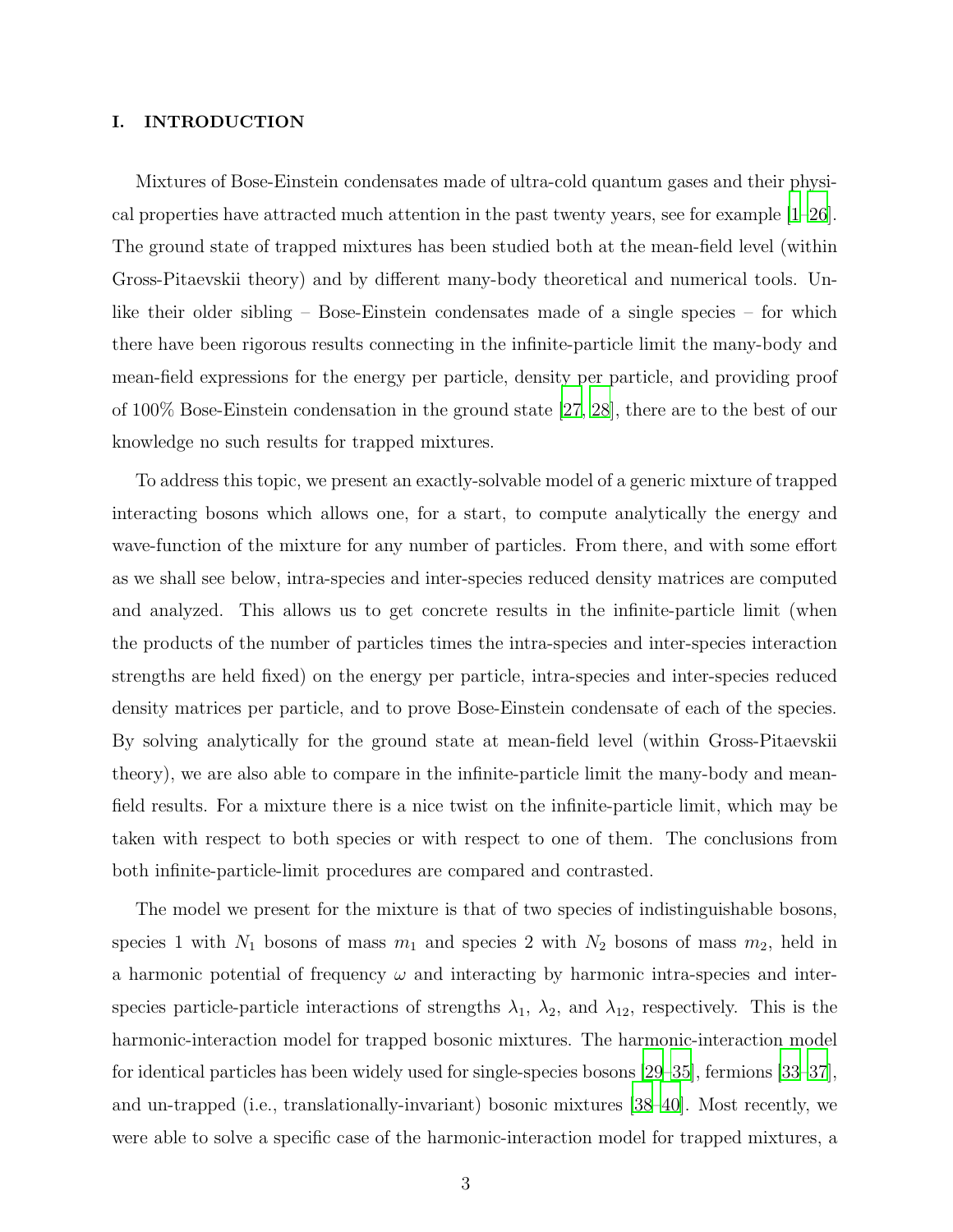trapped symmetric mixture for which  $N_1 = N_2$ ,  $m_1 = m_2$ , and  $\lambda_1 = \lambda_2$ , and showed that the energy per particle and densities per particle (i.e., the diagonal of reduced density matrices per particle) converge in the infinite-particle limit to their mean-field analogs [\[41\]](#page-29-4). To treat the general mixture with unequal numbers of particles, masses, and interaction strengths, and especially to derive its reduced density matrices and prove Bose-Einstein condensation, it is needed to generalize the analytical techniques developed by Cohen and Lee [\[29\]](#page-28-3) for single-species bosons and extended in [\[41\]](#page-29-4) for the symmetric mixture substantially further, which is done below.

The structure of the paper is as follows. In Sec. [II](#page-3-0) we present the harmonic-interaction model for a generic trapped mixture of bosons and discuss its ground-state energy and wavefunction. In Sec. [III](#page-7-0) we construct explicitly the lowest-order intra-species and inter-species reduced density matrices of the mixture, solve analytically the two-coupled Gross-Pitaevskii equations, perform the infinite-particle limit in which the many-body and mean-field results are compared, and prove Bose-Einstein condensation. Concluding remarks are provided in Sec. [IV.](#page-20-0) Further details of the derivations are collected in the appendixes.

# <span id="page-3-0"></span>II. THE HARMONIC-INTERACTION MODEL FOR TRAPPED BOSONIC MIX-TURES

Consider a mixture of two distinguishable types of identical bosons which we label 1 and 2. The bosons are trapped in a three-dimensional isotropic harmonic potential of frequency  $\omega$  and interact via harmonic particle-particle interactions. In the present work we only deal with the ground state of the trapped mixture. We treat the case of a generic mixture. Namely, a mixture consisting of  $N_1$  bosons of type 1 and mass  $m_1$  and  $N_2$  bosons of type 2 and mass  $m_2$ . The total number of particles is denoted by  $N = N_1 + N_2$ . Furthermore, the two intra-species interaction strengths are denoted by  $\lambda_1$  and  $\lambda_2$ , and the inter-species interaction strength by  $\lambda_{12}$ . Positive values of  $\lambda_1$ ,  $\lambda_2$ , and  $\lambda_{12}$  mean attractive particleparticle interactions whereas negative values imply repulsive interactions [\[42](#page-29-5)].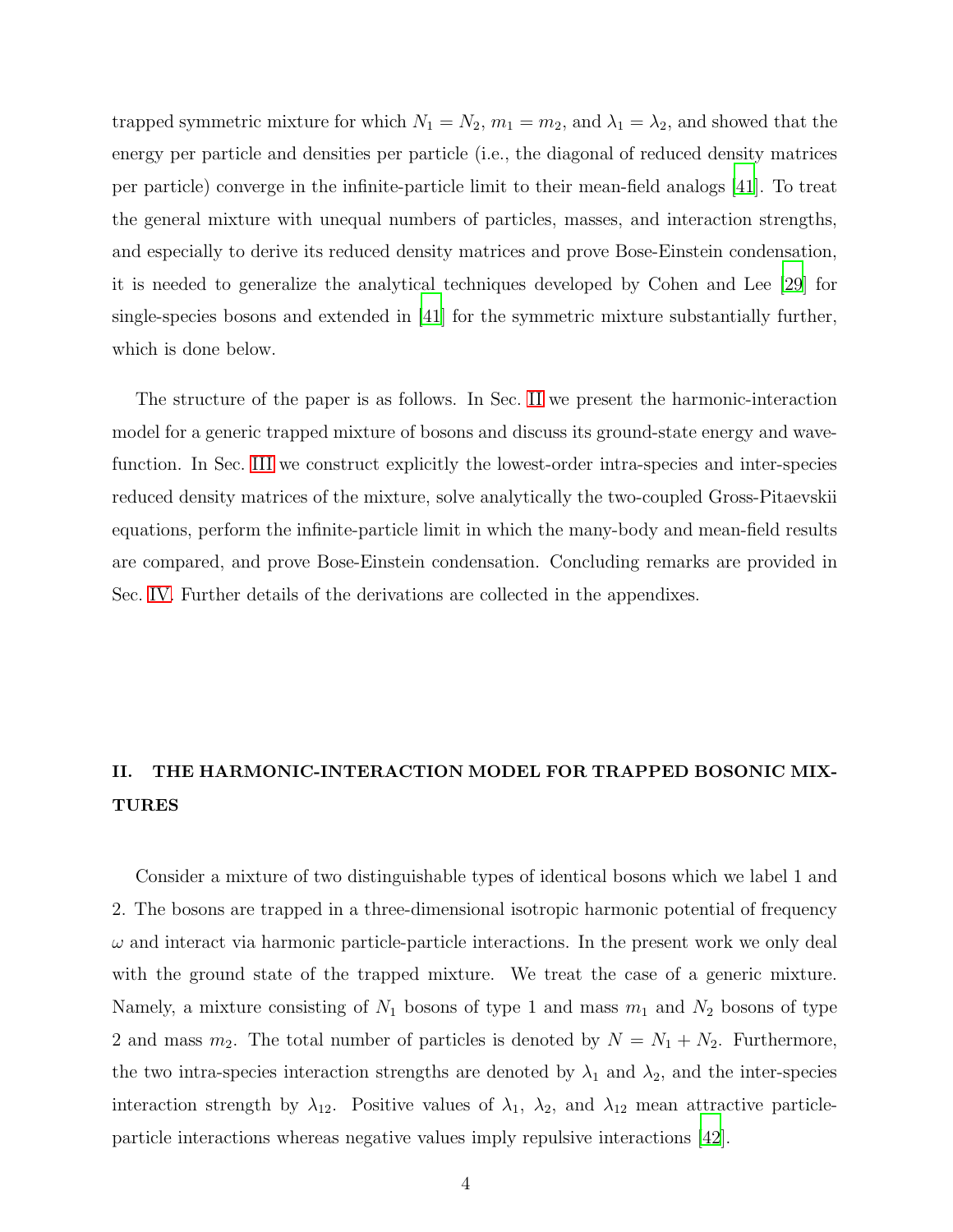The Hamiltonian of the mixture is then given by  $(\hbar = 1)$ 

<span id="page-4-0"></span>
$$
\hat{H}(\mathbf{x}_{1},...,\mathbf{x}_{N_{1}},\mathbf{y}_{1},...,\mathbf{y}_{N_{2}}) = \n= \sum_{j=1}^{N_{1}} \left( -\frac{1}{2m_{1}} \frac{\partial^{2}}{\partial \mathbf{x}_{j}^{2}} + \frac{1}{2} m_{1} \omega_{1}^{2} \mathbf{x}_{j}^{2} \right) + \sum_{j=1}^{N_{2}} \left( -\frac{1}{2m_{2}} \frac{\partial^{2}}{\partial \mathbf{y}_{j}^{2}} + \frac{1}{2} m_{2} \omega_{2}^{2} \mathbf{y}_{j}^{2} \right) + \n+ \lambda_{1} \sum_{1 \leq j < k}^{N_{1}} (\mathbf{x}_{j} - \mathbf{x}_{k})^{2} + \lambda_{2} \sum_{1 \leq j < k}^{N_{2}} (\mathbf{y}_{j} - \mathbf{y}_{k})^{2} + \lambda_{12} \sum_{j=1}^{N_{1}} \sum_{k=1}^{N_{2}} (\mathbf{x}_{j} - \mathbf{y}_{k})^{2}.
$$
\n(1)

Here, the coordinates  $x_j$  denote bosons of type 1 and  $y_k$  bosons of type 2. We work in Cartesian coordinates where the vector  $\mathbf{x} = (x_1, x_2, x_3)$  denotes the position of a boson of type 1 in three dimensions, and  $\frac{1}{i}$  $\frac{\partial}{\partial \mathbf{x}} = \frac{1}{i}$  $rac{1}{i}$   $\left(\frac{\partial}{\partial x}\right)$  $\frac{\partial}{\partial x_1}, \frac{\partial}{\partial x}$  $\frac{\partial}{\partial x_2}, \frac{\partial}{\partial x}$  $\partial x_3$  its momentum. To avoid cumbersome notation, we denote  $\mathbf{x}^2 \equiv x_1^2 + x_2^2 + x_3^2$  and  $\frac{\partial^2}{\partial \mathbf{x}^2} \equiv \frac{\partial^2}{\partial x^2}$  $\frac{\partial^2}{\partial x_1^2} + \frac{\partial^2}{\partial x_2^2}$  $\frac{\partial^2}{\partial x_2^2} + \frac{\partial^2}{\partial x_3^2}$  $\frac{\partial^2}{\partial x_3^2}$ . Analogous notation is employed for the vector y of a boson of type 2.

To diagonalize the Hamiltonian [\(1\)](#page-4-0) we transform to the Jacoby coordinates [\[40\]](#page-29-3)

<span id="page-4-1"></span>
$$
\mathbf{Q}_{k} = \frac{1}{\sqrt{k(k+1)}} \sum_{j=1}^{k} (\mathbf{x}_{k+1} - \mathbf{x}_{j}), \qquad 1 \leq k \leq N_{1} - 1,
$$
\n
$$
\mathbf{Q}_{N_{1}-1+k} = \frac{1}{\sqrt{k(k+1)}} \sum_{j=1}^{k} (\mathbf{y}_{k+1} - \mathbf{y}_{j}), \qquad 1 \leq k \leq N_{2} - 1,
$$
\n
$$
\mathbf{Q}_{N-1} = \sqrt{\frac{N_{2}}{N_{1}}} \sum_{j=1}^{N_{1}} \mathbf{x}_{j} - \sqrt{\frac{N_{1}}{N_{2}}} \sum_{j=1}^{N_{2}} \mathbf{y}_{j},
$$
\n
$$
\mathbf{Q}_{N} = \frac{m_{1}}{M} \sum_{j=1}^{N_{1}} \mathbf{x}_{j} + \frac{m_{2}}{M} \sum_{j=1}^{N_{2}} \mathbf{y}_{j}.
$$
\n(2)

The meaning of [\(2\)](#page-4-1) is as follows: The first group of  $N_1-1$  coordinates are relative coordinates of the bosons of species 1; the second group of  $N_2 - 1$  coordinates are relative coordinates the bosons of species 2;  $\mathbf{Q}_{N-1}$  can be seen as a relative coordinate between the center-ofmass of the species 1 and the center-of-mass of the species 2 bosons; and, finally,  $\mathbf{Q}_N$  is the center-of-mass coordinate of all particles in the mixture.

Using  $(2)$  and  $(A2)-(A4)$  $(A2)-(A4)$  in Appendix [A,](#page-21-0) the Hamiltonian  $(1)$  transforms to the diagonal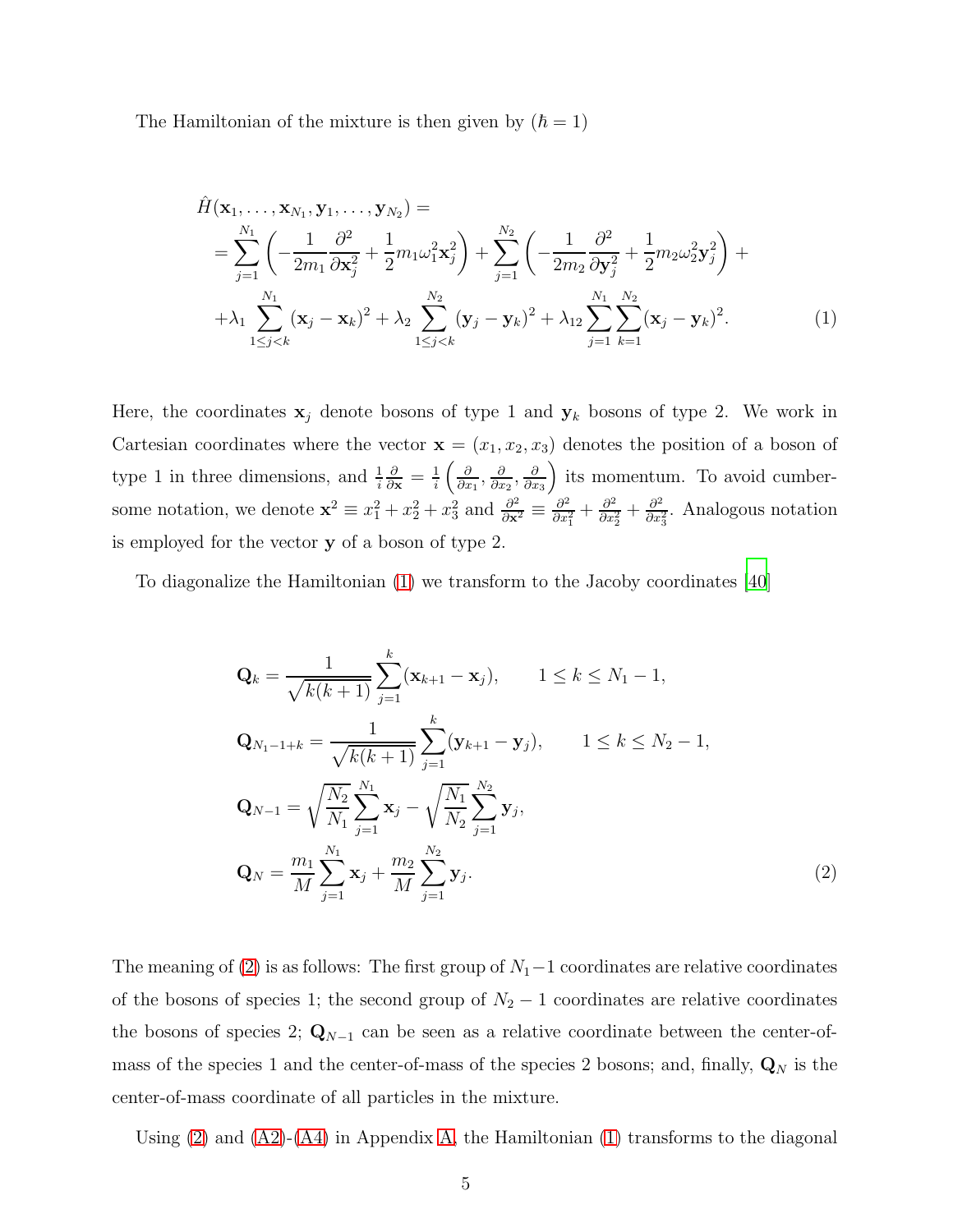form

<span id="page-5-0"></span>
$$
\hat{H}(\mathbf{Q}_{1},...,\mathbf{Q}_{N}) = \sum_{k=1}^{N_{1}-1} \left( -\frac{1}{2m_{1}} \frac{\partial^{2}}{\partial \mathbf{Q}_{k}^{2}} + \frac{1}{2} m_{1} \Omega_{1}^{2} \mathbf{Q}_{k}^{2} \right) + \n+ \sum_{k=N_{1}}^{N-2} \left( -\frac{1}{2m_{2}} \frac{\partial^{2}}{\partial \mathbf{Q}_{k}^{2}} + \frac{1}{2} m_{2} \Omega_{2}^{2} \mathbf{Q}_{k}^{2} \right) + \left( -\frac{1}{2M_{12}} \frac{\partial^{2}}{\partial \mathbf{Q}_{N-1}^{2}} + \frac{1}{2} M_{12} \Omega_{12}^{2} \mathbf{Q}_{N-1}^{2} \right) + \n+ \left( -\frac{1}{2M} \frac{\partial^{2}}{\partial \mathbf{Q}_{N}^{2}} + \frac{1}{2} M \omega^{2} \mathbf{Q}_{N}^{2} \right), \qquad M_{12} = \frac{m_{1} m_{2}}{M}, \ M = N_{1} m_{1} + N_{2} m_{2}.
$$
\n(3)

The transformed Hamiltonian of the mixture  $(3)$  is that of N uncoupled harmonic oscillators having the four masses  $m_1$ ,  $m_2$ ,  $M_{12}$  (relative mass of the mixture), and M (total mass of the mixture), and four frequencies

<span id="page-5-1"></span>
$$
\Omega_1 = \sqrt{\omega^2 + \frac{2}{m_1}(N_1\lambda_1 + N_2\lambda_{12})}, \qquad \Omega_2 = \sqrt{\omega^2 + \frac{2}{m_2}(N_2\lambda_2 + N_1\lambda_{12})},
$$
  
\n
$$
\Omega_{12} = \sqrt{\omega^2 + 2\left(\frac{N_1}{m_2} + \frac{N_2}{m_1}\right)\lambda_{12}} = \sqrt{\omega^2 + \frac{2\lambda_{12}}{M_{12}}}, \qquad \omega.
$$
\n(4)

The multiplicity of the frequencies is  $N_1 - 1$ ,  $N_2 - 1$ , 1, and 1, respectively, corresponding to the types and numbers of Jabobi coordinates [\[43](#page-29-6)].

The frequencies [\(4\)](#page-5-1) must be positive in order for a bound solution to exist. This dictates bounds on both the intra-species  $\lambda_1$  and  $\lambda_2$  and inter-species  $\lambda_{12}$  interactions which are:

<span id="page-5-2"></span>
$$
\Omega_{12}^2 = \omega^2 + \frac{2\lambda_{12}}{M_{12}} > 0 \implies \lambda_{12} > -\frac{M_{12}\omega^2}{2},
$$
  
\n
$$
\Omega_1^2 = \omega^2 + \frac{2}{m_1}(N_1\lambda_1 + N_2\lambda_{12}) > 0 \implies \lambda_1 > -m_1\frac{N_2}{N_1}\lambda_{12} - \frac{m_1\omega^2}{2N_1},
$$
  
\n
$$
\Omega_2^2 = \omega^2 + \frac{2}{m_2}(N_2\lambda_2 + N_1\lambda_{12}) > 0 \implies \lambda_2 > -m_2\frac{N_1}{N_2}\lambda_{12} - \frac{m_2\omega^2}{2N_2}.
$$
 (5)

The meaning of these bounds are as follows: The inter-species interaction  $\lambda_{12}$  is bounded from below by the frequency of the trap and the relative mass, irrespective of the intra-species interactions  $\lambda_1$  and  $\lambda_2$ , otherwise the mixture cannot be trapped in the harmonic potential. On the other hand, the intra-species interaction  $\lambda_1$  is limited by the chosen inter-species interaction  $\lambda_{12}$ , the numbers of particles, and the mass  $m_1$ , and analogously  $\lambda_2$ .

We can now proceed and prescribe the normalized ground-state wave-function

<span id="page-5-3"></span>
$$
\Psi(\mathbf{Q}_{1},\ldots,\mathbf{Q}_{N}) = \left(\frac{m_{1}\Omega_{1}}{\pi}\right)^{\frac{3(N_{1}-1)}{4}} \left(\frac{m_{2}\Omega_{2}}{\pi}\right)^{\frac{3(N_{2}-1)}{4}} \left(\frac{M_{12}\Omega_{12}}{\pi}\right)^{\frac{3}{4}} \left(\frac{M\omega}{\pi}\right)^{\frac{3}{4}} \times
$$
  
 
$$
\times e^{-\frac{1}{2}\left(m_{1}\Omega_{1}\sum_{k=1}^{N_{1}-1}\mathbf{Q}_{k}^{2}+m_{2}\Omega_{2}\sum_{k=N_{1}}^{N-2}\mathbf{Q}_{k}^{2}+M_{12}\Omega_{12}\mathbf{Q}_{N-1}^{2}+M\omega\mathbf{Q}_{N}^{2}\right)},
$$
(6)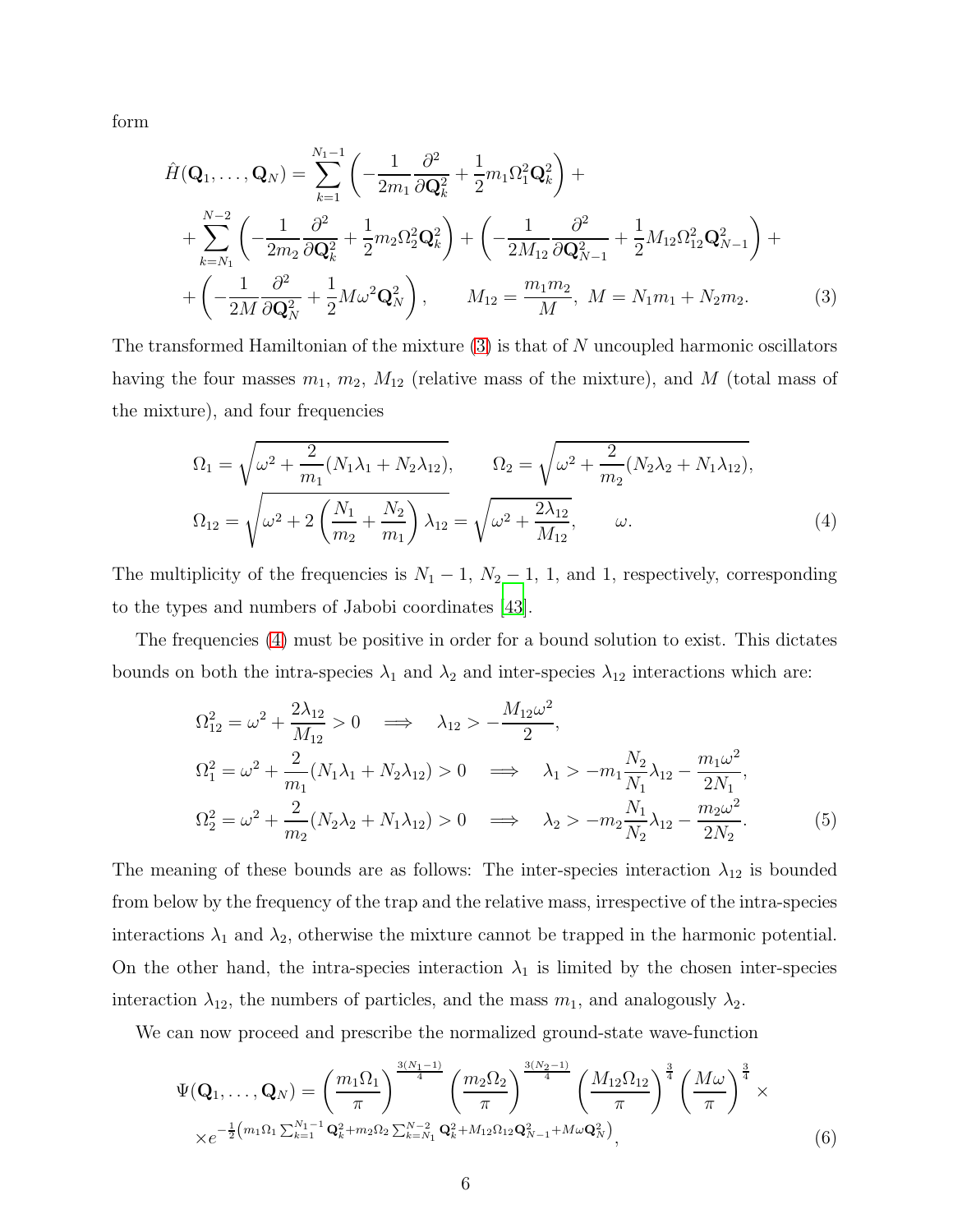along with the ground-state energy

<span id="page-6-2"></span>
$$
E = \frac{3}{2} [(N_1 - 1)\Omega_1 + (N_2 - 1)\Omega_2 + \Omega_{12} + \omega] = \frac{3}{2} \left[ (N_1 - 1)\sqrt{\omega^2 + \frac{2}{m_1}(N_1\lambda_1 + N_2\lambda_{12})} + (N_2 - 1)\sqrt{\omega^2 + \frac{2}{m_2}(N_2\lambda_2 + N_1\lambda_{12})} + \sqrt{\omega^2 + \frac{2\lambda_{12}}{M_{12}}} + \omega \right]
$$
(7)

of the trapped mixture [\[44\]](#page-30-0). Using the bounds for  $\lambda_1$ ,  $\lambda_2$ , and  $\lambda_{12}$  in [\(5\)](#page-5-2), we obtain that the ground-state energy of the mixture is bound from below by  $E > \frac{3}{2}\omega$ , which is obtained for  $\Omega_1 \to 0^+$ ,  $\Omega_2 \to 0^+$ , and  $\Omega_{12} \to 0^+$ . This means that all relative degrees of freedom are marginally bound, and essentially only the center-of-mass degree of freedom is bound in the harmonic trap. The system is then predominantly repulsive. At the other end, when the mixture is predominantly attractive, the energy is unbound from above.

To express the wave-function with respect to the original spatial coordinates we use relations [\(A5\)](#page-23-0) and find

<span id="page-6-0"></span>
$$
\Psi(\mathbf{x}_{1},\ldots,\mathbf{x}_{N_{1}},\mathbf{y}_{1},\ldots,\mathbf{y}_{N_{2}}) = \left(\frac{m_{1}\Omega_{1}}{\pi}\right)^{\frac{3(N_{1}-1)}{4}} \left(\frac{m_{2}\Omega_{2}}{\pi}\right)^{\frac{3(N_{2}-1)}{4}} \left(\frac{M_{12}\Omega_{12}}{\pi}\right)^{\frac{3}{4}} \left(\frac{M\omega}{\pi}\right)^{\frac{3}{4}} \times
$$

$$
\times e^{-\frac{\alpha_{1}}{2}\sum_{j=1}^{N_{1}}\mathbf{x}_{j}^{2}-\beta_{1}\sum_{1\leq j\leq k}^{N_{1}}\mathbf{x}_{j}\cdot\mathbf{x}_{k}} \times e^{-\frac{\alpha_{2}}{2}\sum_{j=1}^{N_{2}}\mathbf{y}_{j}^{2}-\beta_{2}\sum_{1\leq j\leq k}^{N_{2}}\mathbf{y}_{j}\cdot\mathbf{y}_{k}} \times e^{+\gamma\sum_{j=1}^{N_{1}}\sum_{k=1}^{N_{2}}\mathbf{x}_{j}\cdot\mathbf{y}_{k}},
$$
(8)

where the parameters are

<span id="page-6-1"></span>
$$
\alpha_1 = m_1 \left[ \Omega_1 \left( 1 - \frac{1}{N_1} \right) + (m_2 N_2 \Omega_{12} + m_1 N_1 \omega) \frac{1}{M N_1} \right] = m_1 \Omega_1 + \beta_1,
$$
  
\n
$$
\beta_1 = m_1 \left[ -\Omega_1 \frac{1}{N_1} + (m_2 N_2 \Omega_{12} + m_1 N_1 \omega) \frac{1}{M N_1} \right],
$$
  
\n
$$
\alpha_2 = m_2 \left[ \Omega_2 \left( 1 - \frac{1}{N_2} \right) + (m_1 N_1 \Omega_{12} + m_2 N_2 \omega) \frac{1}{M N_2} \right] = m_2 \Omega_2 + \beta_2,
$$
  
\n
$$
\beta_2 = m_2 \left[ -\Omega_2 \frac{1}{N_2} + (m_1 N_1 \Omega_{12} + m_2 N_2 \omega) \frac{1}{M N_2} \right],
$$
  
\n
$$
\gamma = \frac{m_1 m_2}{M} (\Omega_{12} - \omega) = M_{12} (\Omega_{12} - \omega).
$$
  
\n(9)

The ground-state wave-function of the mixture [\(8\)](#page-6-0) is seen to be comprised of a product of a type 1 boson part, a type 2 boson part, and a coupling 1–2 part. As required by indistinguishability of identical bosons,  $\Psi$  is symmetric to permutation of the coordinates  $\mathbf{x}_j$ and  $\mathbf{x}_k$  of any two 1 type bosons, and likewise symmetric to permutation of the coordinates  $\mathbf{y}_j$ and  $y_k$  of any two 2 type bosons, but is not symmetric to permutation of the distinguishable 1 and 2 type bosons.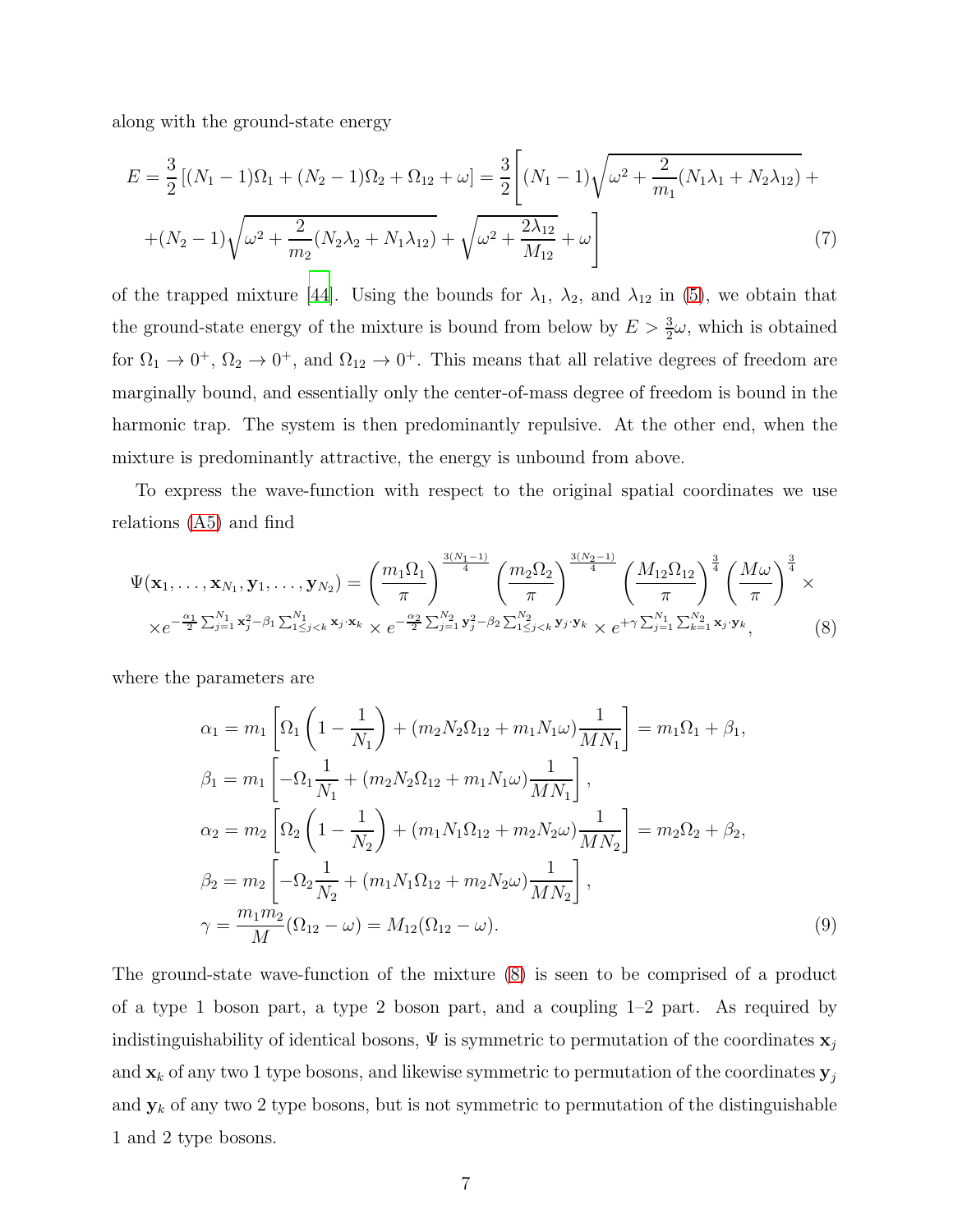The harmonic-interaction model for a generic trapped mixture of interacting bosons presented above admits a wealth of properties that can all be studied in principle analytically. After all, the ground-state wave-function and energy are given as explicit simple functions of all parameters – masses  $m_1$  and  $m_2$ , numbers of particles  $N_1$  and  $N_2$ , interactions strengths  $\lambda_1$ ,  $\lambda_2$  and  $\lambda_{12}$ , and trapping frequency  $\omega$ . All quantum properties of the mixture can be computed from its wave-function, although, as we shall see in the next section, not necessarily without some effort.

# <span id="page-7-0"></span>III. REDUCED DENSITY MATRICES AND PROOF OF BOSE-EINSTEIN CON-DENSATION

To show that the individual species are Bose-Einstein condensed three steps are required. The first, the computation of the intra-species reduced one-particle density matrices. To discuss the complementary question of separability requires the inter-species reduced twobody density matrix. These are calculated analytically in Sec. [III A](#page-7-1) as a function of the masses, interaction strengths, and numbers of particles. The second step is to solve, again analytically, the system at the mean-field level. This means finding the solution to the twospecies coupled Gross-Pitaevskii equations. This is performed in Sec. [III B.](#page-13-0) The third and final step is to perform the infinite-particle limit and to compare and contrast the exact and mean-field solutions in this limit, which is carried out in Sec. [III C.](#page-16-0) In a mixture one can perform the infinite-particle limit with respect to the two species or with respect to one of the species. We will discuss and compare both infinite-particle-limit procedures below.

#### <span id="page-7-1"></span>A. The intra-species and inter-species reduced density matrices

We start from the full N-particle density matrix of the mixture,

<span id="page-7-2"></span>
$$
\Psi(\mathbf{x}_{1},\ldots,\mathbf{x}_{N_{1}},\mathbf{y}_{1},\ldots,\mathbf{y}_{N_{2}})\Psi^{*}(\mathbf{x}'_{1},\ldots,\mathbf{x}'_{N_{1}},\mathbf{y}'_{1},\ldots,\mathbf{y}'_{N_{2}}) = \n\left(\frac{m_{1}\Omega_{1}}{\pi}\right)^{\frac{3(N_{1}-1)}{2}} \left(\frac{m_{2}\Omega_{2}}{\pi}\right)^{\frac{3(N_{2}-1)}{2}} \left(\frac{M_{12}\Omega_{12}}{\pi}\right)^{\frac{3}{2}} \left(\frac{M\omega}{\pi}\right)^{\frac{3}{2}} \times \n\times e^{-\frac{\alpha_{1}}{2}\sum_{j=1}^{N_{1}}(\mathbf{x}'_{j}+\mathbf{x}'_{j})-\beta_{1}\sum_{1\leq j< k}^{N_{1}}(\mathbf{x}_{j}\cdot\mathbf{x}_{k}+\mathbf{x}'_{j}\cdot\mathbf{x}'_{k})} \times \n\times e^{-\frac{\alpha_{2}}{2}\sum_{j=1}^{N_{2}}(\mathbf{y}'_{j}+\mathbf{y}'_{j})-\beta_{2}\sum_{1\leq j< k}^{N_{2}}(\mathbf{y}_{j}\cdot\mathbf{y}_{k}+\mathbf{y}'_{j}\cdot\mathbf{y}'_{k})} \times \n\times e^{+\gamma\sum_{j=1}^{N_{1}}\sum_{k=1}^{N_{2}}(\mathbf{x}_{j}\cdot\mathbf{y}_{k}+\mathbf{x}'_{j}\cdot\mathbf{y}'_{k})},
$$
\n(10)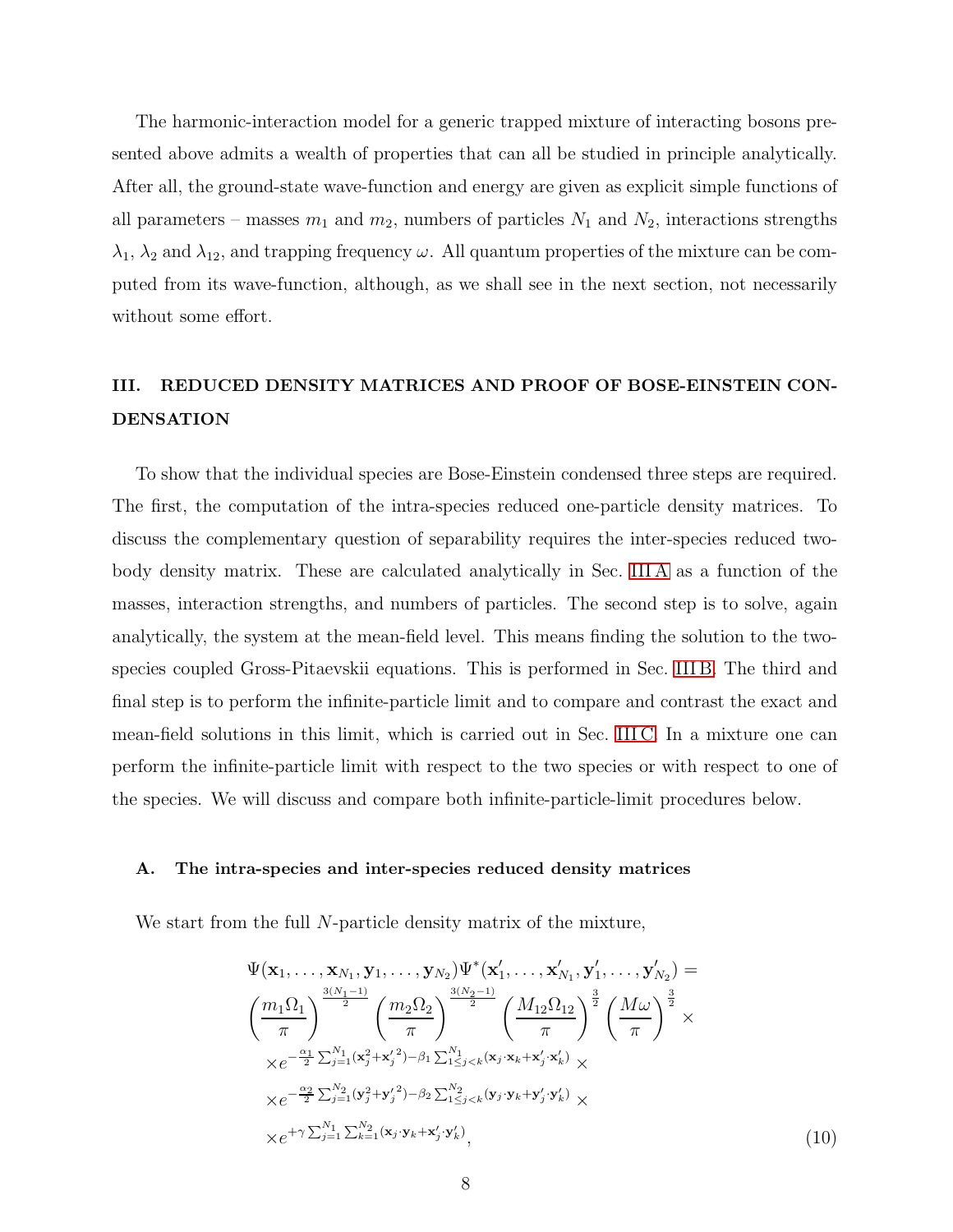which for convenience is here normalized to one,  $\int d\mathbf{x}_1 \cdots d\mathbf{x}_{N_1} d\mathbf{y}_1 \cdots d\mathbf{y}_{N_2} |\Psi|^2 = 1$ . The intra-species reduced one-body density matrices of the mixture,

<span id="page-8-0"></span>
$$
\rho_1(\mathbf{x}, \mathbf{x}') = N_1 \int d\mathbf{x}_2 \cdots d\mathbf{x}_{N_1} d\mathbf{y}_1 \cdots d\mathbf{y}_{N_2} \Psi(\mathbf{x}, \mathbf{x}_2, \dots, \mathbf{x}_{N_1}, \mathbf{y}_1, \mathbf{y}_2, \dots, \mathbf{y}_{N_2}) \times
$$
  
 
$$
\times \Psi^*(\mathbf{x}', \mathbf{x}_2, \dots, \mathbf{x}_{N_1}, \mathbf{y}_1, \mathbf{y}_2, \dots, \mathbf{y}_{N_2}),
$$
  
\n
$$
\rho_2(\mathbf{y}, \mathbf{y}') = N_2 \int d\mathbf{x}_1 \cdots d\mathbf{x}_{N_1} d\mathbf{y}_2 \cdots d\mathbf{y}_{N_2} \Psi(\mathbf{x}_1, \mathbf{x}_2, \dots, \mathbf{x}_{N_1}, \mathbf{y}, \mathbf{y}_2, \dots, \mathbf{y}_{N_2}) \times
$$
  
\n
$$
\times \Psi^*(\mathbf{x}_1, \mathbf{x}_2, \dots, \mathbf{x}_{N_1}, \mathbf{y}', \mathbf{y}_2, \dots, \mathbf{y}_{N_2}),
$$
\n(11)

are given by integrating over  $N-1$  coordinates, and the inter-species reduced two-body density matrix

<span id="page-8-1"></span>
$$
\rho_{12}(\mathbf{x}, \mathbf{x}', \mathbf{y}, \mathbf{y}') = N_1 N_2 \int d\mathbf{x}_2 \cdots d\mathbf{x}_{N_1} d\mathbf{y}_2 \cdots d\mathbf{y}_{N_2} \Psi(\mathbf{x}, \mathbf{x}_2, \dots, \mathbf{x}_{N_1}, \mathbf{y}, \mathbf{y}_2, \dots, \mathbf{y}_{N_2}) \times
$$
  
 
$$
\times \Psi^*(\mathbf{x}', \mathbf{x}_2, \dots, \mathbf{x}_{N_1}, \mathbf{y}', \mathbf{y}_2, \dots, \mathbf{y}_{N_2}),
$$
 (12)

which is the lowest-order inter-species reduced density matrix of the mixture, is obtained by integrating over  $N-2$  coordinates.

To obtain the lowest-order reduced density matrices [\(11\)](#page-8-0) and [\(12\)](#page-8-1) we need to perform multiple integrations of the  $N$ -particle density matrix of the mixture [\(10\)](#page-7-2). Moreover, the latter contains a coupling 1–2 part because of the inter-species interaction. Thus, without an appropriate construction, the task becomes quickly impractical with increasing  $N_1$  and  $N_2$ . Below, to perform the integration, we derive a four-parameter matrix-recurrence relations, thus generalizing the one-parameter and two-parameter vector-recurrence relations put forward, respectively, in the cases of the single-species [\[29](#page-28-3)] and symmetric-mixture [\[41\]](#page-29-4) harmonic-interaction models.

To integrate the N-particle density matrix we begin by introducing the auxiliary function

$$
F_{N_1,N_2}(\mathbf{x}_1,\ldots,\mathbf{x}_{N_1},\mathbf{y}_1,\ldots,\mathbf{y}_{N_2};\mathbf{x}'_1,\ldots,\mathbf{x}'_{N_1},\mathbf{y}'_1,\ldots,\mathbf{y}'_{N_2};
$$
  
\n
$$
\alpha_1,\beta_1,\alpha_2,\beta_2,C_{N_1,N_2},C'_{N_1,N_2},D_{N_1,N_2},D'_{N_1,N_2}) =
$$
  
\n
$$
= e^{-\frac{\alpha_1}{2}\sum_{j=1}^{N_1}(\mathbf{x}_j^2+\mathbf{x}'_j^2)-\beta_1\sum_{1\leq j < k}^{N_1}(\mathbf{x}_j\cdot\mathbf{x}_k+\mathbf{x}'_j\cdot\mathbf{x}'_k)}e^{-\frac{\alpha_2}{2}\sum_{j=1}^{N_2}(\mathbf{y}_j^2+\mathbf{y}'_j^2)-\beta_2\sum_{1\leq j < k}^{N_2}(\mathbf{y}_j\cdot\mathbf{y}_k+\mathbf{y}'_j\cdot\mathbf{y}'_k)} \times
$$
  
\n
$$
\times e^{-\frac{1}{4}C_{N_1,N_2}(\mathbf{X}_{N_1}+\mathbf{X}'_{N_1})^2}e^{-\frac{1}{4}C'_{N_1,N_2}(\mathbf{Y}_{N_2}+\mathbf{Y}'_{N_2})^2} \times
$$
  
\n
$$
\times e^{+\frac{1}{2}D_{N_1,N_2}(\mathbf{X}_{N_1}+\mathbf{X}'_{N_1})(\mathbf{Y}_{N_2}+\mathbf{Y}'_{N_2})}e^{+\frac{1}{2}D'_{N_1,N_2}(\mathbf{X}_{N_1}-\mathbf{X}'_{N_1})(\mathbf{Y}_{N_2}-\mathbf{Y}'_{N_2})},
$$
\n(13)

where  $\alpha_1$ ,  $\beta_1$ ,  $\alpha_2$ , and  $\beta_2$ , are given in [\(9\)](#page-6-1),

<span id="page-8-2"></span>
$$
\mathbf{X}_{N_1} = \sum_{j=1}^{N_1} \mathbf{x}_j, \quad \mathbf{X}'_{N_1} = \sum_{j=1}^{N_1} \mathbf{x}'_j, \quad \mathbf{Y}_{N_2} = \sum_{j=1}^{N_2} \mathbf{y}_j, \quad \mathbf{Y}'_{N_2} = \sum_{j=1}^{N_2} \mathbf{y}'_j
$$
(14)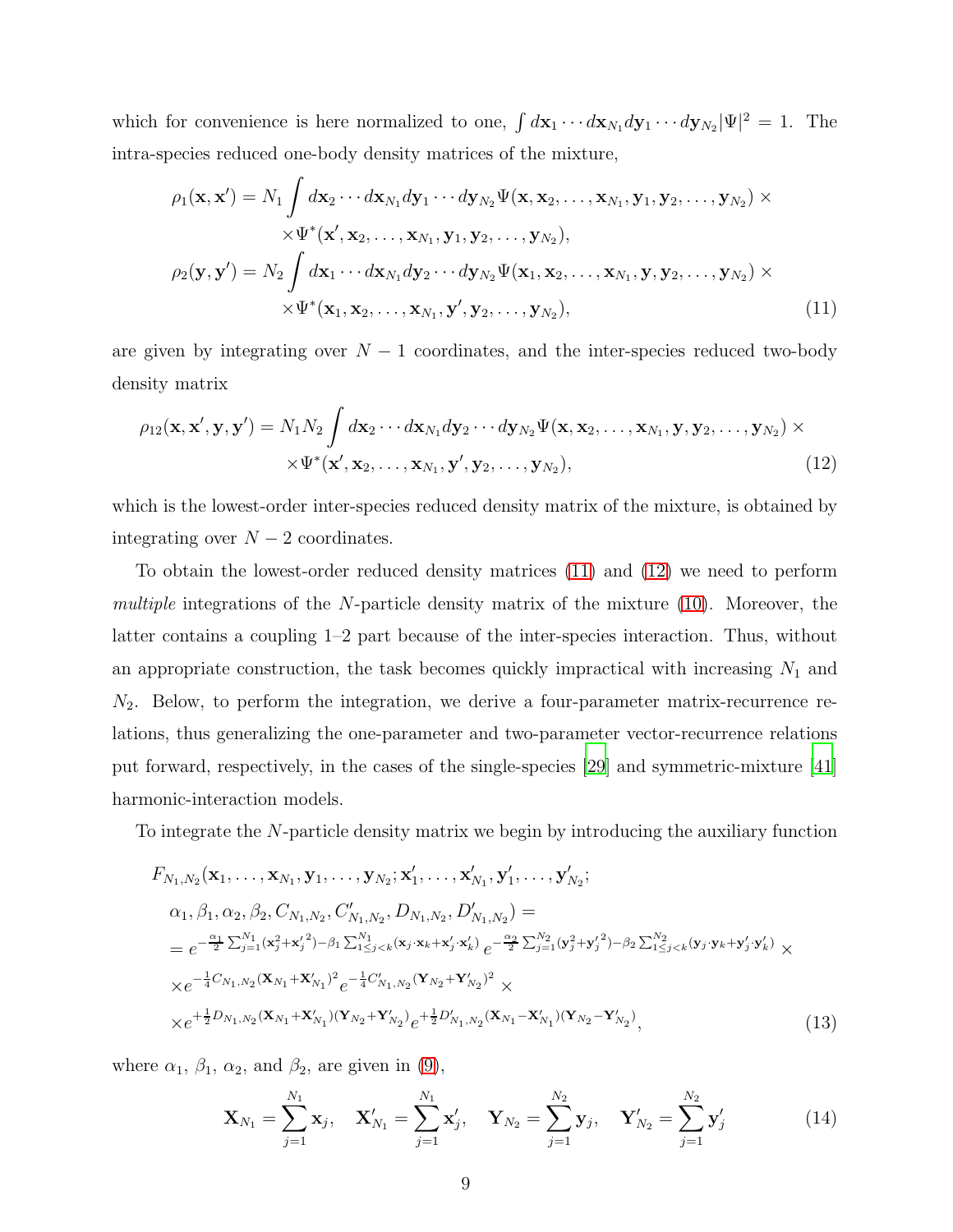are vectors [\[45\]](#page-30-1), and  $C_{N_1,N_2}$ ,  $C'_{N_1,N_2}$ ,  $D_{N_1,N_2}$ , and  $D'_{N_1,N_2}$  are constants to play a further role below. We note that if one were to equate the  $N$ -particle density  $(10)$  and the auxiliary function  $F_{N_1,N_2}$  then this would imply that

<span id="page-9-2"></span>
$$
C_{N_1,N_2} = 0, \quad C'_{N_1,N_2} = 0, \quad D_{N_1,N_2} = \gamma, \quad D'_{N_1,N_2} = \gamma. \tag{15}
$$

We will perform the integration of the auxiliary function  $F_{N_1,N_2}$  in two steps, first by integrating the  $\mathbf{y}_{N_2}, \mathbf{y}'_{N_2} = \mathbf{y}_{N_2}$  variables and then the  $\mathbf{x}_{N_1}, \mathbf{x}'_{N_1} = \mathbf{x}_{N_1}$  variables. We shall call the first step the horizontal reduction of the auxiliary function  $F_{N_1,N_2}$  and the second step the vertical reduction. The sequences of integrations to be performed below may be written symbolically as

<span id="page-9-0"></span>
$$
F_{N_1,N_2} \implies F_{N_1,1} \Rightarrow F_{N_1,0}
$$
  
\n
$$
\downarrow \qquad \qquad \downarrow \qquad \qquad \downarrow
$$
  
\n
$$
F_{1,N_2} \implies F_{1,1} \qquad F_{1,0} \qquad (16)
$$
  
\n
$$
\downarrow
$$
  
\n
$$
F_{0,N_2} \implies F_{0,1}
$$

The end terms of these integrations,  $F_{1,1}$  and  $F_{1,0}$ ,  $F_{0,1}$ , will be connected with the reduced density matrices [\(12\)](#page-8-1) and [\(11\)](#page-8-0), respectively.

Thus, to perform the multiple integration steps in the horizontal reduction [\(16\)](#page-9-0), we seek for a recurrence relation and write

<span id="page-9-1"></span>
$$
\int dy_{N_2} F_{N_1,N_2} =
$$
\n
$$
= e^{-\frac{\alpha_1}{2} \sum_{j=1}^{N_1} (\mathbf{x}_j^2 + \mathbf{x}_j'^2) - \beta_1 \sum_{1 \le j < k}^{N_1} (\mathbf{x}_j \cdot \mathbf{x}_k + \mathbf{x}_j' \cdot \mathbf{x}_k')} e^{-\frac{\alpha_2}{2} \sum_{j=1}^{N_2 - 1} (\mathbf{y}_j^2 + \mathbf{y}_j'^2) - \beta_2 \sum_{1 \le j < k}^{N_2 - 1} (\mathbf{y}_j \cdot \mathbf{y}_k + \mathbf{y}_j' \cdot \mathbf{y}_k')} \times
$$
\n
$$
\times e^{-\frac{1}{4} C_{N_1,N_2} (\mathbf{X}_{N_1} + \mathbf{X}_{N_1}')^2} e^{-\frac{1}{4} C_{N_1,N_2}' (\mathbf{Y}_{N_2 - 1} + \mathbf{Y}_{N_2 - 1}')^2} \times
$$
\n
$$
\times e^{+\frac{1}{2} D_{N_1,N_2} (\mathbf{X}_{N_1} + \mathbf{X}_{N_1}') (\mathbf{Y}_{N_2 - 1} + \mathbf{Y}_{N_2 - 1}')} e^{+\frac{1}{2} D_{N_1,N_2}' (\mathbf{X}_{N_1} - \mathbf{X}_{N_1}') (\mathbf{Y}_{N_2 - 1} - \mathbf{Y}_{N_2 - 1}')} \times
$$
\n
$$
\times \int dy_{N_2} e^{-(\alpha_2 + C_{N_1,N_2}') \mathbf{y}_{N_2}^2 - [(\beta_2 + C_{N_1,N_2}') (\mathbf{Y}_{N_2 - 1} + \mathbf{Y}_{N_2 - 1}') - D_{N_1,N_2} (\mathbf{X}_{N_1} + \mathbf{X}_{N_1}')] \mathbf{y}_{N_2}} =
$$
\n
$$
= \left(\frac{\pi}{\alpha_2 + C_{N_1,N_2}'}\right)^{\frac{3}{2}} F_{N_1,N_2-1} (\mathbf{x}_1, \dots, \mathbf{x}_{N_1}, \mathbf{y}_1, \dots, \mathbf{y}_{N_2 - 1}; \mathbf{x}_1', \dots, \mathbf{x}_{N_1}', \mathbf{y}_1', \dots, \mathbf{y}_{N_2 - 1}',
$$
\

where the Gaussian integral  $\int d{\bf y} e^{-a{\bf y}^2-2b{\bf y}\cdot{\bf X}} = \left(\frac{\pi}{a}\right)$  $\frac{\pi}{a}$ )<sup> $\frac{3}{2}$ </sup>  $e^{\frac{b^2\mathbf{x}^2}{a}}$  is used and  $\int d\mathbf{y}_{N_2}F_{N_1,N_2} \dots$  implicitly implies that  $y'_{N_2} = y_{N_2}$  is used in the integrand. The equality [\(17\)](#page-9-1) relates the auxiliary function  $F_{N_1,N_2}$  with  $N_1 + N_2$  coordinates and constants  $C_{N_1,N_2}$ ,  $C'_{N_1,N_2}$ ,  $D_{N_1,N_2}$ ,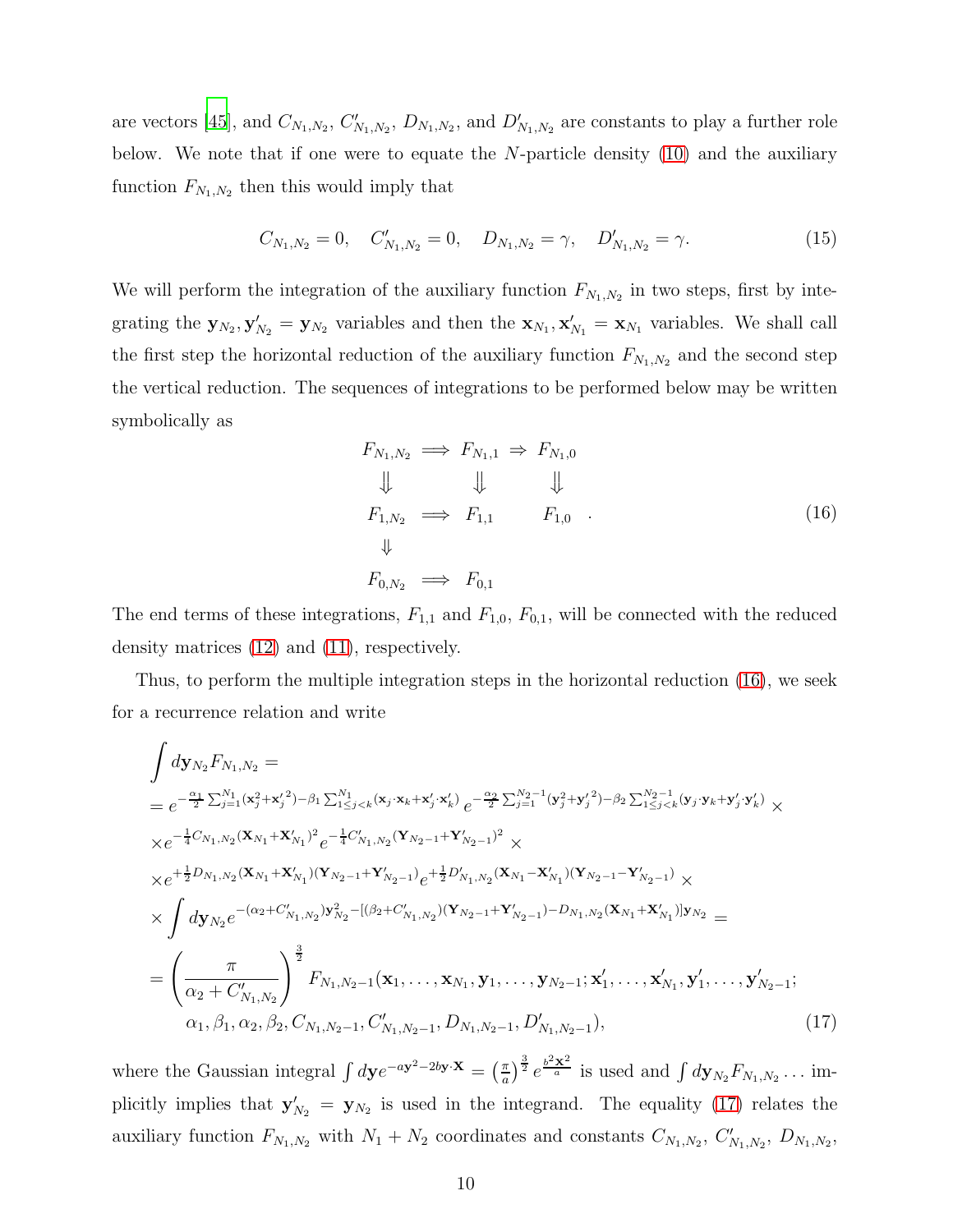and  $D'_{N_1,N_2}$ , to the auxiliary function  $F_{N_1,N_2-1}$  of the same functional form, with  $N_1+(N_2-1)$ coordinates and corresponding constants  $C_{N_1,N_2-1}$ ,  $C'_{N_1,N_2-1}$ ,  $D_{N_1,N_2-1}$ , and  $D'_{N_1,N_2-1}$  which depend on all constants appearing in  $F_{N_1,N_2}$  and read

<span id="page-10-1"></span>
$$
C_{N_1,N_2-1} = C_{N_1,N_2} - \frac{D_{N_1,N_2}^2}{\alpha_2 + C'_{N_1,N_2}},
$$
  
\n
$$
C'_{N_1,N_2-1} = C'_{N_1,N_2} - \frac{(\beta_2 + C'_{N_1,N_2})^2}{\alpha_2 + C'_{N_1,N_2}},
$$
  
\n
$$
D_{N_1,N_2-1} = D_{N_1,N_2} - \frac{\beta_2 + C'_{N_1,N_2}}{\alpha_2 + C'_{N_1,N_2}} D_{N_1,N_2},
$$
  
\n
$$
D'_{N_1,N_2-1} = D'_{N_1,N_2}.
$$
\n(18)

Recall that the initial values of  $C_{N_1,N_2}$ ,  $C'_{N_1,N_2}$ ,  $D_{N_1,N_2}$ , and  $D'_{N_1,N_2}$  are given by [\(15\)](#page-9-2) and obtained when we equate the auxiliary function  $F_{N_1,N_2}$  and the N-body density [\(10\)](#page-7-2).

According to [\(16\)](#page-9-0), the horizontal reduction makes a 'stopover' at the auxiliary function

$$
F_{N_1,1}(\mathbf{x}_1,\ldots,\mathbf{x}_{N_1},\mathbf{y}_1;\mathbf{x}'_1,\ldots,\mathbf{x}'_{N_1},\mathbf{y}'_1;\alpha_1,\beta_1,\alpha_2,\beta_2,C_{N_1,1},C'_{N_1,1},D_{N_1,1},D'_{N_1,1}) == e^{-\frac{\alpha_1}{2}\sum_{j=1}^{N_1}(\mathbf{x}'_j+\mathbf{x}'_j^2)-\beta_1\sum_{1\leq j < k}^{N_1}(\mathbf{x}_j\cdot\mathbf{x}_k+\mathbf{x}'_j\cdot\mathbf{x}'_k)}e^{-\frac{\alpha_2}{2}(\mathbf{y}_1^2+\mathbf{y}'_1^2)} \times \times e^{-\frac{1}{4}C_{N_1,1}(\mathbf{X}_{N_1}+\mathbf{X}'_{N_1})^2}e^{-\frac{1}{4}C'_{N_1,1}(\mathbf{y}_1+\mathbf{y}'_1)^2}e^{+\frac{1}{2}D_{N_1,1}(\mathbf{X}_{N_1}+\mathbf{X}'_{N_1})(\mathbf{y}_1+\mathbf{y}'_1)}e^{+\frac{1}{2}D'_{N_1,1}(\mathbf{X}_{N_1}-\mathbf{X}'_{N_1})(\mathbf{y}_1-\mathbf{y}'_1)}.
$$
\n(19)

Its respective constants,  $C_{N_1,1}, C'_{N_1,1}, D_{N_1,1}$ , and  $D'_{N_1,1}$ , are required as initial conditions for the vertical reduction en route to evaluate the inter-species reduced density matrix of the mixture [\(12\)](#page-8-1). Note that the dependence of  $F_{N_1,1}$  on  $\beta_2$  is now implicit, representing the situation that all but the last boson of type 2 are integrated out. The final result for the constants is

<span id="page-10-0"></span>
$$
C_{N_1,1} = -\gamma^2 \frac{N_2 - 1}{(\alpha_2 - \beta_2) + (N_2 - 1)\beta_2}, \quad C'_{N_1,1} = -\beta_2^2 \frac{N_2 - 1}{(\alpha_2 - \beta_2) + (N_2 - 1)\beta_2},
$$
  
\n
$$
D_{N_1,1} = \gamma \frac{\alpha_2 - \beta_2}{(\alpha_2 - \beta_2) + (N_2 - 1)\beta_2}, \quad D'_{N_1,1} = \gamma,
$$
\n(20)

where the initial conditions [\(15\)](#page-9-2) have been used, see appendix [B](#page-23-1) for further details.

We can now perform the vertical reduction of  $F_{N_1,1}$  where [\(20\)](#page-10-0) serve as the initial condi-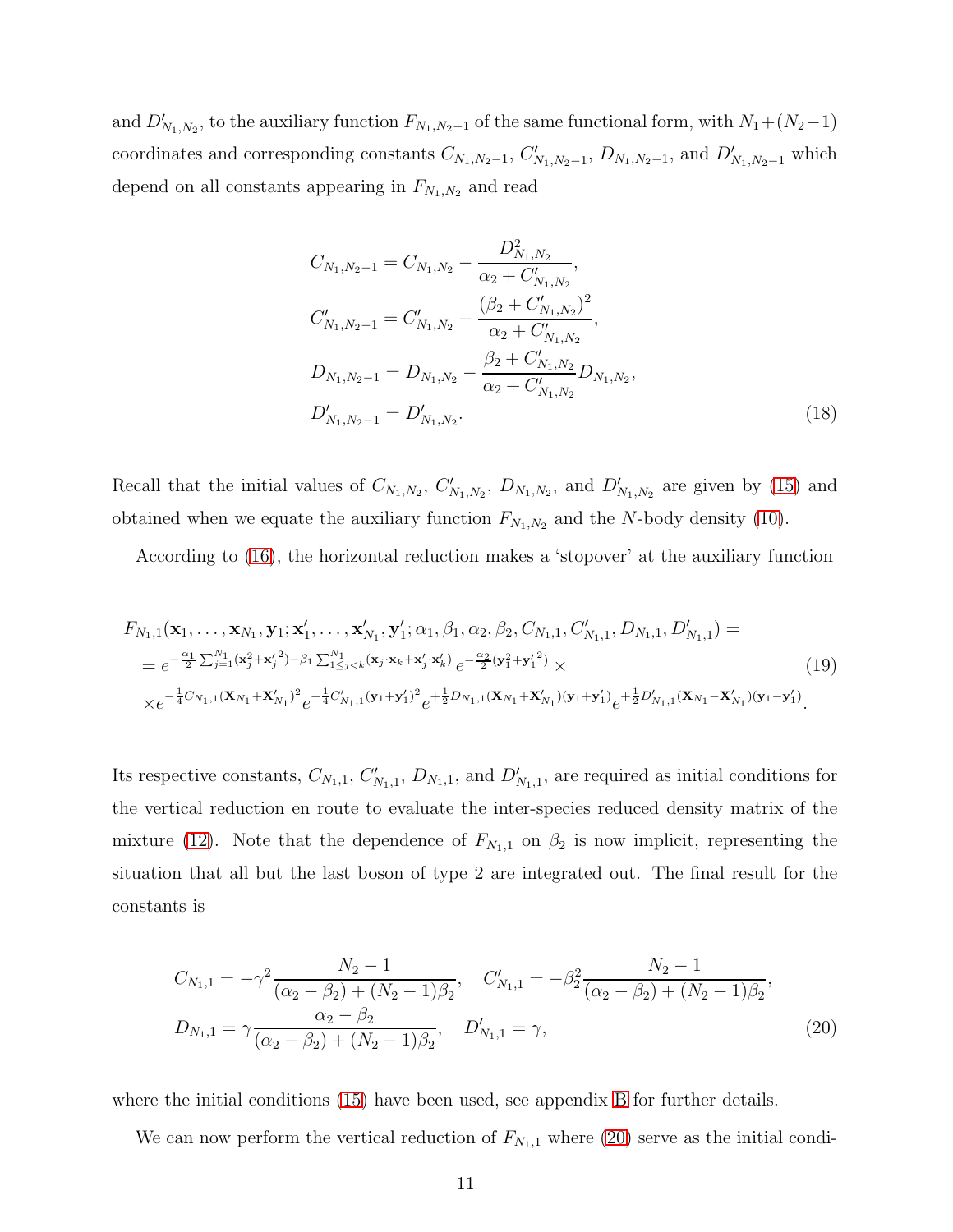tions for the constants to be computed. Thus we seek for a recurrence relation

<span id="page-11-1"></span>
$$
\int d\mathbf{x}_{N_1} F_{N_1,1} =
$$
\n
$$
= e^{-\frac{\alpha_1}{2} \sum_{j=1}^{N_1-1} (\mathbf{x}_j^2 + \mathbf{x}_j'^2) - \beta_1 \sum_{1 \le j < k}^{N_1-1} (\mathbf{x}_j \cdot \mathbf{x}_k + \mathbf{x}_j' \cdot \mathbf{x}_k') e^{-\frac{\alpha_2}{2} (\mathbf{y}_1^2 + \mathbf{y}_1'^2)} \times
$$
\n
$$
\times e^{-\frac{1}{4} C_{N_1,1} (\mathbf{X}_{N_1-1} + \mathbf{X}_{N_1-1}')^2} e^{-\frac{1}{4} C_{N_1,1}' (\mathbf{y}_1 + \mathbf{y}_1')^2} \times
$$
\n
$$
e^{+\frac{1}{2} D_{N_1,1} (\mathbf{X}_{N_1-1} + \mathbf{X}_{N_1-1}') (\mathbf{y}_1 + \mathbf{y}_1')} e^{+\frac{1}{2} D_{N_1,1}' (\mathbf{X}_{N_1-1} - \mathbf{X}_{N_1-1}') (\mathbf{y}_1 - \mathbf{y}_1')} \times
$$
\n
$$
\times \int d\mathbf{x}_{N_1} e^{-(\alpha_1 + C_{N_1,1}) \mathbf{x}_{N_1}^2 - [(\beta_1 + C_{N_1,1})(\mathbf{X}_{N_1-1} + \mathbf{X}_{N_1-1}') - D_{N_1,1} (\mathbf{y}_1 + \mathbf{y}_1')] \mathbf{x}_{N_1}} =
$$
\n
$$
= \left(\frac{\pi}{\alpha_1 + C_{N_1,1}}\right)^{\frac{3}{2}} F_{N_1-1,1}(\mathbf{x}_1, \dots, \mathbf{x}_{N_1-1}, \mathbf{y}_1; \mathbf{x}_1', \dots, \mathbf{x}_{N_1-1}', \mathbf{y}_1';
$$
\n
$$
\alpha_1, \beta_1, \alpha_2, \beta_2, C_{N_1-1,1}, C_{N_1-1,1}', D_{N_1-1,1}, D_{N_1-1,1}),
$$
\n(21)

where

<span id="page-11-0"></span>
$$
C_{N_1-1,1} = C_{N_1,1} - \frac{(\beta_1 + C_{N_1,1})^2}{\alpha_1 + C_{N_1,1}},
$$
  
\n
$$
C'_{N_1-1,1} = C'_{N_1,1} - \frac{D^2_{N_1,1}}{\alpha_1 + C_{N_1,1}},
$$
  
\n
$$
D_{N_1-1,1} = D_{N_1,1} - \frac{\beta_1 + C_{N_1,1}}{\alpha_1 + C_{N_1,1}} D_{N_1,1},
$$
  
\n
$$
D'_{N_1-1,1} = D'_{N_1,1}.
$$
\n(22)

The relations between the constants in the vertical reduction [\(22\)](#page-11-0) are seen to be analogous to the relations between the constants in the horizontal reduction [\(18\)](#page-10-1), see appendix [B](#page-23-1) for further details.

Thus, combining and interchanging the order of both horizontal and vertical reductions, the integration of  $F_{N_1,N_2}$  [\(16\)](#page-9-0) ends with the auxiliary functions

$$
F_{1,1} = e^{-\frac{\alpha_1}{2}(\mathbf{x}_1^2 + \mathbf{x}_1'^2)} e^{-\frac{\alpha_2}{2}(\mathbf{y}_1^2 + \mathbf{y}_1'^2)} e^{-\frac{1}{4}C_{1,1}(\mathbf{x}_1 + \mathbf{x}_1')^2} e^{-\frac{1}{4}C_{1,1}'(\mathbf{y}_1 + \mathbf{y}_1')^2} \times
$$
  
\n
$$
\times e^{+\frac{1}{2}D_{1,1}(\mathbf{x}_1 + \mathbf{x}_1')(y_1 + \mathbf{y}_1')} e^{+\frac{1}{2}D_{1,1}'(\mathbf{x}_1 - \mathbf{x}_1')(y_1 - \mathbf{y}_1')} ,
$$
  
\n
$$
F_{1,0} = e^{-\frac{\alpha_1}{2}(\mathbf{x}_1^2 + \mathbf{x}_1'^2)} e^{-\frac{1}{4}C_{1,0}(\mathbf{x}_1 + \mathbf{x}_1')^2} ,
$$
  
\n
$$
F_{0,1} = e^{-\frac{\alpha_2}{2}(\mathbf{y}_1^2 + \mathbf{y}_1'^2)} e^{-\frac{1}{4}C_{0,1}'(\mathbf{y}_1 + \mathbf{y}_1')^2} .
$$
\n(23)

Because  $F_{N_1,N_2}$  with the initial conditions [\(15\)](#page-9-2) is proportional to the N-particle density ma-trix [\(10\)](#page-7-2),  $F_{1,1}$  is proportional to the inter-species reduced density matrix [\(12\)](#page-8-1), and similarly  $F_{1,0}$  and  $F_{0,1}$  to the intra-species ones [\(11\)](#page-8-0). The final expressions for the constants in  $F_{1,1}$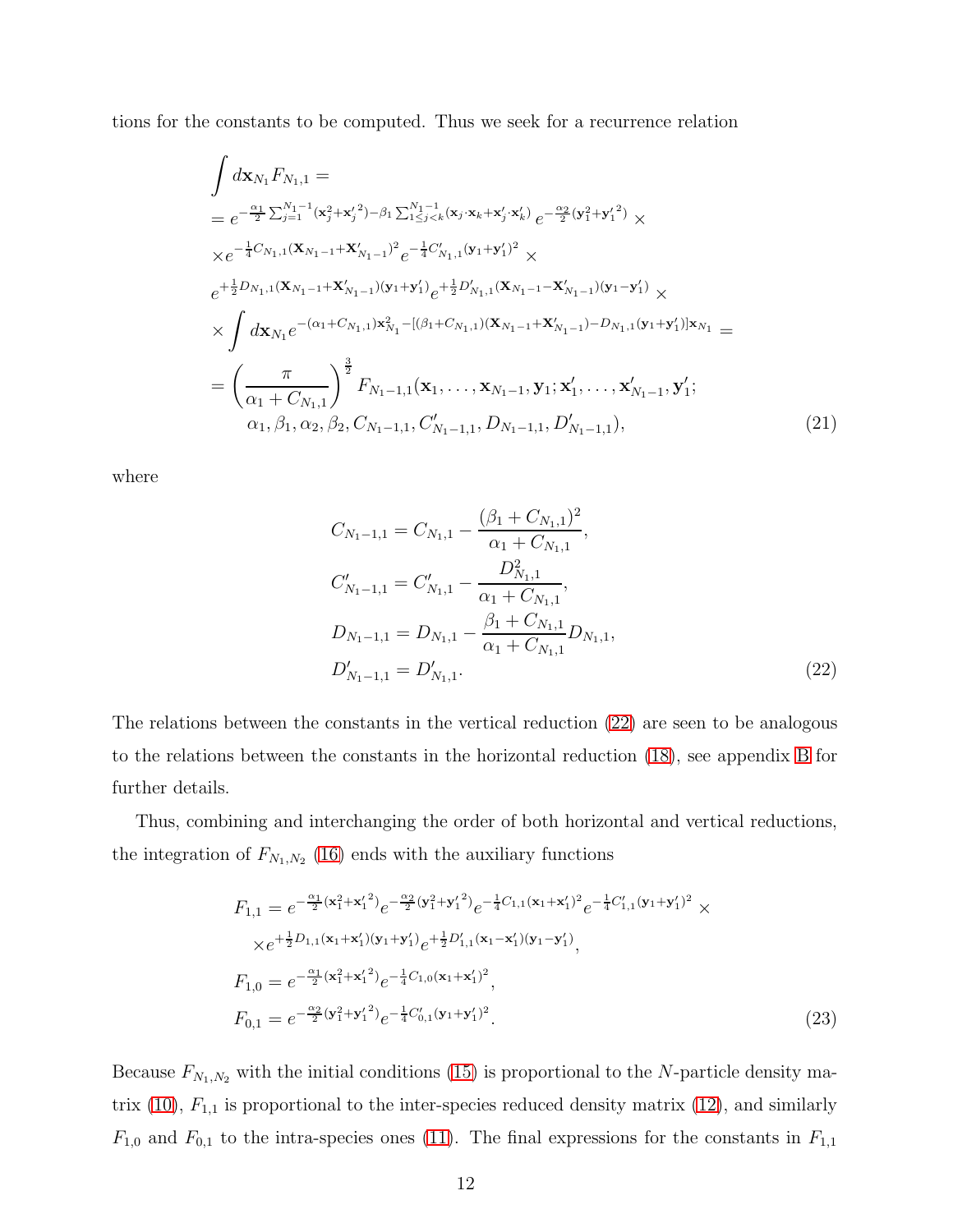are

<span id="page-12-0"></span>
$$
C_{1,1} = \frac{(\alpha_1 - \beta_1)C_{N_1,1} - (N_1 - 1)(C_{N_1,1} + \beta_1)\beta_1}{(\alpha_1 - \beta_1) + (N_1 - 1)(C_{N_1,1} + \beta_1)},
$$
  
\n
$$
C'_{1,1} = \frac{(\alpha_2 - \beta_2)C'_{1,N_2} - (N_2 - 1)(C'_{1,N_2} + \beta_2)\beta_2}{(\alpha_2 - \beta_2) + (N_2 - 1)(C'_{1,N_2} + \beta_2)},
$$
  
\n
$$
D_{1,1} = \gamma \frac{(\alpha_1 - \beta_1)(\alpha_2 - \beta_2)}{[(\alpha_1 - \beta_1) + (N_1 - 1)\beta_1][( \alpha_2 - \beta_2) + (N_2 - 1)\beta_2] - \gamma^2 (N_1 - 1)(N_2 - 1)},
$$
  
\n
$$
D'_{1,1} = \gamma
$$
\n(24)

and for the constants in  ${\cal F}_{1,0}$  and  ${\cal F}_{0,1}$  are

<span id="page-12-1"></span>
$$
C_{1,0} = \frac{(\alpha_1 - \beta_1)C_{N_1,0} - (N_1 - 1)(C_{N_1,0} + \beta_1)\beta_1}{(\alpha_1 - \beta_1) + (N_1 - 1)(C_{N_1,0} + \beta_1)},
$$
  
\n
$$
C'_{0,1} = \frac{(\alpha_2 - \beta_2)C'_{0,N_2} - (N_2 - 1)(C'_{0,N_2} + \beta_2)\beta_2}{(\alpha_2 - \beta_2) + (N_2 - 1)(C'_{0,N_2} + \beta_2)}.
$$
\n(25)

The explicit dependence of the bottommost constants [\(24\)](#page-12-0) and [\(25\)](#page-12-1) on  $C_{N_1,1}$  in [\(20\)](#page-10-0) and

<span id="page-12-4"></span>
$$
C'_{1,N_2} = -\gamma^2 \frac{N_1 - 1}{(\alpha_1 - \beta_1) + (N_1 - 1)\beta_1},
$$
  
\n
$$
C_{N_1,0} = -\gamma^2 \frac{N_2}{(\alpha_2 - \beta_2) + N_2\beta_2}, \quad C'_{0,N_2} = -\gamma^2 \frac{N_1}{(\alpha_1 - \beta_1) + N_1\beta_1}
$$
\n(26)

is to remind us that both horizontal and vertical reductions have been combined to evaluate the former, see appendix [B](#page-23-1) for further details. All in all, the inter-species [\(12\)](#page-8-1) and intraspecies [\(11\)](#page-8-0) reduced density matrices read

<span id="page-12-3"></span>
$$
\rho_{12}(\mathbf{x}, \mathbf{x}', \mathbf{y}, \mathbf{y}) = N_1 N_2 \left[ \frac{(\alpha_1 + C_{1,1})(\alpha_2 + C_{1,1}') - D_{1,1}^2}{\pi^2} \right]^{\frac{3}{2}} e^{-\frac{\alpha_1}{2} (\mathbf{x}_1^2 + \mathbf{x}_1'^2)} e^{-\frac{\alpha_2}{2} (\mathbf{y}_1^2 + \mathbf{y}_1'^2)} \times
$$
  
 
$$
\times e^{-\frac{1}{4} C_{1,1} (\mathbf{x}_1 + \mathbf{x}_1')^2} e^{-\frac{1}{4} C_{1,1}' (\mathbf{y}_1 + \mathbf{y}_1')^2} e^{+\frac{1}{2} D_{1,1} (\mathbf{x}_1 + \mathbf{x}_1')( \mathbf{y}_1 + \mathbf{y}_1')} e^{+\frac{1}{2} D_{1,1}' (\mathbf{x}_1 - \mathbf{x}_1')( \mathbf{y}_1 - \mathbf{y}_1')} \tag{27}
$$

and

<span id="page-12-2"></span>
$$
\rho_1(\mathbf{x}, \mathbf{x}') = N_1 \left( \frac{\alpha_1 + C_{1,0}}{\pi} \right)^{\frac{3}{2}} e^{-\frac{\alpha_1}{2} (\mathbf{x}_1^2 + \mathbf{x}_1'^2)} e^{-\frac{1}{4} C_{1,0} (\mathbf{x}_1 + \mathbf{x}_1')^2},
$$

$$
\rho_2(\mathbf{y}, \mathbf{y}') = N_2 \left( \frac{\alpha_2 + C_{0,1}'}{\pi} \right)^{\frac{3}{2}} e^{-\frac{\alpha_2}{2} (\mathbf{y}_1^2 + \mathbf{y}_1'^2)} e^{-\frac{1}{4} C_{0,1}' (\mathbf{y}_1 + \mathbf{y}_1')^2}.
$$
(28)

For completeness, we paste below their diagonal parts, i.e., the two-body

$$
\rho_{12}(\mathbf{x}, \mathbf{y}) = N_1 N_2 \left[ \frac{(\alpha_1 + C_{1,1})(\alpha_2 + C_{1,1}') - D_{1,1}^2}{\pi^2} \right]^{\frac{3}{2}} e^{-(\alpha_1 + C_{1,1})\mathbf{x}^2} e^{-(\alpha_2 + C_{1,1}')\mathbf{y}^2} e^{+2D_{1,1}\mathbf{x}\cdot\mathbf{y}} \tag{29}
$$

and one-body

<span id="page-12-5"></span>
$$
\rho_1(\mathbf{x}) = N_1 \left( \frac{\alpha_1 + C_{1,0}}{\pi} \right)^{\frac{3}{2}} e^{-(\alpha_1 + C_{1,0})\mathbf{x}^2}, \quad \rho_2(\mathbf{y}) = N_2 \left( \frac{\alpha_2 + C_{0,1}'}{\pi} \right)^{\frac{3}{2}} e^{-(\alpha_2 + C_{0,1}')\mathbf{y}^2}, \quad (30)
$$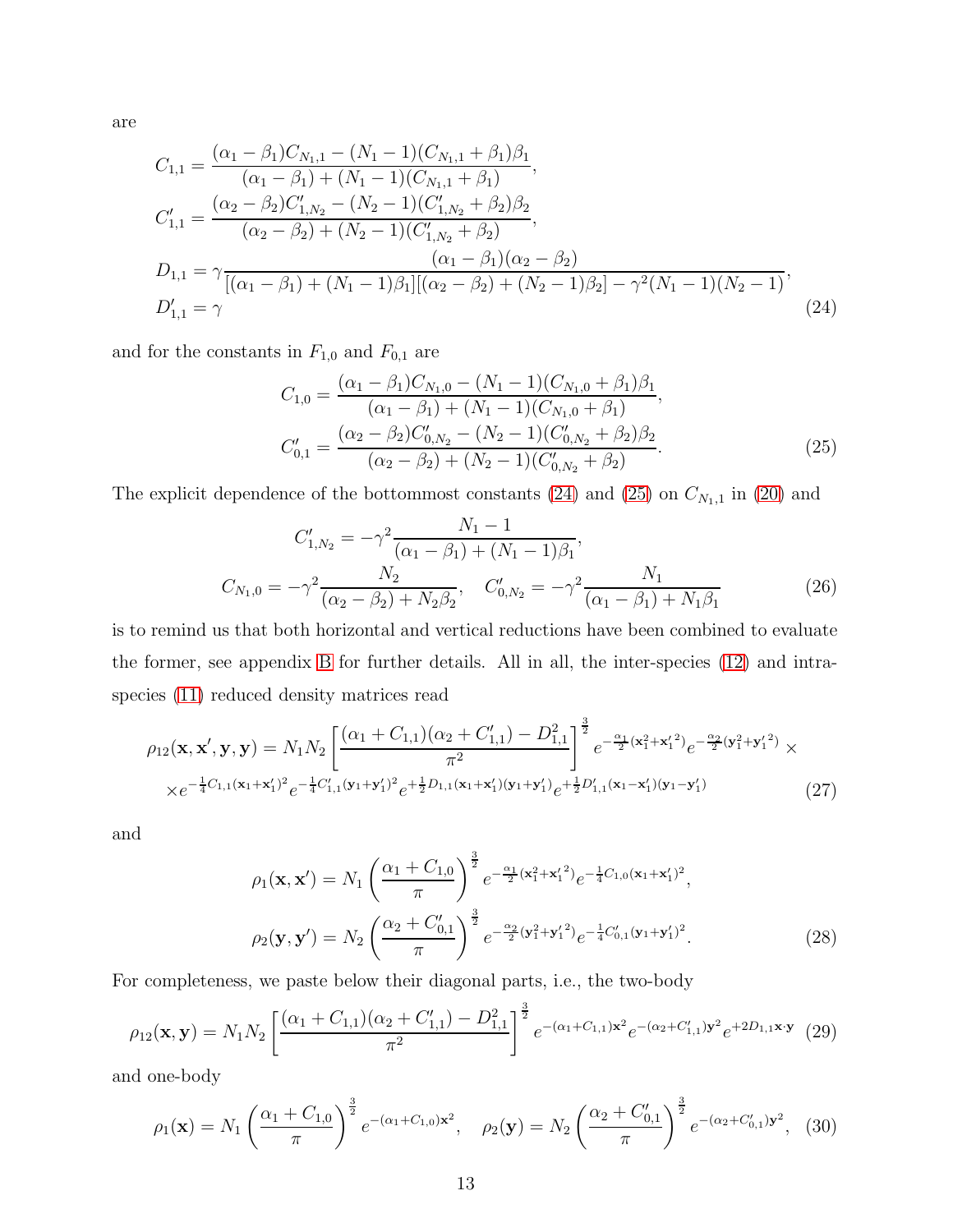densities. Summarizing, we have derived closed-form expressions for the (lowest-order) intraspecies and inter-species reduced density matrices of a generic model of a trapped mixture of interacting bosons.

# <span id="page-13-0"></span>B. Solution of the harmonic-interaction model for trapped mixtures at the meanfield level

At the other end of the exact, many-body treatment of the harmonic-interaction model for trapped mixtures lies the Gross-Pitaevskii, mean-field solution. In the mean-field theory the many-particle wave-function is approximated as a product state, where all the bosons of species 1 lie in one orbital  $\phi_1(\mathbf{x})$  and all the bosons of species 2 lie in another orbital  $\phi_2(\mathbf{y})$ . Thus, the mean-field ansatz for the mixture is the product wave-function

$$
\Phi^{GP}(\mathbf{x}_1,\ldots,\mathbf{x}_{N_1},\mathbf{y}_1,\ldots,\mathbf{y}_{N_2}) = \prod_{j=1}^{N_1} \phi_1(\mathbf{x}_j) \prod_{k=1}^{N_2} \phi_2(\mathbf{y}_k).
$$
(31)

The Gross-Pitaevskii energy functional of the mixture reads

<span id="page-13-1"></span>
$$
E^{GP} = N_1 \left[ \int d\mathbf{x} \phi_1^*(\mathbf{x}) \left( -\frac{1}{2m_1} \frac{\partial^2}{\partial \mathbf{x}^2} + \frac{1}{2} m_1 \omega^2 \mathbf{x}^2 \right) \phi_1(\mathbf{x}) + + \frac{\Lambda_1}{2} \int d\mathbf{x} d\mathbf{x}' |\phi_1(\mathbf{x})|^2 |\phi_1(\mathbf{x}')|^2 (\mathbf{x} - \mathbf{x}')^2 + \frac{\Lambda_{21}}{2} \int d\mathbf{x} d\mathbf{y} |\phi_1(\mathbf{x})|^2 |\phi_2(\mathbf{y})|^2 (\mathbf{x} - \mathbf{y})^2 \right] + + N_2 \left[ \int d\mathbf{y} \phi_2^*(\mathbf{y}) \left( -\frac{1}{2m_2} \frac{\partial^2}{\partial \mathbf{y}^2} + \frac{1}{2} m_2 \omega^2 \mathbf{y}^2 \right) \phi_2(\mathbf{y}) + + \frac{\Lambda_2}{2} \int d\mathbf{y} d\mathbf{y}' |\phi_2(\mathbf{y})|^2 |\phi_2(\mathbf{y}')|^2 (\mathbf{y} - \mathbf{y}')^2 + \frac{\Lambda_{12}}{2} \int d\mathbf{x} d\mathbf{y} |\phi_1(\mathbf{x})|^2 |\phi_2(\mathbf{y})|^2 (\mathbf{x} - \mathbf{y})^2 \right],
$$
 (32)

where the mean-field interaction parameters are given by  $\Lambda_1 = \lambda_1(N_1 - 1)$ ,  $\Lambda_2 = \lambda_1(N_2 - 1)$ ,  $\Lambda_{12} = \lambda_{12} N_1$ , and  $\Lambda_{21} = \lambda_{12} N_2$  and satisfy  $N_1 \Lambda_{21} = N_2 \Lambda_{12}$ . We denote hereafter  $\varepsilon^{GP} = \frac{E^{GP}}{N}$ N as the total mean-field energy of the mixture divided by the total number of particles  $N =$  $N_1 + N_2$ . Minimizing the energy functional [\(32\)](#page-13-1) with respect to the shapes of the orbitals  $\phi_1(\mathbf{x})$  and  $\phi_2(\mathbf{y})$ , the two-coupled Gross-Pitaevskii equations of the mixture are derived,

<span id="page-13-2"></span>
$$
\left\{-\frac{1}{2m_1}\frac{\partial^2}{\partial \mathbf{x}^2} + \frac{1}{2}m_1\omega^2\mathbf{x}^2 + \int d\mathbf{x}'[\Lambda_1|\phi_1(\mathbf{x}')|^2 + \Lambda_{21}|\phi_2(\mathbf{x}')|^2](\mathbf{x} - \mathbf{x}')^2\right\}\phi_1(\mathbf{x}) = \mu_1\phi_1(\mathbf{x}),
$$
  

$$
\left\{-\frac{1}{2m_2}\frac{\partial^2}{\partial \mathbf{y}^2} + \frac{1}{2}m_2\omega^2\mathbf{y}^2 + \int d\mathbf{y}'[\Lambda_2|\phi_2(\mathbf{y}')|^2 + \Lambda_{12}|\phi_1(\mathbf{y}')|^2](\mathbf{y} - \mathbf{y}')^2\right\}\phi_2(\mathbf{y}) = \mu_2\phi_2(\mathbf{y}),
$$
\n(33)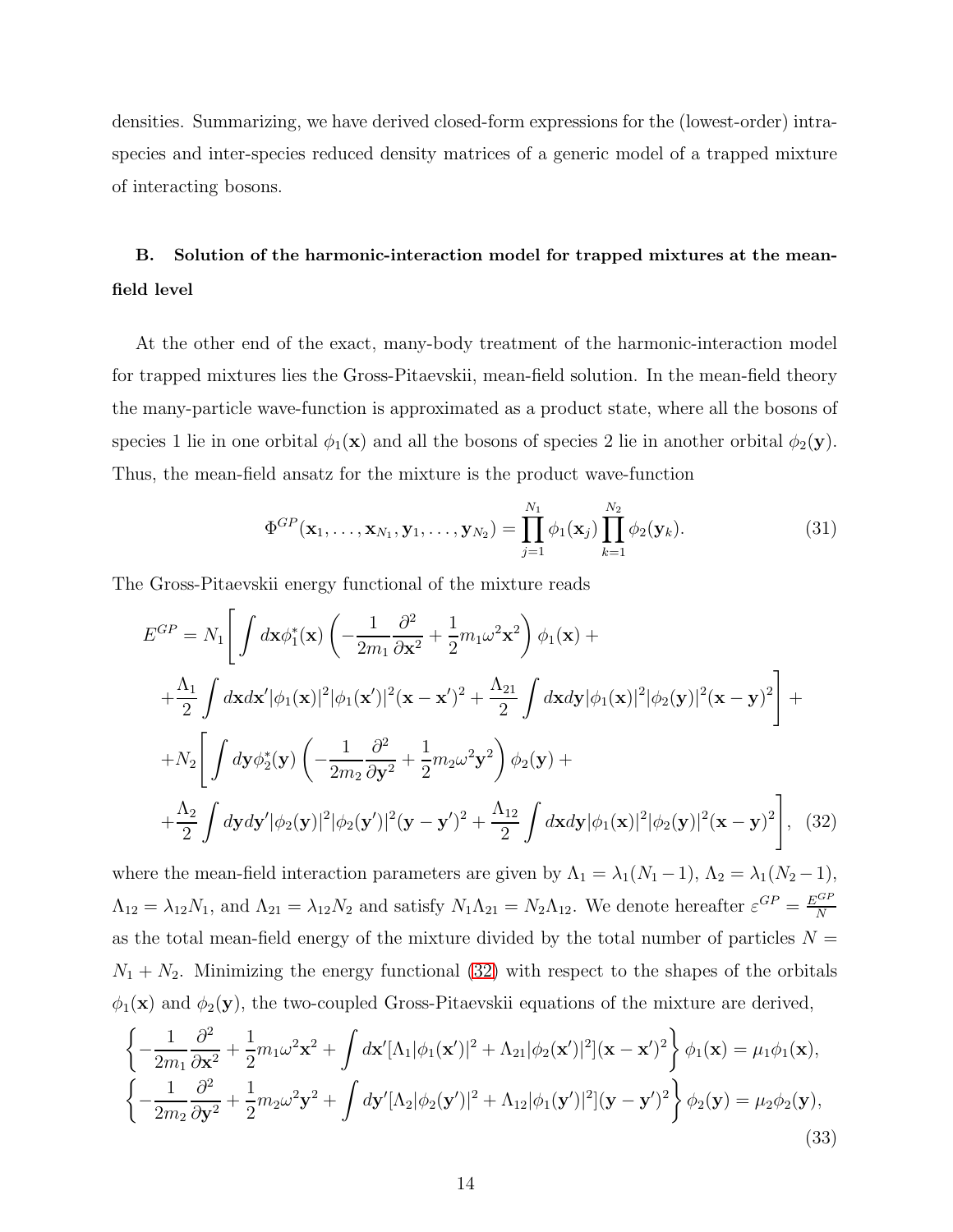where  $\mu_1$  and  $\mu_2$  are the chemical potentials of the species, see appendix [C.](#page-25-0)

The solution of [\(33\)](#page-13-2) follows a similar strategy as for the single-species [\[29](#page-28-3)] and symmetricmixture [\[41\]](#page-29-4) harmonic-interaction models. Expanding the interaction terms in [\(33\)](#page-13-2) we find

<span id="page-14-0"></span>
$$
\begin{split}\n&\left\{-\frac{1}{2m_{1}}\frac{\partial^{2}}{\partial \mathbf{x}^{2}}+\frac{1}{2}m_{1}\left[\omega^{2}+\frac{2}{m_{1}}(\Lambda_{1}+\Lambda_{21})\right]\mathbf{x}^{2}\right\}\phi_{1}(\mathbf{x})= \\
&=\left\{\mu_{1}-\int d\mathbf{x}'[\Lambda_{1}|\phi_{1}(\mathbf{x}')|^{2}+\Lambda_{21}|\phi_{2}(\mathbf{x}')|^{2}]\mathbf{x}'^{2}\right\}\phi_{1}(\mathbf{x}), \\
&\left\{-\frac{1}{2m_{2}}\frac{\partial^{2}}{\partial \mathbf{y}^{2}}+\frac{1}{2}m_{2}\left[\omega^{2}+\frac{2}{m_{2}}(\Lambda_{2}+\Lambda_{12})\right]\mathbf{y}^{2}\right\}\phi_{2}(\mathbf{y})= \\
&=\left\{\mu_{2}-\int d\mathbf{y}'[\Lambda_{2}|\phi_{2}(\mathbf{y}')|^{2}+\Lambda_{12}|\phi_{1}(\mathbf{y}')|^{2}]\mathbf{y}'^{2}\right\}\phi_{2}(\mathbf{y}),\n\end{split} \tag{34}
$$

where, since  $\phi_1(\mathbf{x})$  and  $\phi_2(\mathbf{y})$  are even functions (see below), there are no linear in **x**, **y** terms in [\(34\)](#page-14-0). A particular solution of [\(34\)](#page-14-0) are the following (interaction-dressed) Gaussian functions [\[46\]](#page-30-2)

<span id="page-14-1"></span>
$$
\phi_1(\mathbf{x}) = \left(\frac{m_1}{\pi}\sqrt{\omega^2 + \frac{2}{m_1}(\Lambda_1 + \Lambda_{21})}\right)^{\frac{3}{4}} e^{-\frac{m_1}{2}\sqrt{\omega^2 + \frac{2}{m_1}(\Lambda_1 + \Lambda_{21})}\mathbf{x}^2} =
$$
\n
$$
= \left(\frac{m_1}{\pi}\sqrt{\Omega_1^2 - \frac{2\lambda_1}{m_1}}\right)^{\frac{3}{4}} e^{-\frac{m_1}{2}\sqrt{\Omega_1^2 - \frac{2\lambda_1}{m_1}}\mathbf{x}^2},
$$
\n
$$
\phi_2(\mathbf{y}) = \left(\frac{m_2}{\pi}\sqrt{\omega^2 + \frac{2}{m_2}(\Lambda_2 + \Lambda_{12})}\right)^{\frac{3}{4}} e^{-\frac{m_2}{2}\sqrt{\omega^2 + \frac{2}{m_2}(\Lambda_2 + \Lambda_{12})}\mathbf{y}^2} =
$$
\n
$$
= \left(\frac{m_2}{\pi}\sqrt{\Omega_2^2 - \frac{2\lambda_2}{m_2}}\right)^{\frac{3}{4}} e^{-\frac{m_2}{2}\sqrt{\Omega_2^2 - \frac{2\lambda_2}{m_2}}\mathbf{y}^2}.
$$
\n(35)

We can now compute the mean-field energy per particle  $\varepsilon^{GP}$  which reads

$$
\varepsilon^{GP} = \frac{E^{GP}}{N} = \frac{3}{2} \left[ \frac{N_1}{N} \sqrt{\omega^2 + \frac{2}{m_1} (\Lambda_1 + \Lambda_{21})} + \frac{N_2}{N} \sqrt{\omega^2 + \frac{2}{m_2} (\Lambda_2 + \Lambda_{12})} \right] =
$$
  
= 
$$
\frac{3}{2(\Lambda_{12} + \Lambda_{21})} \left[ \Lambda_{12} \sqrt{\omega^2 + \frac{2}{m_1} (\Lambda_1 + \Lambda_{21})} + \Lambda_{21} \sqrt{\omega^2 + \frac{2}{m_2} (\Lambda_2 + \Lambda_{12})} \right],
$$
(36)

where  $\frac{N_1}{N_2} = \frac{\Lambda_{12}}{\Lambda_{21}}$  $\frac{\Lambda_{12}}{\Lambda_{21}}$  is used. Of course, the many-body energy [\(7\)](#page-6-2) is always lower than the mean-field energy because of the variational principle.

We now discuss the reduced density matrices at the mean-field level. The Gross-Pitaevskii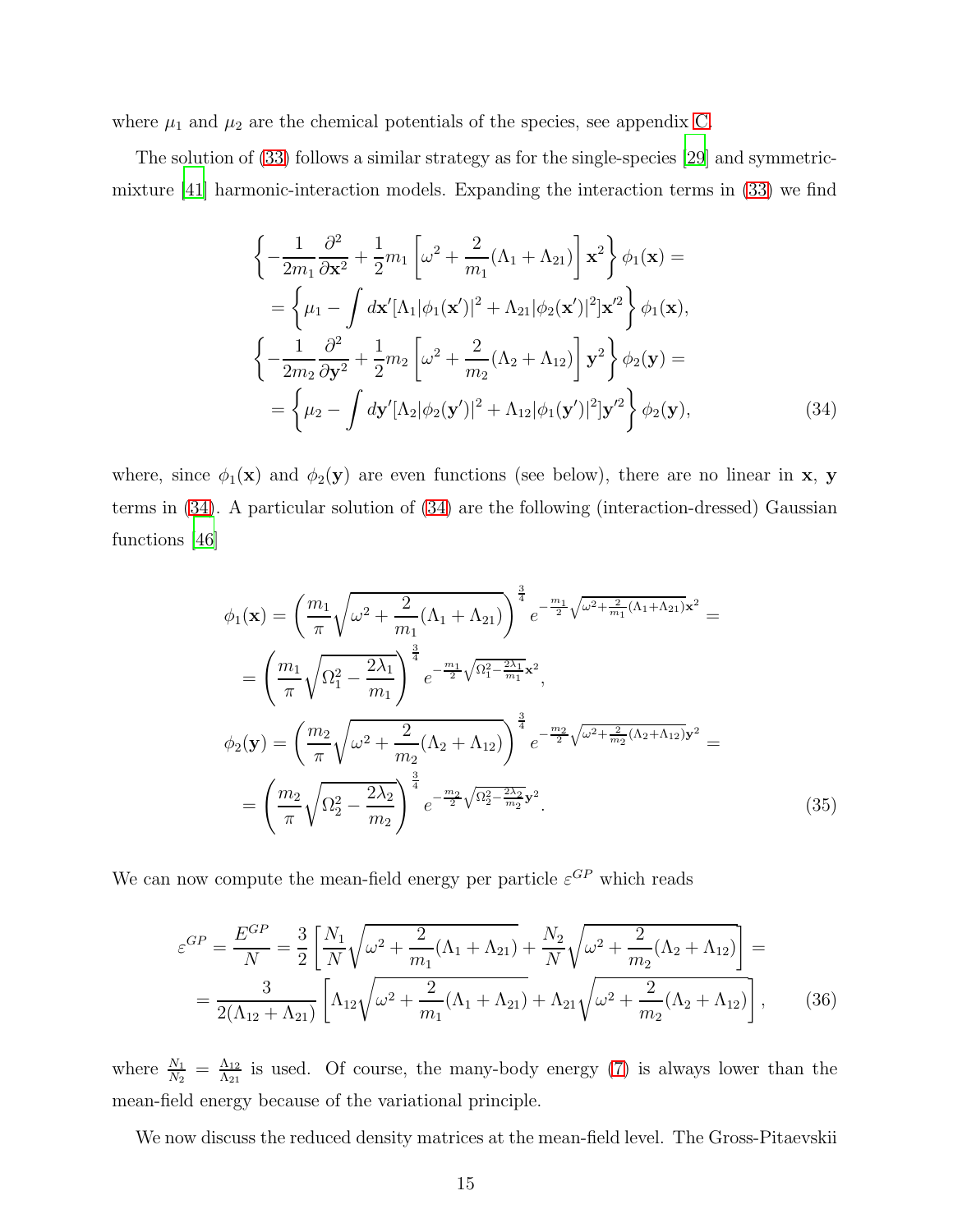wave-function reads

<span id="page-15-0"></span>
$$
\Phi^{GP}(\mathbf{x}_1, \dots, \mathbf{x}_{N_1}, \mathbf{y}_1, \dots, \mathbf{y}_{N_2}) =
$$
\n
$$
= \left(\frac{m_1}{\pi} \sqrt{\omega^2 + \frac{2}{m_1} (\Lambda_1 + \Lambda_{21})}\right)^{\frac{3N_1}{4}} e^{-\frac{m_1}{2} \sqrt{\omega^2 + \frac{2}{m_1} (\Lambda_1 + \Lambda_{21})} \sum_{j=1}^{N_1} \mathbf{x}_j^2} \times
$$
\n
$$
\times \left(\frac{m_2}{\pi} \sqrt{\omega^2 + \frac{2}{m_2} (\Lambda_2 + \Lambda_{12})}\right)^{\frac{3N_2}{4}} e^{-\frac{m_2}{2} \sqrt{\omega^2 + \frac{2}{m_2} (\Lambda_2 + \Lambda_{12})} \sum_{k=1}^{N_2} \mathbf{y}_k^2}.
$$
\n(37)

From [\(37\)](#page-15-0) we have

<span id="page-15-1"></span>
$$
\rho_1^{MF}(\mathbf{x}, \mathbf{x}') = N_1 \rho_1^{GP}(\mathbf{x}, \mathbf{x}') = N_1 \phi_1^{GP}(\mathbf{x}) \left\{ \phi_1^{GP}(\mathbf{x}') \right\}^* =
$$
\n
$$
= N_1 \left( \frac{m_1}{\pi} \sqrt{\omega^2 + \frac{2}{m_1} (\Lambda_1 + \Lambda_{21})} \right)^{\frac{3}{2}} e^{-\frac{m_1}{2} \sqrt{\omega^2 + \frac{2}{m_1} (\Lambda_1 + \Lambda_{21})} (\mathbf{x}^2 + \mathbf{x}'^2)} =
$$
\n
$$
= N_1 \left( \frac{m_1}{\pi} \sqrt{\Omega_1^2 - \frac{2\lambda_1}{m_1}} \right)^{\frac{3}{2}} e^{-\frac{m_1}{2} \sqrt{\Omega_1^2 - \frac{2\lambda_1}{m_1}} (\mathbf{x}^2 + \mathbf{x}'^2)},
$$
\n
$$
\rho_2^{MF}(\mathbf{y}, \mathbf{y}') = N_2 \rho_2^{GP}(\mathbf{y}, \mathbf{y}') = N_2 \phi_2^{GP}(\mathbf{y}) \left\{ \phi_2^{GP}(\mathbf{y}') \right\}^* =
$$
\n
$$
= N_2 \left( \frac{m_2}{\pi} \sqrt{\omega^2 + \frac{2}{m_2} (\Lambda_2 + \Lambda_{12})} \right)^{\frac{3}{2}} e^{-\frac{m_2}{2} \sqrt{\omega^2 + \frac{2}{m_2} (\Lambda_2 + \Lambda_{12})} (\mathbf{y}^2 + \mathbf{y}'^2)} =
$$
\n
$$
= N_2 \left( \frac{m_2}{\pi} \sqrt{\Omega_2^2 - \frac{2\lambda_2}{m_2}} \right)^{\frac{3}{2}} e^{-\frac{m_2}{2} \sqrt{\Omega_2^2 - \frac{2\lambda_2}{m_2}} (\mathbf{y}^2 + \mathbf{y}'^2)} \tag{38}
$$

for the reduced one-body density matrices and

<span id="page-15-2"></span>
$$
\rho_{12}^{MF}(\mathbf{x}, \mathbf{x}', \mathbf{y}, \mathbf{y}') = N_1 N_2 \phi_1^{GP}(\mathbf{x}) \left\{ \phi_1^{GP}(\mathbf{x}') \right\}^* \phi_2^{GP}(\mathbf{y}) \left\{ \phi_2^{GP}(\mathbf{y}') \right\}^* =
$$
\n
$$
= N_1 N_2 \left( \frac{m_1}{\pi} \sqrt{\omega^2 + \frac{2}{m_1} (\Lambda_1 + \Lambda_{21})} \right)^{\frac{3}{2}} \left( \frac{m_2}{\pi} \sqrt{\omega^2 + \frac{2}{m_2} (\Lambda_2 + \Lambda_{12})} \right)^{\frac{3}{2}} \times
$$
\n
$$
\times e^{-\frac{m_1}{2} \sqrt{\omega^2 + \frac{2}{m_1} (\Lambda_1 + \Lambda_{21}) (\mathbf{x}^2 + \mathbf{x}'^2)} e^{-\frac{m_2}{2} \sqrt{\omega^2 + \frac{2}{m_2} (\Lambda_2 + \Lambda_{12})} (\mathbf{y}^2 + \mathbf{y}'^2)} =
$$
\n
$$
= N_1 N_2 \left( \frac{m_1}{\pi} \sqrt{\Omega_1^2 - \frac{2\lambda_1}{m_1}} \right)^{\frac{3}{2}} \left( \frac{m_2}{\pi} \sqrt{\Omega_2^2 - \frac{2\lambda_2}{m_2}} \right)^{\frac{3}{2}} \times
$$
\n
$$
\times e^{-\frac{m_1}{2} \sqrt{\Omega_1^2 - \frac{2\lambda_1}{m_1} (\mathbf{x}^2 + \mathbf{x}'^2)} e^{-\frac{m_2}{2} \sqrt{\Omega_2^2 - \frac{2\lambda_2}{m_2} (\mathbf{y}^2 + \mathbf{y}'^2)}} =
$$
\n
$$
= N_1 N_2 \rho_1^{GP}(\mathbf{x}, \mathbf{x}') \rho_2^{GP}(\mathbf{y}, \mathbf{y}') \tag{39}
$$

for the inter-species reduced density matrix. Quite generally and as might have been expected, for mixtures with a finite number of particles, the mean-field reduced density matrices [\(38\)](#page-15-1) and [\(39\)](#page-15-2) differ from their many-body counterparts [\(28\)](#page-12-2) and [\(27\)](#page-12-3). The intra-species reduced density matrices are factorized to products of Gross-Pitaevskii orbitals, and the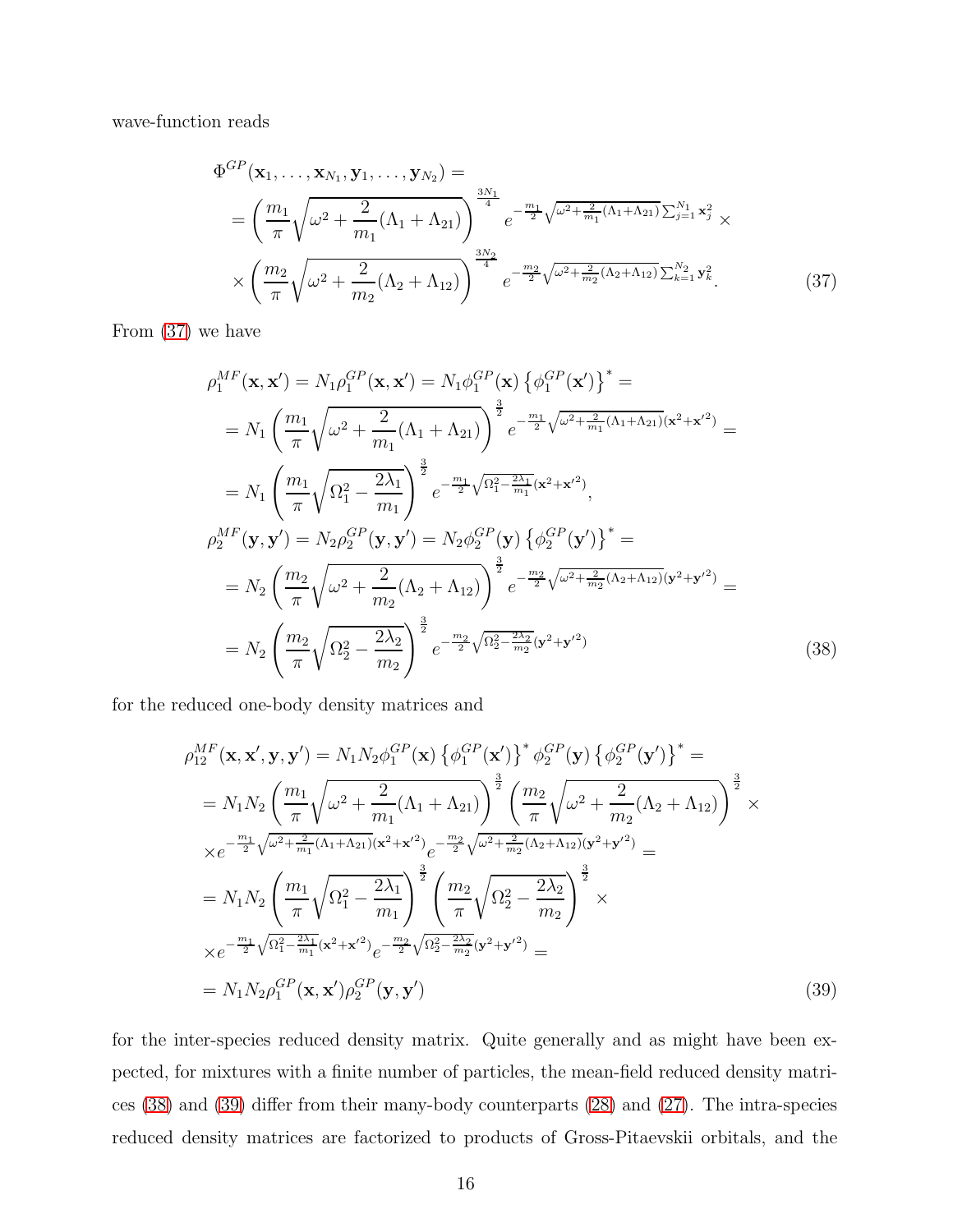inter-species reduced density matrix is factorized to product of Gross-Pitaevskii intra-species reduced density matrices. This concludes our derivation of the mean-field solution of the harmonic-interaction model for trapped mixtures.

#### <span id="page-16-0"></span>C. The infinite-particle limit

We are now in the position to put together the above two sections, and investigate the energy and reduced density matrices per particle of the mixture at the infinite-particle limit, and how these quantities are connected in this limit with the Gross-Pitaevskii solution of the mixture. Interestingly, for a mixture we can discuss separately two such limits, hereafter referred to as the two-species infinite-particle limit and the one-species infinite-particle limit. In the first, the numbers of particles of both species are taken to infinity whereas in the second the number of particles of one of the species is taken to infinity and the number of particles of the second species remains fixed and finite (in both limits interaction parameters are held fixed, the precise way is discussed below). This is unlike the case of the single-species and symmetric-mixture harmonic-interaction models. We compare and contrast the properties of the mixture in the two limits. We start with the two-species infinite-particle limit.

#### 1. The two-species infinite-particle limit

In the two-species infinite-particle limit, namely for  $N_1 \to \infty$  and  $N_2 \to \infty$  and holding the interaction parameters  $\Lambda_1$ ,  $\Lambda_2$ ,  $\Lambda_{12}$ , and  $\Lambda_{21}$  fixed, we find from [\(7\)](#page-6-2) that

$$
\lim_{N \to \infty} \frac{E}{N} = \frac{3}{2(\Lambda_{12} + \Lambda_{21})} \left[ \Lambda_{12} \sqrt{\omega^2 + \frac{2}{m_1} (\Lambda_1 + \Lambda_{21})} + \Lambda_{21} \sqrt{\omega^2 + \frac{2}{m_2} (\Lambda_2 + \Lambda_{12})} \right] = \varepsilon^{GP},\tag{40}
$$

which establishes the connection between the exact energy per particle and mean-field (Gross-Pitaevskii) energy per particle in this limit for the generic mixture. Like the literature cases of single-species bosons and the symmetric-mixture harmonic-interaction model, the many-body and mean-field solutions coincide in the limit of an infinite number of particles as far as the energy per particle in examined. Note that the two-species limit of an infinite number of particles  $N \to \infty$  implies that  $N_1 \to \infty$  and  $N_2 \to \infty$  such the the ratio  $N_1$  $\frac{N_1}{N_2}$  is kept constant. This is since  $\frac{N_1}{N_2} = \frac{\Lambda_{12}}{\Lambda_{21}}$  $\frac{\Lambda_{12}}{\Lambda_{21}}.$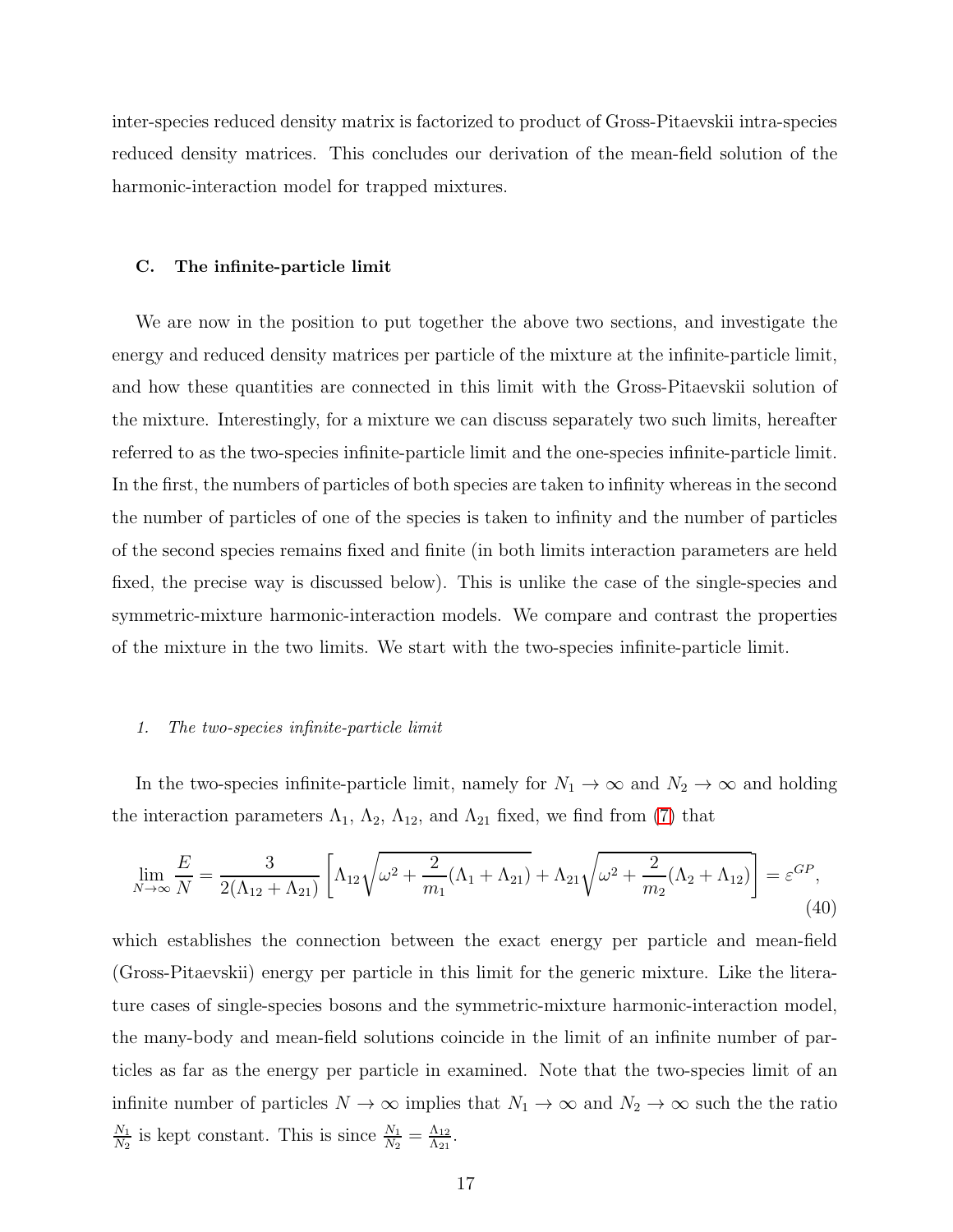To discuss the two-species infinite-particle limit for the reduced density matrices we first have to evaluate the limit of relevant quantities. Thus we find for the frequencies [\(4\)](#page-5-1)

<span id="page-17-0"></span>
$$
\lim_{N \to \infty} \Omega_1 = \sqrt{\omega^2 + \frac{2}{m_1} (\Lambda_1 + \Lambda_{21})}, \quad \lim_{N \to \infty} \Omega_2 = \sqrt{\omega^2 + \frac{2}{m_2} (\Lambda_2 + \Lambda_{21})},
$$
\n
$$
\lim_{N \to \infty} \Omega_{12} = \sqrt{\omega^2 + 2\left(\frac{\Lambda_{12}}{m_2} + \frac{\Lambda_{21}}{m_1}\right)},
$$
\n(41)

for the parameters [\(9\)](#page-6-1) of the wave-function

$$
\lim_{N \to \infty} \alpha_1 = m_1 \sqrt{\omega^2 + \frac{2}{m_1} (\Lambda_1 + \Lambda_{21})}, \quad \lim_{N \to \infty} \alpha_2 = m_2 \sqrt{\omega^2 + \frac{2}{m_2} (\Lambda_2 + \Lambda_{12})},
$$
\n
$$
\lim_{N \to \infty} \beta_1 = 0, \quad \lim_{N \to \infty} \beta_2 = 0, \quad \lim_{N \to \infty} \gamma = 0,
$$
\n(42)

and therefore for the constants [\(24\)](#page-12-0) and [\(25\)](#page-12-1) of the reduced density matrices

<span id="page-17-1"></span>
$$
\lim_{N \to \infty} C_{11} = 0, \quad \lim_{N \to \infty} C'_{11} = 0, \quad \lim_{N \to \infty} D_{11} = 0, \quad \lim_{N \to \infty} D'_{11} = 0,
$$
\n
$$
\lim_{N \to \infty} C_{10} = 0, \quad \lim_{N \to \infty} C'_{01} = 0.
$$
\n(43)

In particular, that  $\lim_{N\to\infty} D_{11} = \lim_{N\to\infty} D'_{11} = 0$  stems from  $\lim_{N\to\infty} \gamma = 0$  and implies that there is no coupling at the level of the inter-species reduced density matrix, see [\(27\)](#page-12-3), between the species 1 and 2 in the two-species infinite-particle limit. Combining the above we find

$$
\lim_{N \to \infty} \frac{\rho_1(\mathbf{x}, \mathbf{x}')}{N_1} = \left(\frac{m_1}{\pi} \sqrt{\omega^2 + \frac{2}{m_1} (\Lambda_1 + \Lambda_{21})}\right)^{\frac{3}{2}} e^{-\frac{m_1}{2} \sqrt{\omega^2 + \frac{2}{m_1} (\Lambda_1 + \Lambda_{21})} (\mathbf{x}^2 + \mathbf{x}'^2)} =
$$
\n
$$
= \rho_1^{GP}(\mathbf{x}, \mathbf{x}'),
$$
\n
$$
\lim_{N \to \infty} \frac{\rho_2(\mathbf{y}, \mathbf{y}')}{N_2} = \left(\frac{m_2}{\pi} \sqrt{\omega^2 + \frac{2}{m_2} (\Lambda_2 + \Lambda_{12})}\right)^{\frac{3}{2}} e^{-\frac{m_2}{2} \sqrt{\omega^2 + \frac{2}{m_2} (\Lambda_2 + \Lambda_{12})} (\mathbf{y}^2 + \mathbf{y}'^2)} =
$$
\n
$$
= \rho_2^{GP}(\mathbf{y}, \mathbf{y}')
$$
\n(44)

for the reduced one-body density matrices per particle and

$$
\lim_{N \to \infty} \frac{\rho_{12}(\mathbf{x}, \mathbf{x}', \mathbf{y}, \mathbf{y}')}{N_1 N_2} = \left(\frac{m_1}{\pi} \sqrt{\omega^2 + \frac{2}{m_1} (\Lambda_1 + \Lambda_{21})}\right)^{\frac{3}{2}} \left(\frac{m_2}{\pi} \sqrt{\omega^2 + \frac{2}{m_2} (\Lambda_2 + \Lambda_{12})}\right)^{\frac{3}{2}} \times
$$
\n
$$
\times e^{-\frac{m_1}{2} \sqrt{\omega^2 + \frac{2}{m_1} (\Lambda_1 + \Lambda_{21}) (\mathbf{x}^2 + \mathbf{x}'^2)} e^{-\frac{m_2}{2} \sqrt{\omega^2 + \frac{2}{m_2} (\Lambda_2 + \Lambda_{12}) (\mathbf{y}^2 + \mathbf{y}'^2)}} =
$$
\n
$$
= \lim_{N \to \infty} \frac{\rho_1(\mathbf{x}, \mathbf{x}')}{N_1} \lim_{N \to \infty} \frac{\rho_2(\mathbf{y}, \mathbf{y}')}{N_2} =
$$
\n
$$
= \rho_1^{GP}(\mathbf{x}, \mathbf{x}') \rho_2^{GP}(\mathbf{y}, \mathbf{y}') \tag{45}
$$

for the intra-species reduced density matrix per particle. With this, we have established the 100% condensation of each species in the generic mixture, in the two-species infinite-particle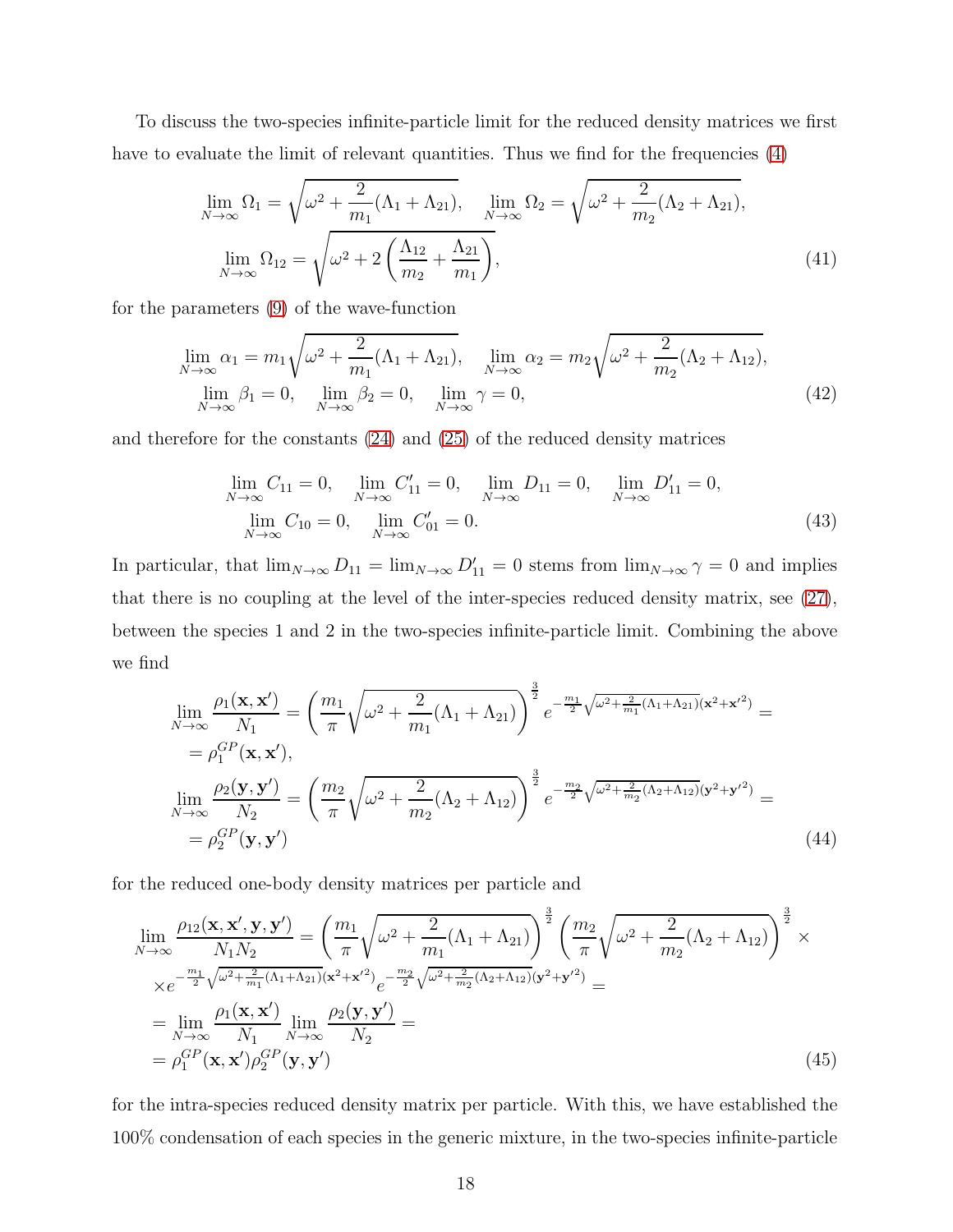limit. Furthermore, the inter-species reduced density matrix per particle is separable in this limit and given as a product of the intra-species reduced density matrices per particle. Each condensate is described by the Gross-Pitaevskii quantities. This constitutes a generalization for generic mixtures of interacting bosons, at least within the exactly-solvable harmonicinteraction model for trapped mixtures, of what is known in the literature for single-species trapped Bose-Einstein condensates [\[27](#page-28-1), [28\]](#page-28-2).

#### 2. The one-species infinite-particle limit

Let us discuss what happens in (and how to define) the limit of an infinite number of particles of one of the species, say, species 1. For  $N_1 \rightarrow \infty$  the interaction parameters  $\Lambda_1 = \lambda_1(N_1 - 1)$  and  $\Lambda_{12} = \lambda_{12}N_1$  are held fixed by diminishing the interaction strengths  $\lambda_1$  and  $\lambda_{12}$  accordingly. Since the number of particles of the second species  $N_2$  is finite (and fixed) the interaction parameter  $\Lambda_2 = \lambda_2(N_2 - 1)$  is fixed for constant  $\lambda_2$ . However,  $\Lambda_{21} = \lambda_{12}N_2 \to 0$ . Thus, we get for the energy per particle in the one-species infinite-particle limit

$$
\lim_{N_1 \to \infty} \frac{E}{N} = \frac{3}{2} \sqrt{\omega^2 + \frac{2\Lambda_1}{m_1}} = \varepsilon^{GP}.
$$
\n(46)

When only species 1 is taken to the infinite-particle limit it naturally becomes dominant over species 2. The energy per particle is that of species 1 only, with apparently no contribution or influence from species 2, and is given by the Gross-Pitaevskii energy per particle of species 1 alone. What happens then with the reduced density matrices?

To discuss the one-species infinite-particle limit for the reduced density matrices we first have to evaluate with some care the limit of the relevant quantities. Now we find for the frequencies [\(4\)](#page-5-1)

<span id="page-18-0"></span>
$$
\lim_{N_1 \to \infty} \Omega_1 = \sqrt{\omega^2 + \frac{2\Lambda_1}{m_1}}, \quad \lim_{N_1 \to \infty} \Omega_2 = \sqrt{\omega^2 + \frac{2}{m_2} (\Lambda_2 + \lambda_2 + \Lambda_{12})},
$$
\n
$$
\lim_{N_1 \to \infty} \Omega_{12} = \sqrt{\omega^2 + \frac{2\Lambda_{12}}{m_2}},
$$
\n(47)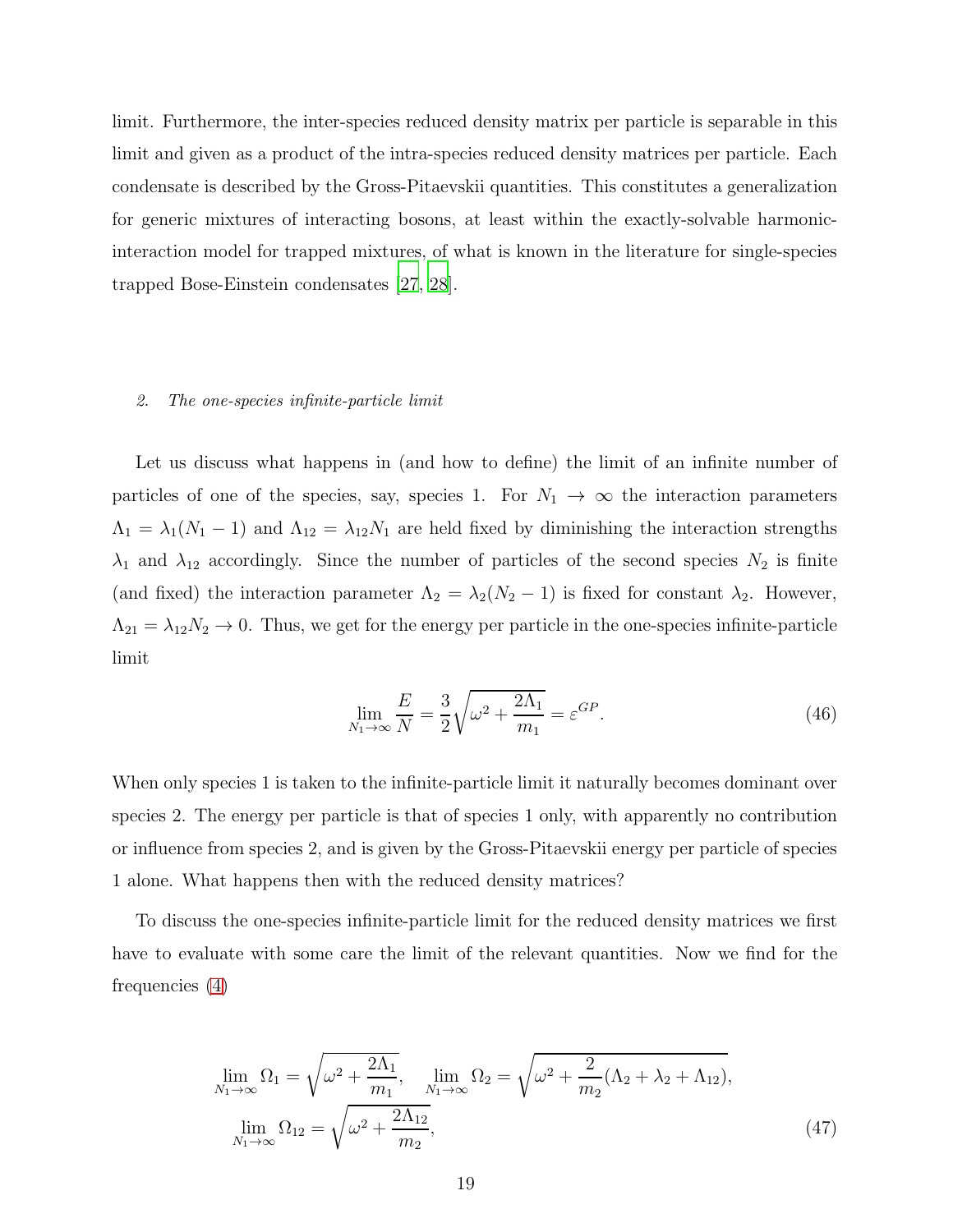for the parameters [\(9\)](#page-6-1) of the wave-function

$$
\lim_{N_1 \to \infty} \alpha_1 = m_1 \sqrt{\omega^2 + \frac{2\Lambda_1}{m_1}}, \quad \lim_{N_1 \to \infty} \beta_1 = 0, \quad \lim_{N_1 \to \infty} \gamma = 0,
$$
\n
$$
\lim_{N_1 \to \infty} \alpha_2 = m_2 \left[ \left( 1 - \frac{1}{N_2} \right) \sqrt{\omega^2 + \frac{2}{m_2} (\Lambda_2 + \lambda_2 + \Lambda_{12}) + \frac{1}{N_2} \sqrt{\omega^2 + \frac{2\Lambda_{12}}{m_2}}} \right] \equiv \bar{\alpha}_2,
$$
\n
$$
\lim_{N_1 \to \infty} \beta_2 = \frac{m_2}{N_2} \left( \sqrt{\omega^2 + \frac{2\Lambda_{12}}{m_2}} - \sqrt{\omega^2 + \frac{2}{m_2} (\Lambda_2 + \lambda_2 + \Lambda_{12})} \right),
$$
\n(48)

and consequently for the constants [\(24\)](#page-12-0) and [\(25\)](#page-12-1) of the reduced density matrices

<span id="page-19-0"></span>
$$
\lim_{N_1 \to \infty} C_{1,1} = 0, \quad \lim_{N_1 \to \infty} C_{1,0} = 0, \quad \lim_{N_1 \to \infty} D_{1,1} = 0, \quad \lim_{N_1 \to \infty} D'_{1,1} = 0,
$$
\n
$$
\lim_{N_1 \to \infty} C'_{1,1} = -\frac{m_2(N_2 - 1)}{N_2} \frac{\left[\sqrt{\omega^2 + \frac{2}{m_2}(\Lambda_2 + \lambda_2 + \Lambda_{12})} - \sqrt{\omega^2 + \frac{2\Lambda_{12}}{m_2}}\right]^2}{\sqrt{\omega^2 + \frac{2}{m_2}(\Lambda_2 + \lambda_2 + \Lambda_{12})} + (N_2 - 1)\sqrt{\omega^2 + \frac{2\Lambda_{12}}{m_2}}} \equiv \bar{C}'_{1,1},
$$
\n
$$
\lim_{N_1 \to \infty} C'_{0,1} \equiv \bar{C}'_{0,1} = \bar{C}'_{1,1},
$$
\n(49)

where the last equality stems from  $\lim_{N_1 \to \infty} C'_{1,N_2} = \lim_{N_1 \to \infty} C'_{0,N_2} = 0$  and is instrumental in what follows. In particular, that  $\lim_{N_1 \to \infty} D_{1,1} = \lim_{N_1 \to \infty} D'_{1,1} = 0$  stems from  $\lim_{N_1\to\infty}\gamma=0$  and implies that there is no coupling at the level of the inter-species reduced density matrix, see [\(27\)](#page-12-3), between the species 1 and 2 *also* in the one-species infinite-particle limit. Note that the corresponding quantities associated with species 2 do not vanish in the one-species infinite-particle limit, compare  $(47)-(49)$  $(47)-(49)$  with  $(41)-(43)$  $(41)-(43)$ . Now we can prescribe in the one-species infinite-particle limit the single-particle reduced density matrices per particle,

<span id="page-19-1"></span>
$$
\lim_{N_1 \to \infty} \frac{\rho_1(\mathbf{x}, \mathbf{x}')}{N_1} = \left(\frac{m_1}{\pi} \sqrt{\omega^2 + \frac{2\Lambda_1}{m_1}}\right)^{\frac{3}{2}} e^{-\frac{m_1}{2} \sqrt{\omega^2 + \frac{2\Lambda_1}{m_1}}(\mathbf{x}^2 + \mathbf{x}'^2)} = \rho_1^{GP}(\mathbf{x}, \mathbf{x}'),
$$
\n
$$
\lim_{N_1 \to \infty} \frac{\rho_2(\mathbf{y}, \mathbf{y}')}{N_2} = \left(\frac{\bar{\alpha}_2 + \bar{C}'_{0,1}}{\pi}\right)^{\frac{3}{2}} e^{-\frac{\bar{\alpha}_2}{2}(\mathbf{y}_1^2 + \mathbf{y}_1'^2)} e^{-\frac{1}{4}\bar{C}'_{0,1}(\mathbf{y}_1 + \mathbf{y}_1')^2} \equiv \frac{\bar{\rho}_2(\mathbf{y}, \mathbf{y}')}{N_2} \neq
$$
\n
$$
\neq \rho_2^{GP}(\mathbf{y}, \mathbf{y}'), \tag{50}
$$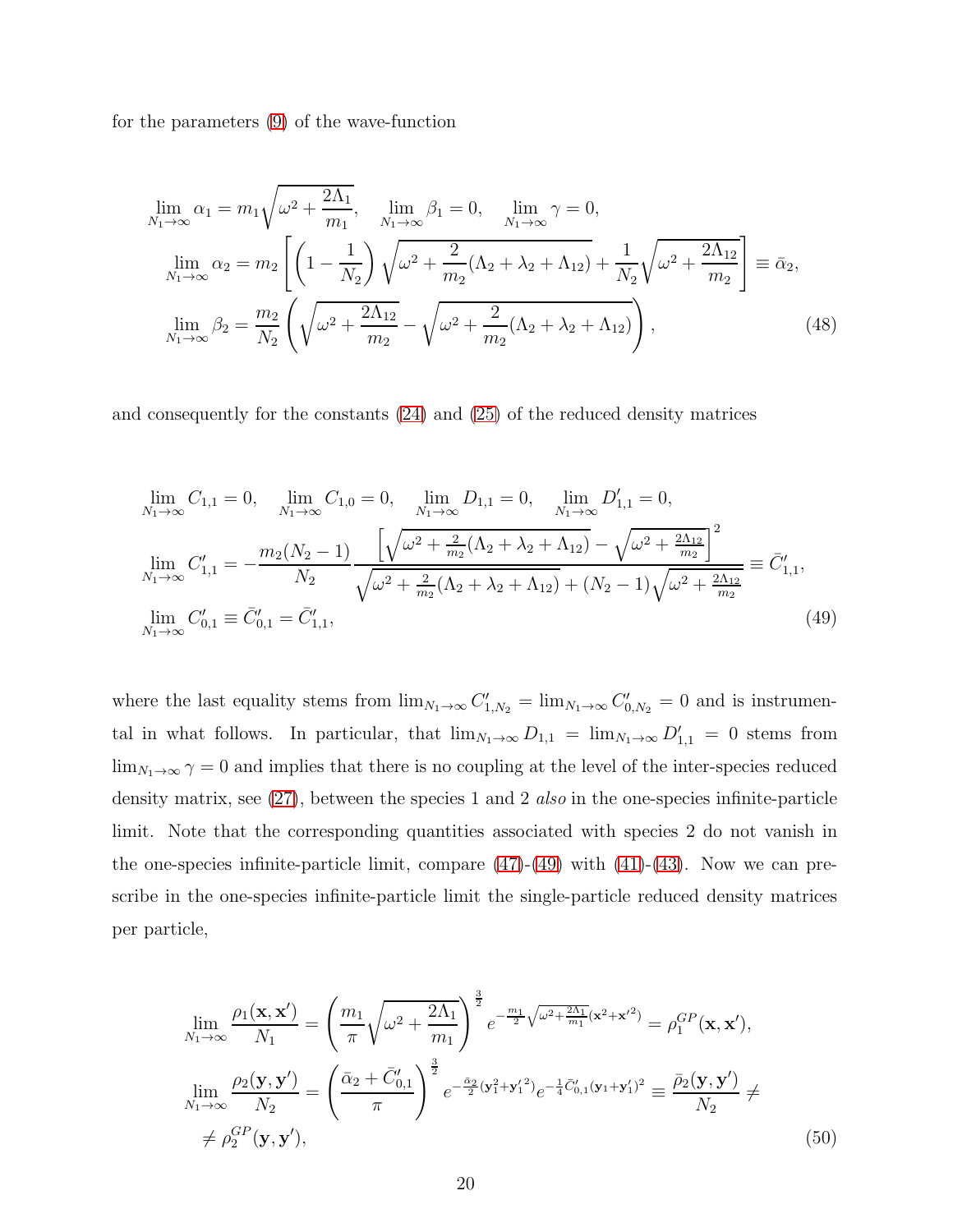and the inter-species reduced density matrix per particle,

$$
\lim_{N_1 \to \infty} \frac{\rho_{12}(\mathbf{x}, \mathbf{x}', \mathbf{y}, \mathbf{y}')}{N_1 N_2} = \left(\frac{m_1}{\pi} \sqrt{\omega^2 + \frac{2\Lambda_1}{m_1}}\right)^{\frac{3}{2}} e^{-\frac{m_1}{2} \sqrt{\omega^2 + \frac{2\Lambda_1}{m_1}} (\mathbf{x}^2 + \mathbf{x}'^2)} \times
$$
\n
$$
\times \left(\frac{\bar{\alpha}_2 + \bar{C}'_{1,1}}{\pi}\right)^{\frac{3}{2}} e^{-\frac{\bar{\alpha}_2}{2} (\mathbf{y}_1^2 + \mathbf{y}_1'^2)} e^{-\frac{1}{4} \bar{C}'_{1,1} (\mathbf{y}_1 + \mathbf{y}_1')^2} =
$$
\n
$$
= \lim_{N_1 \to \infty} \frac{\rho_1(\mathbf{x}, \mathbf{x}')}{N_1} \lim_{N_1 \to \infty} \frac{\rho_2(\mathbf{y}, \mathbf{y}')}{N_2} = \rho_1^{GP}(\mathbf{x}, \mathbf{x}') \frac{\bar{\rho}_2(\mathbf{y}, \mathbf{y}')}{N_2} \neq
$$
\n
$$
\neq \rho_1^{GP}(\mathbf{x}, \mathbf{x}') \rho_2^{GP}(\mathbf{y}, \mathbf{y}'). \tag{51}
$$

We find that species 1 is described in this limit by the Gross-Pitaevskii quantity whereas species 2, as might have been expected, is not, implying that species 2 remains correlated. Interestingly, the inter-species reduced density matrix per particle is separable in this limit, and precisely given by the product of the Gross-Pitaevskii quantity for species 1 and the correlated quantity for species 2, see [\(50\)](#page-19-1). This is on the account of the last equality in [\(49\)](#page-19-0). This concludes our studies of the reduced density matrices of a generic mixture within the harmonic-interaction model for trapped mixtures in the single-species infinite-particle limit.

## <span id="page-20-0"></span>IV. CONCLUDING REMARKS

Are the different species in the ground state of a trapped bosonic mixture 100% condensed? Are the many-body and mean-field energies per particle of a trapped bosonic mixture equal at the infinite-particle limit? In the present work we answered these and more questions by treating an exactly-solvable model – the harmonic-interaction model for trapped bosonic mixtures.

From the ground-state wave-function of the mixture we have computed the lowest-order intra-species and inter-species reduced density matrices, by generalizing Cohen and Lee [\[29\]](#page-28-3) recurrence relations for the single-species harmonic-interaction model to a generic mixture. We have also obtained analytically the Gross-Pitaevskii solution for the ground state of the mixture. Thereafter, by taking the infinite-particle limit with respect to the two species, we were able to show that each of the species is indeed 100% condensed, and that the many-body and Gross-Pitaevskii quantities for the energy per particle and reduced density matrices per particle coincide in this limit. When the infinite-particle limit is taken with respect to one of the species, only this species becomes 100% condensed, whereas the other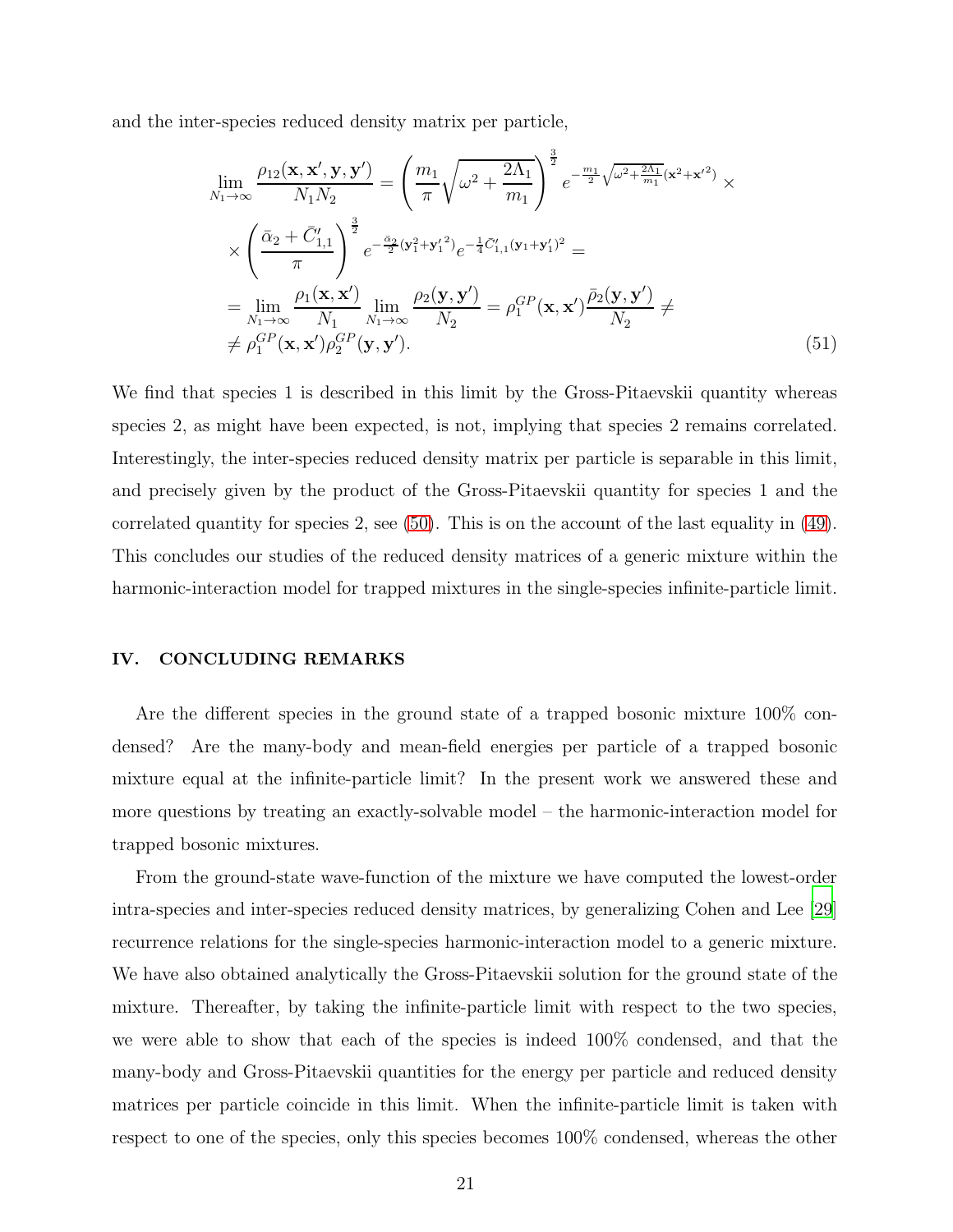species remains correlated. Interestingly, in either of the infinite-particle-limit procedures the intra-species density matrix per particle becomes exactly the product of the intra-species reduced density matrices per particle.

It would be interesting to investigate other properties of the harmonic-interaction model for mixtures presented in the present work, e.g., quantities whose many-body and mean-field descriptions may not coincide in the infinite-particle limit [\[47](#page-30-3), [48\]](#page-30-4). For finite systems, the model may prove deductive as well, for instance to investigate properties of an impurity made of a few interacting particles embedded inside a larger Bose-Einstein condensate, and to benchmark numerical tools.

### ACKNOWLEDGEMENTS

I thank Shachar Klaiman, Alexej Streltsov, and Lorenz Cederbaum for fruitful discussions. This research was supported by the Israel Science Foundation (Grant No. 600/15).

#### <span id="page-21-0"></span>Appendix A: Further Details of Diagonalizing the Hamiltonain of the Mixture

Opening the braces of the particle-particle interaction terms in [\(1\)](#page-4-0) and collecting the diagonal contributions together we have

<span id="page-21-1"></span>
$$
\hat{H} = \sum_{j=1}^{N_1} \left\{ -\frac{1}{2m_1} \frac{\partial^2}{\partial \mathbf{x}_j^2} + \frac{1}{2} \left[ m_1 \omega^2 + 2(N_1 - 1)\lambda_1 + 2N_2 \lambda_{12} \right] \mathbf{x}_j^2 \right\} +
$$
  
+ 
$$
\sum_{j=1}^{N_2} \left\{ -\frac{1}{2m_2} \frac{\partial^2}{\partial \mathbf{y}_j^2} + \frac{1}{2} \left[ m_2 \omega^2 + 2(N_2 - 1)\lambda_2 + 2N_1 \lambda_{12} \right] \mathbf{y}_j^2 \right\} -
$$
  
- 
$$
-2\lambda_1 \sum_{1 \le j < k}^{N_1} \mathbf{x}_j \cdot \mathbf{x}_k - 2\lambda_2 \sum_{1 \le j < k}^{N_2} \mathbf{y}_j \cdot \mathbf{y}_k - 2\lambda_{12} \sum_{j=1}^{N_1} \sum_{k=1}^{N_2} \mathbf{x}_j \cdot \mathbf{y}_k.
$$
 (A1)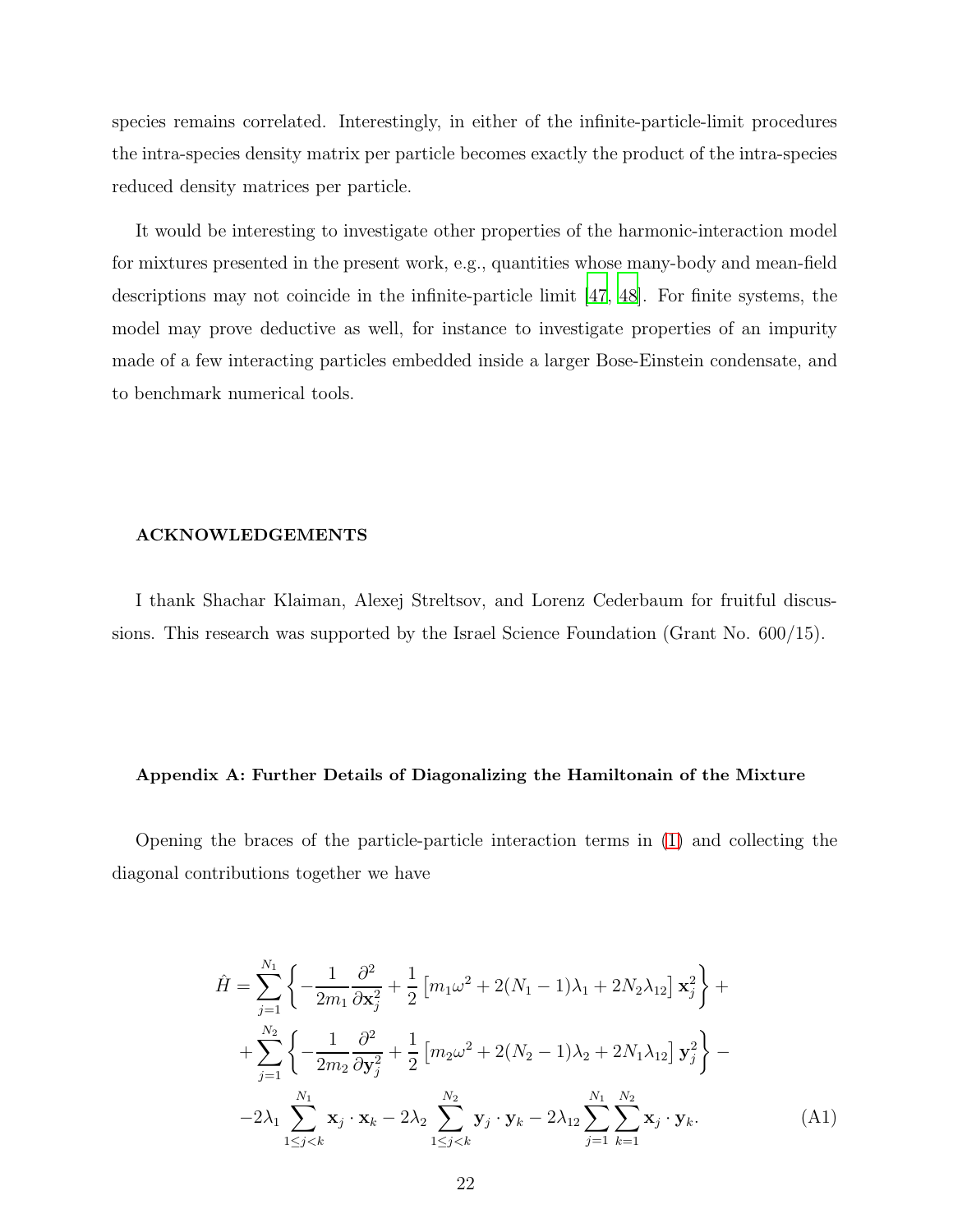With the Jacobi-coordinate transformation [\(2\)](#page-4-1) the harmonic trapping and kinetic energy remain diagonal, since from

<span id="page-22-0"></span>
$$
\sum_{j=1}^{N_1} \mathbf{x}_j^2 = \sum_{k=1}^{N_1-1} \mathbf{Q}_k^2 + \left(\frac{\sqrt{N_2}m_2}{M} \mathbf{Q}_{N-1} + \sqrt{N_1} \mathbf{Q}_N\right)^2 =
$$
\n
$$
= \sum_{k=1}^{N_1-1} \mathbf{Q}_k^2 + \frac{N_2m_2^2}{M^2} \mathbf{Q}_{N-1}^2 + N_1 \mathbf{Q}_N^2 + \frac{2\sqrt{N_1}N_2m_2}{M} \mathbf{Q}_{N-1} \mathbf{Q}_N,
$$
\n
$$
\sum_{j=1}^{N_2} \mathbf{y}_j^2 = \sum_{k=N_1}^{N-2} \mathbf{Q}_k^2 + \left(-\frac{\sqrt{N_1}m_1}{M} \mathbf{Q}_{N-1} + \sqrt{N_2} \mathbf{Q}_N\right)^2 =
$$
\n
$$
= \sum_{k=N_1}^{N-2} \mathbf{Q}_k^2 + \frac{N_1m_1^2}{M^2} \mathbf{Q}_{N-1}^2 + N_2 \mathbf{Q}_N^2 - \frac{2\sqrt{N_1}N_2m_1}{M} \mathbf{Q}_{N-1} \mathbf{Q}_N \tag{A2}
$$

and

$$
\sum_{j=1}^{N_1} \frac{\partial^2}{\partial \mathbf{x}_j^2} = \sum_{k=1}^{N_1-1} \frac{\partial^2}{\partial \mathbf{Q}_k^2} + \left(\sqrt{N_2} \frac{\partial}{\partial \mathbf{Q}_{N-1}} + \frac{\sqrt{N_1} m_1}{M} \frac{\partial}{\partial \mathbf{Q}_N}\right)^2 =
$$
\n
$$
= \sum_{k=1}^{N_1-1} \frac{\partial^2}{\partial \mathbf{Q}_k^2} + N_2 \frac{\partial^2}{\partial \mathbf{Q}_{N-1}^2} + \frac{N_1 m_1^2}{M^2} \frac{\partial^2}{\partial \mathbf{Q}_N^2} + \frac{2\sqrt{N_1 N_2} m_1}{M} \frac{\partial}{\partial \mathbf{Q}_{N-1}} \frac{\partial}{\partial \mathbf{Q}_N},
$$
\n
$$
\sum_{j=1}^{N_2} \frac{\partial^2}{\partial \mathbf{y}_j^2} = \sum_{k=N_1}^{N-2} \frac{\partial^2}{\partial \mathbf{Q}_k^2} + \left(-\sqrt{N_1} \frac{\partial}{\partial \mathbf{Q}_{N-1}} + \frac{\sqrt{N_2} m_2}{M} \frac{\partial}{\partial \mathbf{Q}_N}\right)^2 =
$$
\n
$$
= \sum_{k=N_1}^{N-2} \frac{\partial^2}{\partial \mathbf{Q}_k^2} + N_1 \frac{\partial^2}{\partial \mathbf{Q}_{N-1}^2} + \frac{N_2 m_2^2}{M^2} \frac{\partial^2}{\partial \mathbf{Q}_N^2} - \frac{2\sqrt{N_1 N_2} m_2}{M} \frac{\partial}{\partial \mathbf{Q}_{N-1}} \frac{\partial}{\partial \mathbf{Q}_N}
$$
\n(A3)

we have

<span id="page-22-1"></span>
$$
m_{1} \sum_{j=1}^{N_{1}} \mathbf{x}_{j}^{2} + m_{2} \sum_{j=1}^{N_{2}} \mathbf{y}_{j}^{2} = m_{1} \sum_{k=1}^{N_{1}-1} \mathbf{Q}_{k}^{2} + m_{2} \sum_{k=N_{1}}^{N-2} \mathbf{Q}_{k}^{2} + M_{12} \mathbf{Q}_{N-1}^{2} + M \mathbf{Q}_{N}^{2},
$$
  

$$
\frac{1}{m_{1}} \sum_{j=1}^{N_{1}} \frac{\partial^{2}}{\partial \mathbf{x}_{j}^{2}} + \frac{1}{m_{2}} \sum_{j=1}^{N_{2}} \frac{\partial^{2}}{\partial \mathbf{y}_{j}^{2}} = \sum_{k=1}^{N_{1}-1} \frac{1}{m_{1}} \frac{\partial^{2}}{\partial \mathbf{Q}_{k}^{2}} + \sum_{k=N_{1}}^{N-2} \frac{1}{m_{2}} \frac{\partial^{2}}{\partial \mathbf{Q}_{k}^{2}} + \frac{1}{M_{12}} \frac{\partial^{2}}{\partial \mathbf{Q}_{N-1}^{2}} + \frac{1}{M} \frac{\partial^{2}}{\partial \mathbf{Q}_{N}^{2}},
$$
  

$$
M_{12} = \frac{1}{\frac{N_{1}}{m_{2}} + \frac{N_{2}}{m_{1}}} = \frac{m_{1} m_{2}}{M}, \qquad M = N_{1} m_{1} + N_{2} m_{2}.
$$
 (A4)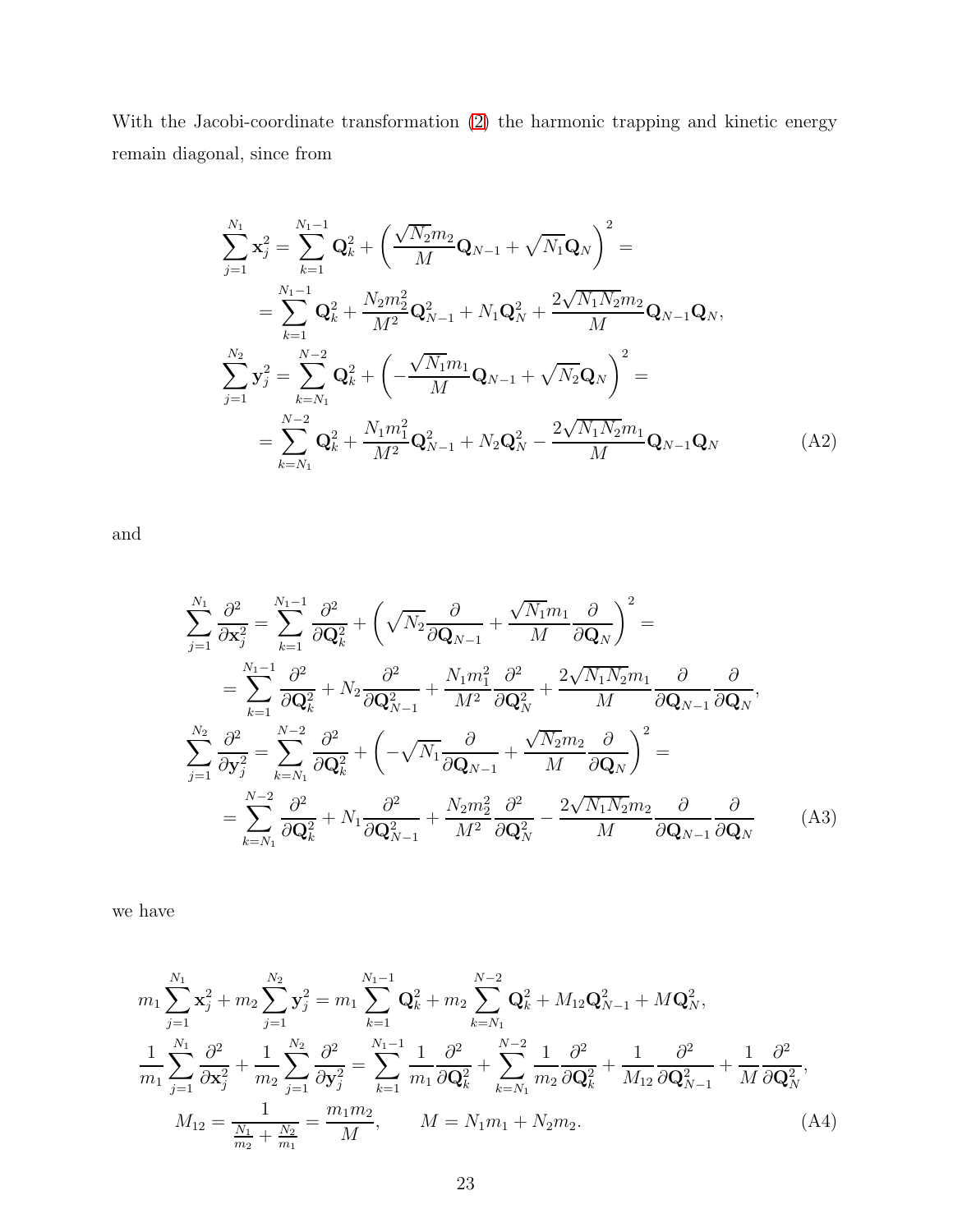Finally, using the quadratic relations

<span id="page-23-0"></span>
$$
\sum_{k=1}^{N_1-1} \mathbf{Q}_k^2 = \left(1 - \frac{1}{N_1}\right) \sum_{j=1}^{N_1} \mathbf{x}_j^2 - \frac{2}{N_1} \sum_{1 \le j < k}^{N_1} \mathbf{x}_j \cdot \mathbf{x}_k,
$$
\n
$$
\sum_{k=N_1}^{N-2} \mathbf{Q}_k^2 = \left(1 - \frac{1}{N_2}\right) \sum_{j=1}^{N_2} \mathbf{y}_j^2 - \frac{2}{N_2} \sum_{1 \le j < k}^{N_2} \mathbf{y}_j \cdot \mathbf{y}_k,
$$
\n
$$
\mathbf{Q}_{N-1}^2 = \frac{N_2}{NN_1} \sum_{j=1}^{N_1} \mathbf{x}_j^2 + \frac{N_1}{NN_2} \sum_{j=1}^{N_2} \mathbf{y}_j^2
$$
\n
$$
+ 2 \left[ \frac{N_2}{NN_1} \sum_{1 \le j < k}^{N_1} \mathbf{x}_j \cdot \mathbf{x}_k + \frac{N_1}{NN_2} \sum_{1 \le j < k}^{N_2} \mathbf{y}_j \cdot \mathbf{y}_k - \frac{1}{N} \sum_{j=1}^{N_1} \sum_{k=1}^{N_2} \mathbf{x}_j \cdot \mathbf{y}_k \right],
$$
\n
$$
\mathbf{Q}_N^2 = \frac{m_1^2}{M^2} \sum_{j=1}^{N_1} \mathbf{x}_j^2 + \frac{m_2^2}{M^2} \sum_{j=1}^{N_2} \mathbf{y}_j^2
$$
\n
$$
+ 2 \left[ \frac{m_1^2}{M^2} \sum_{1 \le j < k}^{N_1} \mathbf{x}_j \cdot \mathbf{x}_k + \frac{m_2^2}{M^2} \sum_{1 \le j < k}^{N_2} \mathbf{y}_j \cdot \mathbf{y}_k + \frac{m_1 m_2}{M^2} \sum_{j=1}^{N_1} \sum_{k=1}^{N_2} \mathbf{x}_j \cdot \mathbf{y}_k \right], \qquad (A5)
$$

the coupling terms in the Hamiltonian [\(A1\)](#page-21-1) are diagonalized too, and the ground-state wavefunction transforms from the Jacobi-coordinate to the lab-frame representation, see [\(6\)](#page-5-3) and [\(8\)](#page-6-0).

### <span id="page-23-1"></span>Appendix B: Further Details of the Solution of the Coupled Recurrence Relations

Within the horizontal reduction of  $F_{N_1,N_2}$ , see [\(16\)](#page-9-0)-[\(18\)](#page-10-1), the recurrence relations between the corresponding constants are

<span id="page-23-2"></span>
$$
C'_{N_1,j-1} = C'_{N_1,j} - \frac{(\beta_2 + C'_{N_1,j})^2}{\alpha_2 + C'_{N_1,j}},
$$
  
\n
$$
D_{N_1,j-1} = D_{N_1,j} - \frac{\beta_2 + C'_{N_1,j}}{\alpha_2 + C'_{N_1,j}} D_{N_1,j} = \frac{\alpha_2 - \beta_2}{\alpha_2 + C'_{N_1,j}} D_{N_1,j},
$$
  
\n
$$
C_{N_1,j-1} = C_{N_1,j} - \frac{D_{N_1,j}^2}{\alpha_2 + C'_{N_1,j}} = C_{N_1,j} - \frac{D_{N_1,j}D_{N_1,j-1}}{\alpha_2 - \beta_2},
$$
  
\n
$$
D'_{N_1,j-1} = D'_{N_1,j}.
$$
\n(B1)

The recurrence relations [\(B1\)](#page-23-2) consist of one non-linear relation (for  $C'_{N_1,j}$ ) and the linear relations for  $D_{N_1,j}$ ,  $C_{N_1,j}$ , and  $D'_{N_1,j}$ . We see from [\(B1\)](#page-23-2) that first the relation for  $C'_{N_1,j}$  needs to be solved, then for the  $D_{N_1,j}$ , and then for the  $C_{N_1,j}$ . The linear relation for  $D'_{N_1,j}$  is trivial and does not depend on the other constants.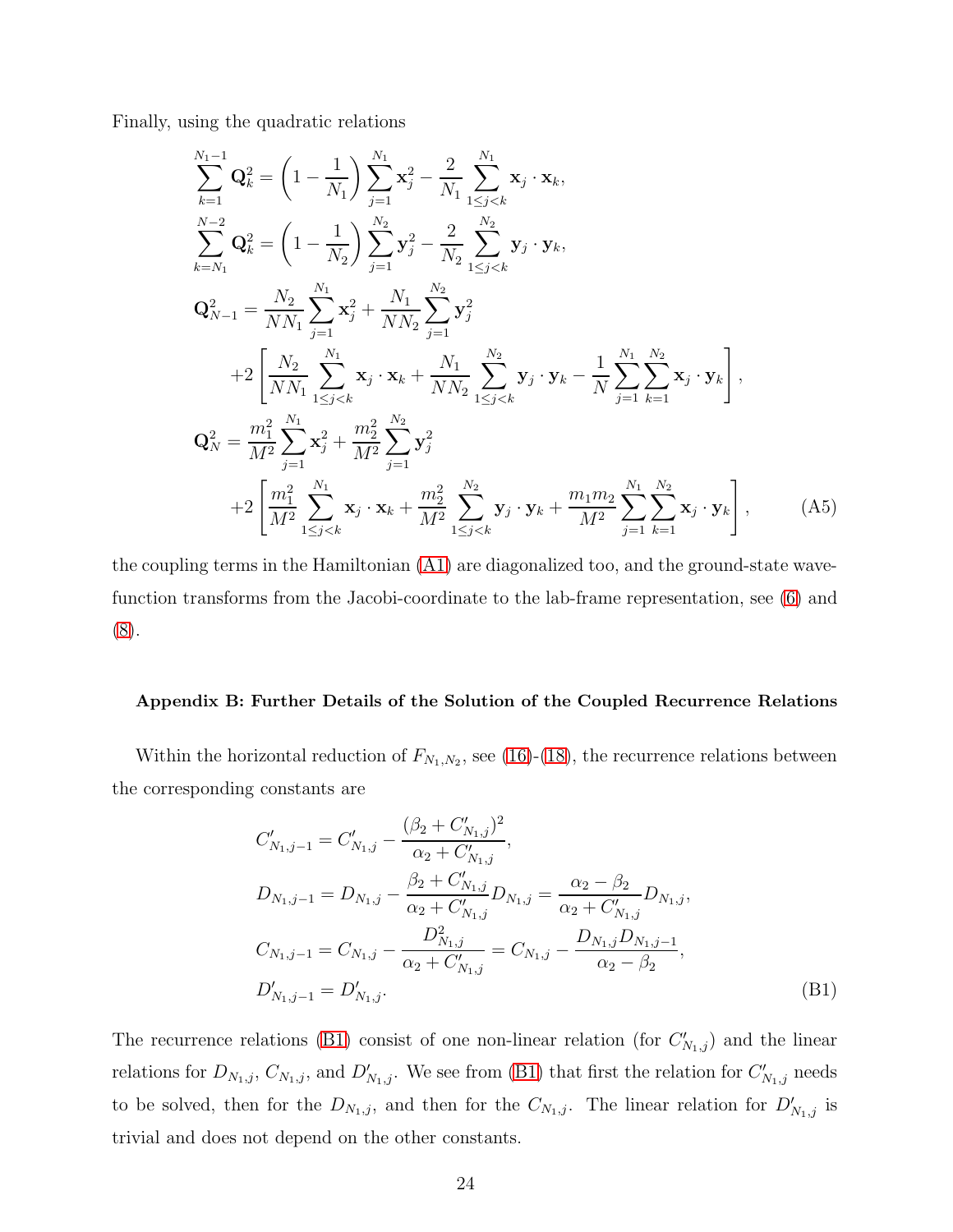The recurrence relation for  $C'_{N_1,j}$  has exactly the same structure as the recurrence relation emerging in the integration of the single-species harmonic-interaction model [\[29](#page-28-3)]. Making use of this observation and substituting the result into  $D_{N_1,j}$  and then together into  $C_{N_1,j}$ , relations [\(B1\)](#page-23-2) are solved. The final result reads

<span id="page-24-0"></span>
$$
C'_{N_1,j} = -\alpha_2 + \frac{(\alpha_2 - \beta_2)(1 + j\eta_2)}{1 + (j + 1)\eta_2}, \qquad \eta_2 = -\frac{\beta_2}{\alpha_2 + N_2\beta_2}
$$
  
\n
$$
D_{N_1,j} = \gamma \frac{1 + (N_2 + 1)\eta_2}{1 + (j + 1)\eta_2},
$$
  
\n
$$
C_{N_1,j} = -\frac{1}{\alpha_2 - \beta_2} \sum_{k=N_2}^{j+1} D_{N_1,k} D_{N_1,k-1} = -\frac{\gamma^2 [1 + (N_2 + 1)\eta_2]}{\alpha_2 - \beta_2} \frac{(N_2 - j)}{1 + (j + 1)\eta_2},
$$
  
\n
$$
D'_{N_1,j} = \gamma,
$$
\n(B2)

where the initial conditions for  $C'_{N_1,N_2}$ ,  $D_{N_1,N_2}$ ,  $C_{N_1,N_2}$ , and  $D'_{N_1,N_2}$  in [\(15\)](#page-9-2) have been used. From [\(B2\)](#page-24-0) we obtain the constants  $C'_{N_1,1}$ ,  $D_{N_1,1}$ ,  $C_{N_1,1}$ , and  $D'_{N_1,1}$  in [\(20\)](#page-10-0) entering the auxiliary function  $F_{N_1,1}$ , and  $C_{N_1,0}$  in [\(26\)](#page-12-4) entering the auxiliary function  $F_{N_1,0}$ .

Proceeding now to the vertical reduction of  $F_{N_1,1}$  to  $F_{1,1}$ , see [\(16\)](#page-9-0), [\(21\)](#page-11-1), and [\(22\)](#page-11-0), we write

<span id="page-24-1"></span>
$$
C_{j-1,1} = C_{j,1} - \frac{(\beta_1 + C_{j,1})^2}{\alpha_1 + C_{j,1}},
$$
  
\n
$$
D_{j-1,1} = D_{j,1} - \frac{\beta_1 + C_{j,1}}{\alpha_1 + C_{j,1}} D_{j,1},
$$
  
\n
$$
C'_{j-1,1} = C'_{j,1} - \frac{D_{j,1}^2}{\alpha_1 + C_{j,1}},
$$
  
\n
$$
D'_{j-1,1} = D'_{j,1}.
$$
  
\n(B3)

The vertical recursion relations [\(B3\)](#page-24-1) consist again one non-linear relation (for  $C_{j,1}$ ), and the linear relations for  $C'_{j,1}$ ,  $D_{j,1}$ , and  $D'_{j,1}$ . The linear relation for  $D'_{j,1}$  is again trivial. Note the interchange of roles of the  $C$  and  $C'$  constants when moving from horizontal to vertical reductions. We can hence interchange the order of horizontal and vertical reductions in order to prescribe  $C'_{1,1}$  based on the solution for  $C_{1,1}$ . Then,  $C'_{1,N_2}$  in [\(26\)](#page-12-4) obtained from the vertical reduction is used as an initial condition for the recurrence relation. Combining all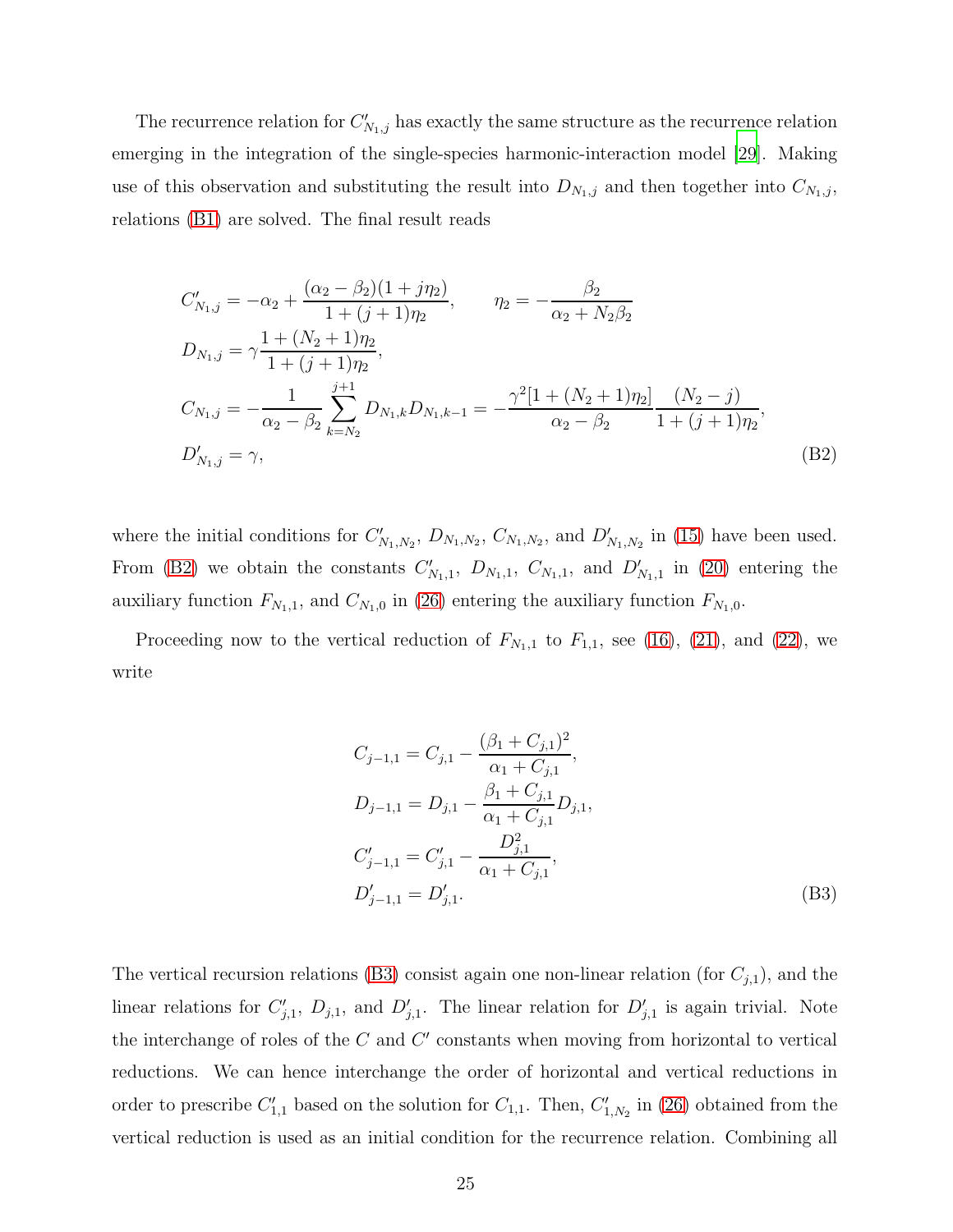the above we find for the constants of the auxiliary function  $F_{1,1}$ 

$$
C_{1,1} = -\alpha_1 + \frac{(\alpha_1 - \beta_1)(1 + \eta_1)}{1 + 2\eta_1}, \qquad \eta_1 = \frac{(\alpha_1 - \beta_1) - (\alpha_1 + C_{N_1,1})}{(N_1 + 1)(\alpha_1 + C_{N_1,1}) - N_1(\alpha_1 - \beta_1)},
$$
  
\n
$$
D_{1,1} = D_{N_1,1} \frac{1 + (N_1 + 1)\eta_1}{1 + 2\eta_1},
$$
  
\n
$$
C'_{1,1} = -\alpha_2 + \frac{(\alpha_2 - \beta_2)(1 + \eta'_1)}{1 + 2\eta'_1}, \qquad \eta'_1 = \frac{(\alpha_2 - \beta_2) - (\alpha_2 + C'_{1,N_2})}{(N_2 + 1)(\alpha_2 + C'_{1,N_2}) - N_2(\alpha_2 - \beta_2)},
$$
  
\n
$$
D'_{1,1} = D'_{N_1,1}.
$$
\n(B4)

Upon substitution we arrive at the final result [\(24\)](#page-12-0).

Last are the constants of  $F_{1,0}$  and  $F_{0,1}$ . From the recurrence relation

$$
C_{j-1,0} = C_{j,0} - \frac{(\beta_1 + C_{j,0})^2}{\alpha_1 + C_{j,0}}
$$
(B5)

we find

$$
C_{1,0} = -\alpha_1 + \frac{(\alpha_1 - \beta_1)(1 + \eta_0)}{1 + 2\eta_0}, \qquad \eta_0 = \frac{(\alpha_1 - \beta_1) - (\alpha_1 + C_{N_1,0})}{(N_1 + 1)(\alpha_1 + C_{N_1,0}) - N_1(\alpha_1 - \beta_1)},
$$
  

$$
C'_{0,1} = -\alpha_2 + \frac{(\alpha_2 - \beta_2)(1 + \eta'_0)}{1 + 2\eta'_0}, \qquad \eta'_0 = \frac{(\alpha_2 - \beta_2) - (\alpha_2 + C'_{0,N_2})}{(N_2 + 1)(\alpha_2 + C'_{0,N_2}) - N_2(\alpha_2 - \beta_2)},
$$
(B6)

where the initial conditions  $C_{N_1,0}$  and  $C'_{0,N_2}$  are given in [\(26\)](#page-12-4), and where interchanging the order of the vertical and horizontal reductions allows one to obtain  $C'_{0,1}$  analogously to  $C_{1,0}$ . Substituting all quantities we arrive at the final expressions for the constants [\(25\)](#page-12-1).

#### <span id="page-25-0"></span>Appendix C: Further Details of the Mean-Field Solution of the Mixture

Given the orbitals  $\phi_1(\mathbf{x})$  and  $\phi_2(\mathbf{y})$  [\(35\)](#page-14-1), we can now evaluate the integrals  $\int d{\bf x}' |\phi_1({\bf x}')|^2 {\bf x}'^2 ~=~ {3 \over 2\sqrt{\omega^2 + 2}}$  $\frac{3}{2\sqrt{\omega^2+\frac{2}{m_1}(\Lambda_1+\Lambda_{21})}}$  and  $\int d\mathbf{y}'|\phi_2(\mathbf{y}')|^2\mathbf{y}'^2 = \frac{3}{2\sqrt{\omega^2+\frac{2}{m_1}}}$  $\frac{3}{2\sqrt{\omega^2 + \frac{2}{m_1}(\Lambda_2 + \Lambda_{12})}}$  in [\(34\)](#page-14-0) and determine the chemical potentials

$$
\mu_1 = \frac{3}{2} \sqrt{\omega^2 + \frac{2}{m_1} (\Lambda_1 + \Lambda_{21})} + \frac{3}{2} \left( \frac{\Lambda_1}{\sqrt{\omega^2 + \frac{2}{m_1} (\Lambda_1 + \Lambda_{21})}} + \frac{\Lambda_{21}}{\sqrt{\omega^2 + \frac{2}{m_2} (\Lambda_2 + \Lambda_{12})}} \right),
$$
  

$$
\mu_2 = \frac{3}{2} \sqrt{\omega^2 + \frac{2}{m_2} (\Lambda_2 + \Lambda_{12})} + \frac{3}{2} \left( \frac{\Lambda_2}{\sqrt{\omega^2 + \frac{2}{m_2} (\Lambda_2 + \Lambda_{12})}} + \frac{\Lambda_{12}}{\sqrt{\omega^2 + \frac{2}{m_1} (\Lambda_1 + \Lambda_{21})}} \right).
$$
 (C1)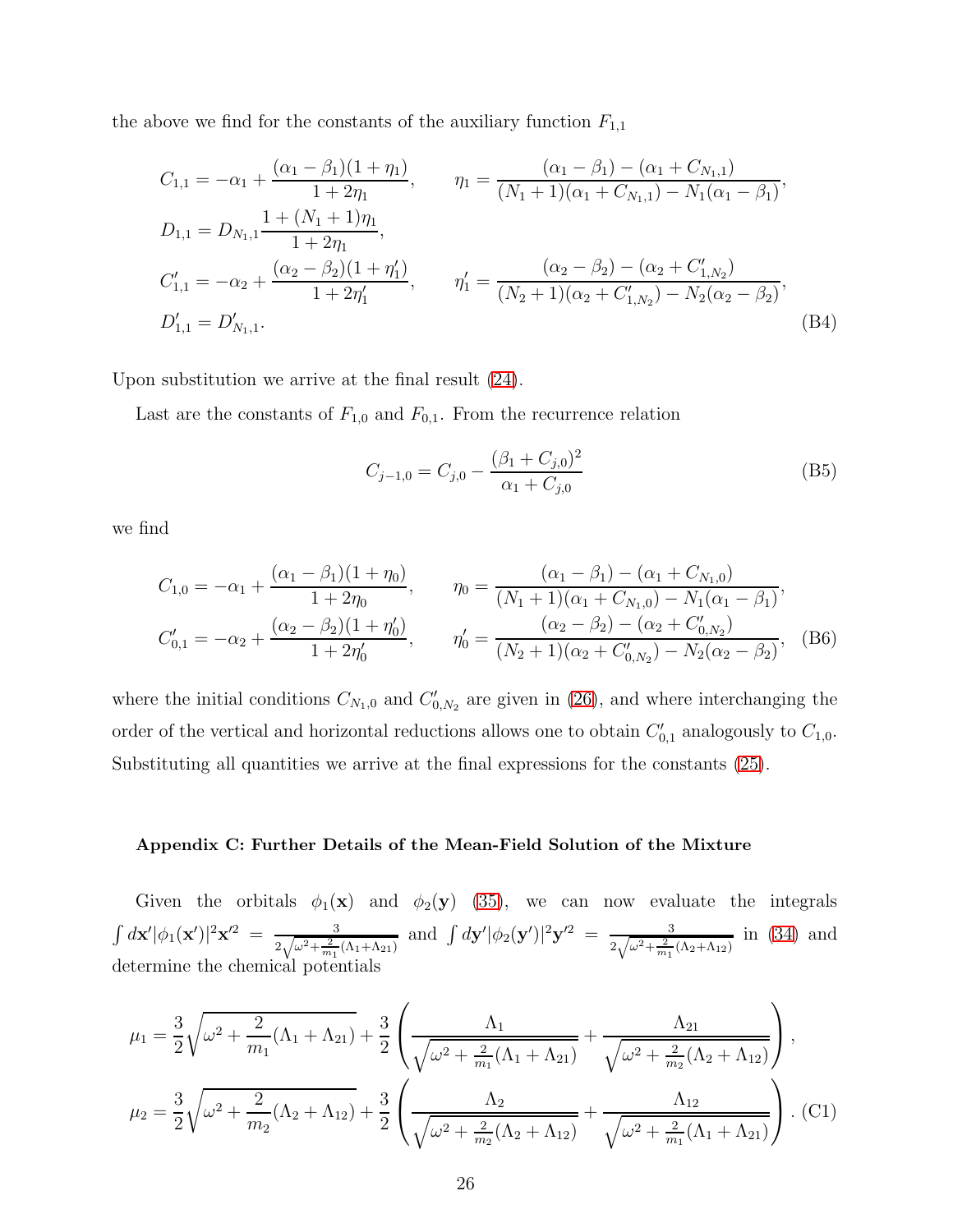With this, the mean-field energy is given by

$$
E^{GP} = N_1 \mu_1 + N_2 \mu_2 -
$$
  
\n
$$
-\frac{N_1}{2} \left[ \Lambda_1 \int d\mathbf{x} d\mathbf{x}' |\phi_1(\mathbf{x})|^2 |\phi_1(\mathbf{x}')|^2 (\mathbf{x} - \mathbf{x}')^2 + \Lambda_{21} \int d\mathbf{x} d\mathbf{y} |\phi_1(\mathbf{x})|^2 |\phi_2(\mathbf{y})|^2 (\mathbf{x} - \mathbf{y})^2 \right] -
$$
  
\n
$$
-\frac{N_2}{2} \left[ \Lambda_2 \int d\mathbf{y} d\mathbf{y}' |\phi_2(\mathbf{y})|^2 |\phi_2(\mathbf{y}')|^2 (\mathbf{y} - \mathbf{y}')^2 + \Lambda_{12} \int d\mathbf{x} d\mathbf{y} |\phi_1(\mathbf{x})|^2 |\phi_2(\mathbf{y})|^2 (\mathbf{x} - \mathbf{y})^2 \right] =
$$
  
\n
$$
= \frac{3}{2} \left[ N_1 \sqrt{\omega^2 + \frac{2}{m_1} (\Lambda_1 + \Lambda_{21}) + N_2 \sqrt{\omega^2 + \frac{2}{m_2} (\Lambda_2 + \Lambda_{12})} } \right] =
$$
  
\n
$$
= \frac{3}{2} \left[ N_1 \sqrt{\Omega_1^2 - \frac{2\lambda_1}{m_1}} + N_2 \sqrt{\Omega_2^2 - \frac{2\lambda_2}{m_2}} \right],
$$
 (C2)

where  $\int d\mathbf{x} d\mathbf{x}' |\phi_1(\mathbf{x})|^2 |\phi_1(\mathbf{x}')|^2 (\mathbf{x}-\mathbf{x}')^2 = \frac{3}{\sqrt{\omega^2 + \frac{2}{\omega^2}}}$  $\frac{3}{\omega^2+\frac{2}{m_1}(\Lambda_1+\Lambda_{21})}, \int d{\bf y} d{\bf y}'|\phi_2({\bf y})|^2|\phi_2({\bf y}')|^2({\bf y}-{\bf y}')^2 =$  $\frac{1}{2}$ 3  $\frac{3}{\omega^2+\frac{2}{m_2}(\Lambda_2+\Lambda_{12})}$ , and  $\int d\mathbf{x}d\mathbf{y}|\phi_1(\mathbf{x})|^2|\phi_2(\mathbf{y})|^2(\mathbf{x}-\mathbf{y})^2=\frac{3}{2}$ 2  $\sqrt{ }$  $\frac{1}{2}$ 1  $\frac{1}{\omega^2 + \frac{2}{m_1}(\Lambda_1 + \Lambda_{21})} + \frac{1}{\sqrt{\omega^2 + \frac{2}{m_2}(\Lambda_1 + \Lambda_{21})}}$  $\omega^2 + \frac{2}{m_2}(\Lambda_2 + \Lambda_{12})$ 1 are used.

- <span id="page-26-0"></span>[1] C. J. Myatt, E. A. Burt, R. W. Ghrist, E. A. Cornell, and C. E. Wieman, Production of Two Overlapping Bose-Einstein Condensates by Sympathetic Cooling, Phys. Rev. Lett. 78, 586 (1997).
- [2] D. M. Stamper-Kurn, M. R. Andrews, A. P. Chikkatur, S. Inouye, H.-J. Miesner, J. Stenger, and W. Ketterle, Optical Confinement of a Bose-Einstein Condensate, Phys. Rev. Lett. 80, 2027 (1998).
- [3] T.-L. Ho and V. B. Shenoy, Binary Mixtures of Bose Condensates of Alkali Atoms, Phys. Rev. Lett. 77, 3276 (1996).
- [4] B. D. Esry, C. H. Greene, J. P. Burke, Jr., and J. L. Bohn, Hartree-Fock Theory for Double Condensates, Phys. Rev. Lett. 78, 3594 (1997).
- [5] H. Pu and N. P. Bigelow, Properties of Two-Species Bose Condensates, Phys. Rev. Lett. 80, 1130 (1998).
- [6] E. Timmermans, Phase Separation of Bose-Einstein Condensates, Phys. Rev. Lett. 81, 5718 (1998).
- [7] E. Altman, W. Hofstetter, E. Demler, and M. D. Lukin, Phase diagram of two-component bosons on an optical lattice, New J. Phys. 5, 113 (2003).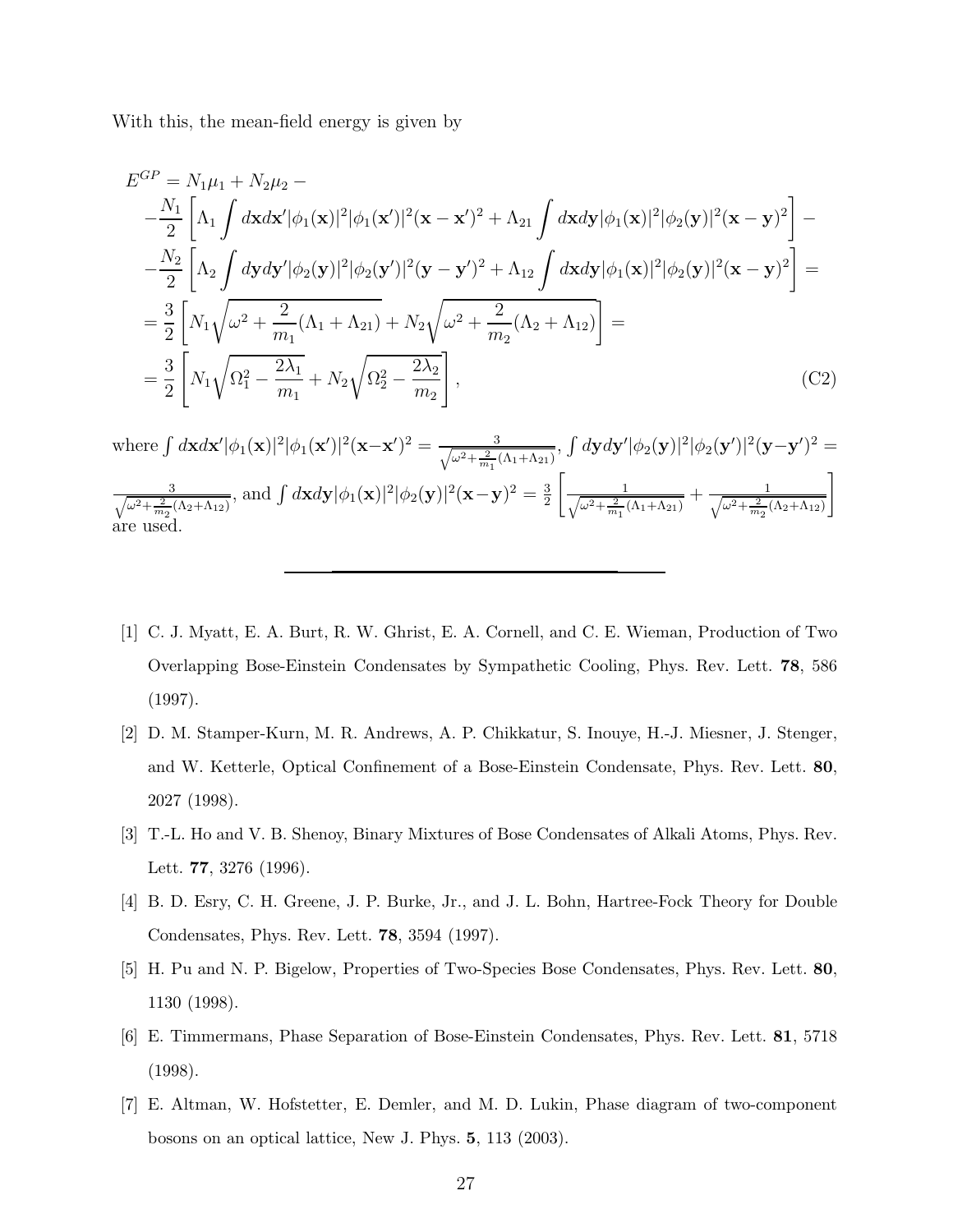- [8] A. B. Kuklov and B. V. Svistunov, Counterflow Superfluidity of Two-Species Ultracold Atoms in a Commensurate Optical Lattice, Phys. Rev. Lett. 90, 100401 (2003).
- [9] A. Eckardt, C. Weiss, and M. Holthaus, Ground-state energy and depletions for a dilute binary Bose gas, Phys. Rev. A 70, 043615 (2004).
- [10] O. E. Alon, A. I. Streltsov, and L. S. Cederbaum, Demixing of Bosonic Mixtures in Optical Lattices from Macroscopic to Microscopic, Phys. Rev. Lett. 97, 230403 (2006).
- [11] O. E. Alon, A. I. Streltsov, and L. S. Cederbaum, Multiconfigurational time-dependent Hartree method for mixtures consisting of two types of identical particles, Phys. Rev. A. 76, 062501 (2007).
- [12] A. R. Sakhel, J. L. DuBois, and H. R. Glyde, Condensate depletion in two-species Bose gases: A variational quantum Monte Carlo study, Phys. Rev. A 77, 043627 (2008).
- [13] B. Oles´ and K. Sacha, N-conserving Bogoliubov vacuum of a two-component Bose-Einstein condensate: density fluctuations close to a phase-separation condition, J. Phys. A 41, 145005 (2008).
- [14] Y. Hao and S. Chen, Density-functional theory of two-component Bose gases in onedimensional harmonic traps, Phys. Rev. A 80, 043608 (2009).
- [15] M. D. Girardeau, Pairing, Off-Diagonal Long-Range Order, and Quantum Phase Transition in Strongly Attracting Ultracold Bose Gas Mixtures in Tight Waveguides, Phys. Rev. Lett. 102, 245303 (2009).
- [16] J. Smyrnakis, S. Bargi, G. M. Kavoulakis, M. Magiropoulos, K. Kärkkäinen, and S. M. Reimann, Mixtures of Bose Gases Confined in a Ring Potential, Phys. Rev. Lett. 103, 100404 (2009).
- [17] M. D. Girardeau and G. E. Astrakharchik, Ground state of a mixture of two bosonic Calogero-Sutherland gases with strong odd-wave interspecies attraction, Phys. Rev. A 81, 043601 (2010).
- [18] S. Gautam and D. Angom, Ground state geometry of binary condensates in axissymmetric traps, J. Phys. B. 43, 095302 (2010).
- [19] S. Krönke, L. Cao, O. Vendrell, and P. Schmelcher, Non-equilibrium quantum dynamics of ultra-cold atomic mixtures: the multi-layer multi-configuration time-dependent Hartree method for bosons, New J. Phys. 15, 063018 (2013).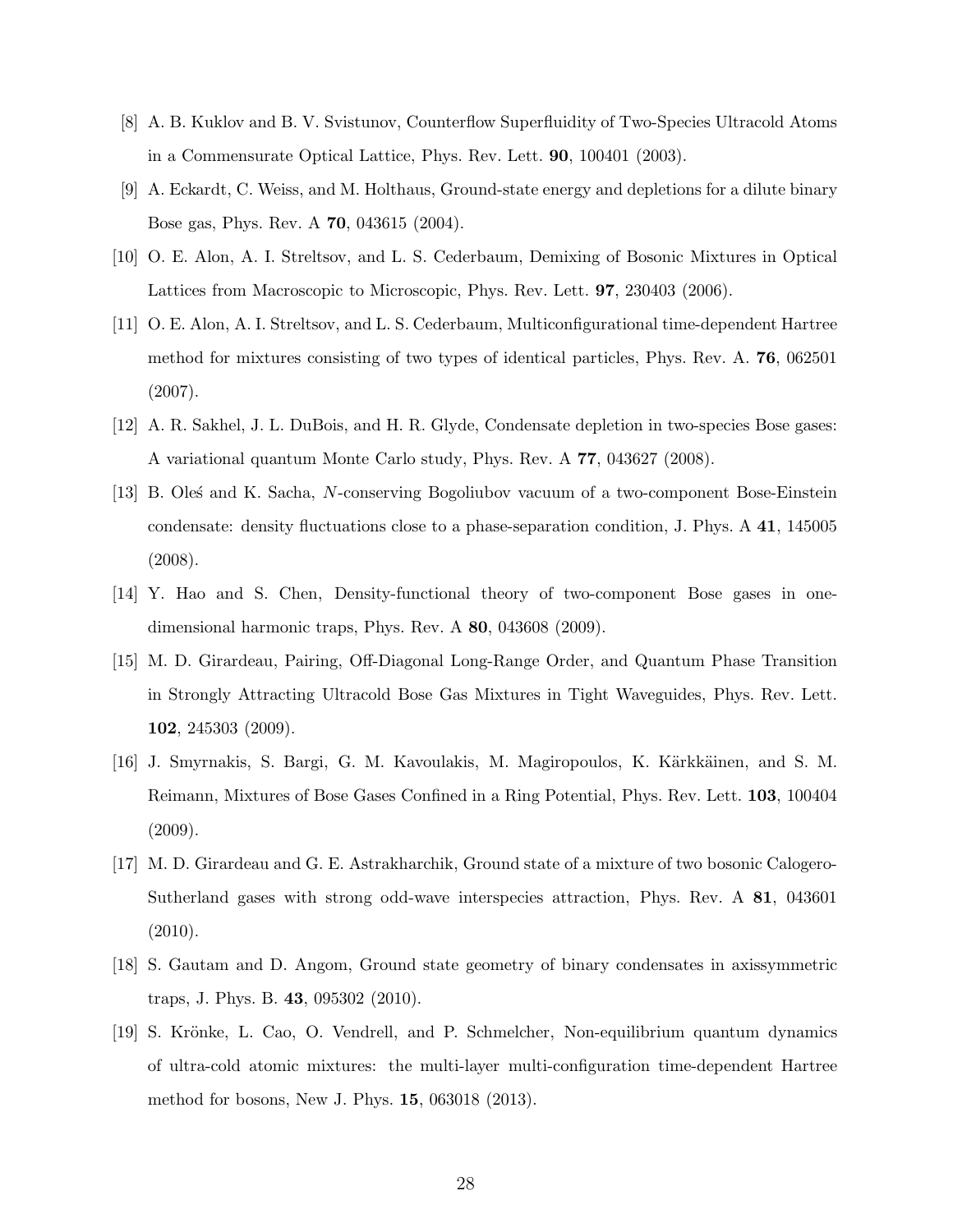- [20] M. A. Garcia-March and T. Busch, Quantum gas mixtures in different correlation regimes, Phys. Rev. A 87, 063633 (2013).
- [21] K. Anoshkin, Z. Wu, and E. Zaremba, Persistent currents in a bosonic mixture in the ring geometry, Phys. Rev. A 88, 013609 (2013).
- [22] L. Cao, S. Krönke, O. Vendrell, and P. Schmelcher, The multi-layer multi-configuration timedependent Hartree method for bosons: Theory, implementation, and applications, J. Chem. Phys. 139, 134103 (2013).
- [23] L. A. Peña Ardila and S. Giorgini, Impurity in a Bose-Einstein condensate: Study of the attractive and repulsive branch using quantum Monte Carlo methods, Phys. Rev. A 92, 033612 (2015).
- [24] S. Krönke, J. Knörzer, and P. Schmelcher, Correlated quantum dynamics of a single atom collisionally coupled to an ultracold finite bosonic ensemble, New J. Phys. 17, 053001 (2015).
- [25] D. S. Petrov, Quantum Mechanical Stabilization of a Collapsing Bose-Bose Mixture, Phys. Rev. Lett. 115, 155302 (2015).
- <span id="page-28-0"></span>[26] I. Anapolitanos, M. Hott, and D. Hundertmark, Derivation of the Hartree equation for compound Bose gases in the mean field limit, [arXiv:1702.00827v](http://arxiv.org/abs/1702.00827)1 [math-ph].
- <span id="page-28-1"></span>[27] E. H. Lieb, R. Seiringer, and J. Yngvason, Bosons in a trap: A rigorous derivation of the Gross-Pitaevskii energy functional, Phys. Rev. A 61, 043602 (2000).
- <span id="page-28-2"></span>[28] E. H. Lieb and R. Seiringer, Proof of Bose-Einstein Condensation for Dilute Trapped Gases, Phys. Rev. Lett. 88, 170409 (2002).
- <span id="page-28-3"></span>[29] L. Cohen and C. Lee, Exact reduced density matrices for a model problem, J. Math. Phys. 26, 3105 (1985).
- [30] J. Yan, Harmonic Interaction Model and Its Applications in Bose-Einstein Condensation, J. Stat. Phys. 113, 623 (2003).
- [31] M. Gajda, Criterion for Bose-Einstein condensation in a harmonic trap in the case with attractive interactions, Phys. Rev. A 73, 023603 (2006).
- [32] A. U. J. Lode, K. Sakmann, O. E. Alon, L. S. Cederbaum, and A. I. Streltsov, Numerically exact quantum dynamics of bosons with time-dependent interactions of harmonic type, Phys. Rev. A 86, 063606 (2012).
- <span id="page-28-4"></span>[33] M. A. Załuska-Kotur, M. Gajda, A. Orłowski, and J. Mostowski, Soluble model of many interacting quantum particles in a trap, Phys. Rev. A 61, 033613 (2000).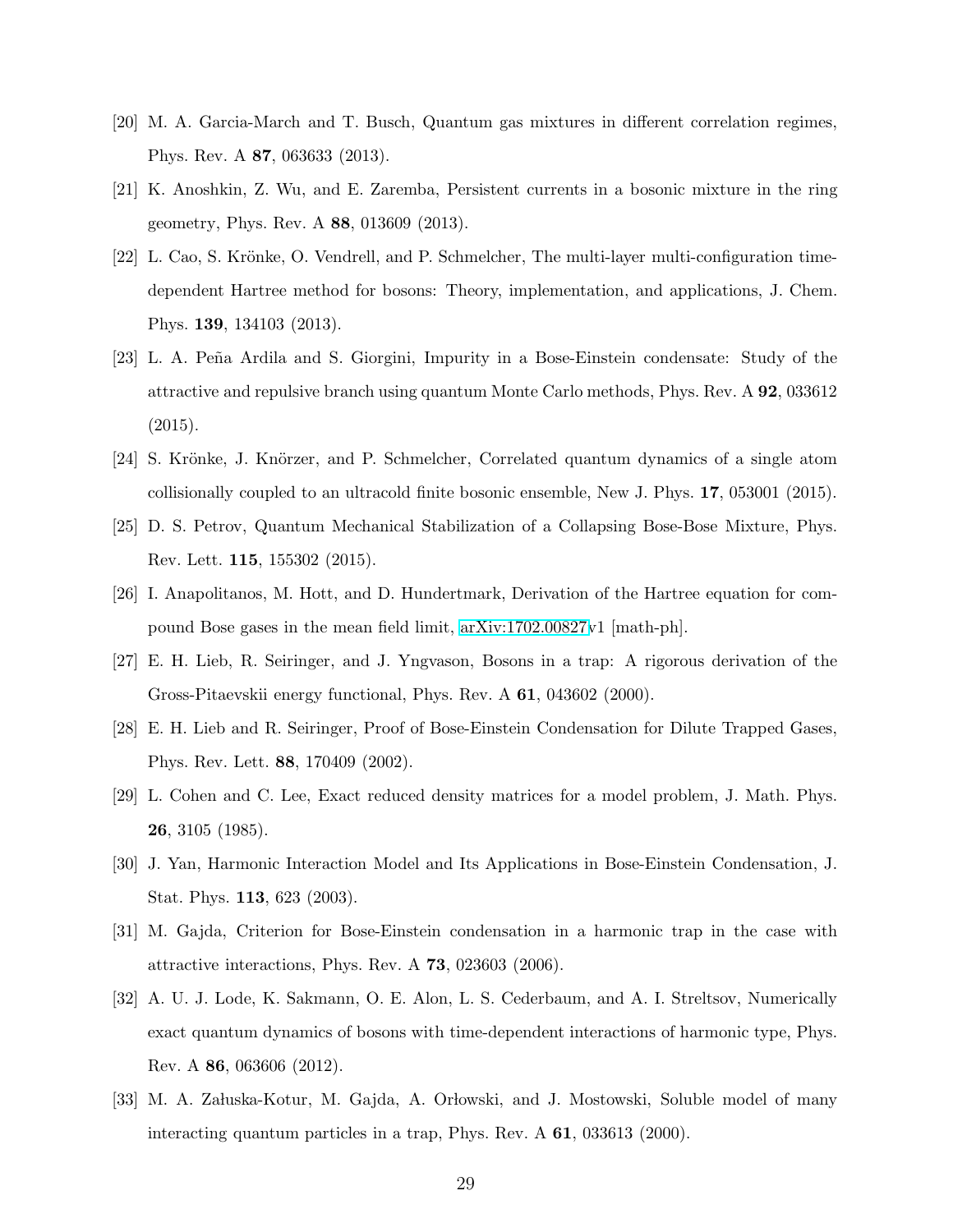- [34] C. Schilling, Natural orbitals and occupation numbers for harmonium: Fermions versus bosons, Phys. Rev. A 88, 042105 (2013).
- <span id="page-29-0"></span>[35] C. L. Benavides-Riveros, I. V. Toranzo, and J. S. Dehesa, Entanglement in N-harmonium: bosons and fermions, J. Phys. B 47, 195503 (2014).
- [36] C. Schilling and R. Schilling, Number-parity effect for confined fermions in one dimension, Phys. Rev. 93, 021601(R) (2016).
- <span id="page-29-1"></span>[37] E. Fasshauer and A. U. J. Lode, Multiconfigurational time-dependent Hartree method for fermions: Implementation, exactness, and few-fermion tunneling to open space, Phys. Rev. A 93, 033635 (2016).
- <span id="page-29-2"></span>[38] R. L. Hall, Some exact solutions to the translation-invariant N-body problem, J. Phys. A 11, 1227 (1978).
- [39] R. L. Hall, Exact solutions of Schrödinger's equation for translation-invariant harmonic matter, J. Phys. A 11, 1235 (1978).
- <span id="page-29-3"></span>[40] M. S. Osadchii and V. V. Muraktanov, The System of Harmonically Interacting Particles: An Exact Solution of the Quantum-Mechanical Problem, Int. J. Quant. Chem. 39, 173 (1991).
- <span id="page-29-4"></span>[41] S. Klaiman, A. I. Streltsov, and O. E. Alon, Solvable model of a trapped mixture of Bose-Einstein condensates, Chem. Phys. 482, 362 (2017).
- <span id="page-29-5"></span>[42] There are eight different combinations for which the particle-particle interactions  $\lambda_1$ ,  $\lambda_2$ , and  $\lambda_{12}$  are either positive (corresponds to attraction) or negative (corresponds to repulsion). Note that the trap potential enables four more combinations compared to the mixture in free space [\[40\]](#page-29-3), since it allows for repulsion between the two species while the system is still bound.
- <span id="page-29-6"></span>[43] In some specific cases frequencies can become degenerate and their multiplicity changes. For instance, when the masses and interactions are inter-connected by the relations

$$
\frac{\lambda_1}{\lambda_{12}} = \frac{\lambda_{12}}{\lambda_2} = \frac{m_1}{m_2} \quad \Longleftrightarrow \quad \sqrt{\frac{\lambda_1}{\lambda_2}} = \frac{m_1}{m_2}, \ \lambda_{12} = \sqrt{\lambda_1 \lambda_2},
$$

one finds that  $\Omega_1 = \Omega_2 = \Omega_{12}$ , i.e., all relative coordinates have the same frequency. This degeneracy of the frequencies holds independently of the numbers of bosons  $N_1$  and  $N_2$ . The ground-state energy reads  $E = \frac{3}{2} \left[ (N-1) \sqrt{\omega^2 + \frac{2\lambda_{12}}{M_{12}}} \right]$  $\sqrt{\frac{2\lambda_{12}}{M_{12}}} + \omega$  and expressed as a function of the inter-species interaction only. Another example is when the numbers of particles and interactions are inter-connected by the relations

$$
N_1\lambda_1 + N_2\lambda_{12} = 0, N_2\lambda_2 + N_1\lambda_{12} = 0 \quad \Longleftrightarrow \quad \lambda_1 = -\frac{N_2}{N_1}\lambda_{12}, \lambda_2 = -\frac{N_1}{N_2}\lambda_{12},
$$